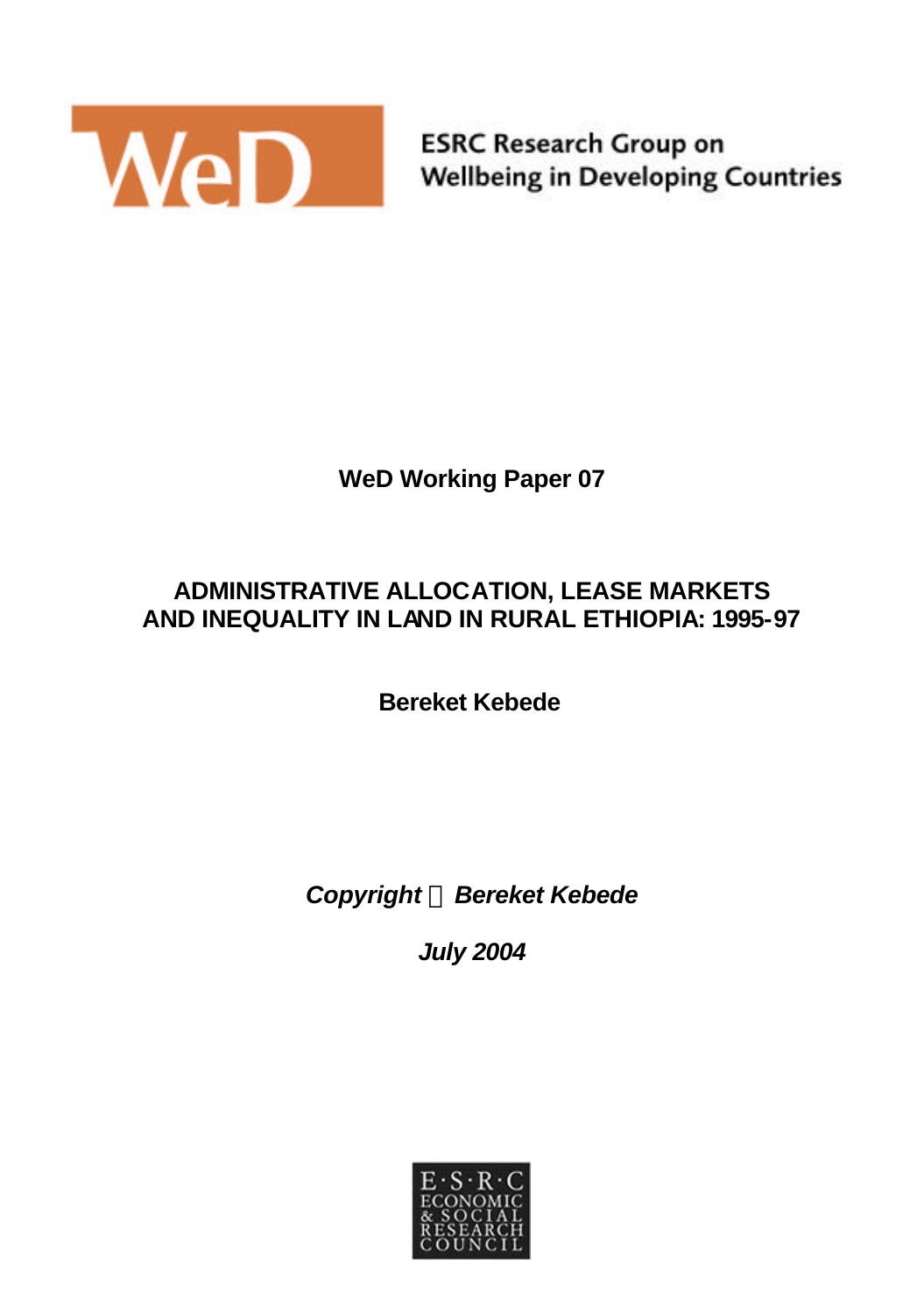# **WeD - Wellbeing in Developing Countries ESRC Research Group**

WeD is a multidisciplinary research group funded by the ESRC. dedicated to the study of poverty, inequality and the quality of life in poor countries. The research group is based at the University of Bath and draws on the knowledge and expertise from three different departments (Economics and International Development, Social and Policy Sciences and Psychology) as well as an extensive network of overseas contacts and specific partnerships with institutes in Bangladesh, Ethiopia, Peru and Thailand. The purpose of the research programme is to develop conceptual and methodological tools for investigating and understanding the social and cultural construction of well-being in specific countries.

## **Correspondence**

The Secretary Wellbeing in Developing Countries ESRC Research Group (WeD) 3 East 2.10 University of Bath Bath BA2 7AY, UK E-mail wed@bath.ac.uk www.welldev.org.uk Tel +44 (0) 1225 384514 Fax +44 (0) 1225 384848 A large print size version of this paper is available on request.

## **Working Paper Submission**

For enquiries concerning the submission of working papers please contact Ian Gough by e-mail: hssirg@bath.ac.uk or by writing to the above address.

Editorial Assistant: Jan Knight

# **Acknowledgement**

The support of the Economic and Social Research Council (ESRC) is gratefully acknowledged. The work was part of the programme of the ESRC Research Group on Wellbeing in Developing Countries.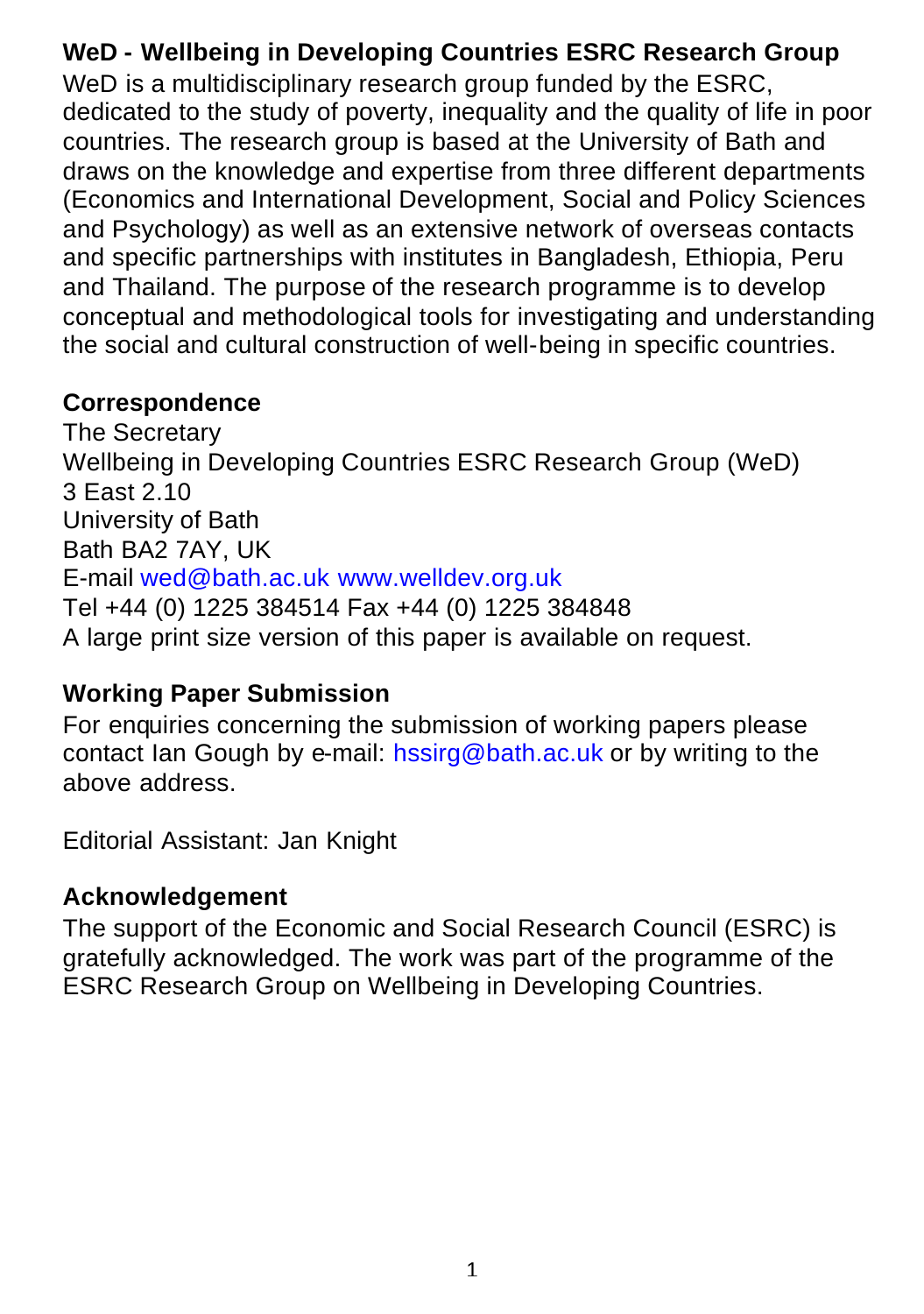### **ADMINISTRATIVE ALLOCATION, LEASE MARKETS AND INEQUALITY IN LAND IN RURAL ETHIOPIA: 1995-97 © Bereket Kebede, July 2004**

## **SUMMARY**

Access to farmland is an important factor affecting the well-being of a population in an agricultural country. This paper concentrates on issues of allocation and distribution of land in a predominantly agricultural country, Ethiopia. The reform of 1975 was a major programme that transformed not only the land tenure in Ethiopia but also the political and administrative structure of rural areas. This paper looks at some empirical results and studies in economic history that show important continuities in the land holding system.

A highly equitable land holding system is usually assumed to exist in rural Ethiopia due to the continual distribution and re-distributions of land after the reform. But the paper presents empirical results that show both interregional (between villages) and intra-regional (within village) inequalities in land holding are high - compared to some African countries. The reform nationalised all rural land and set-up Peasant Associations (PAs) that effectively function as local governments as well as distribute land on usufruct basis. Since a PA has responsibility of distributing land only to its members, the reform has created an institutional barrier that may have increased inter-regional inequality by discouraging rural-rural migration from densely to sparsely populated areas.

## **Key words**:

Ethiopia, land distribution, land lease markets, inequality

## **Key reading:**

Rahmato, D. (1984), Agrarian Reform in Ethiopia, Uppsala: Scandinavian Institute of African Studies.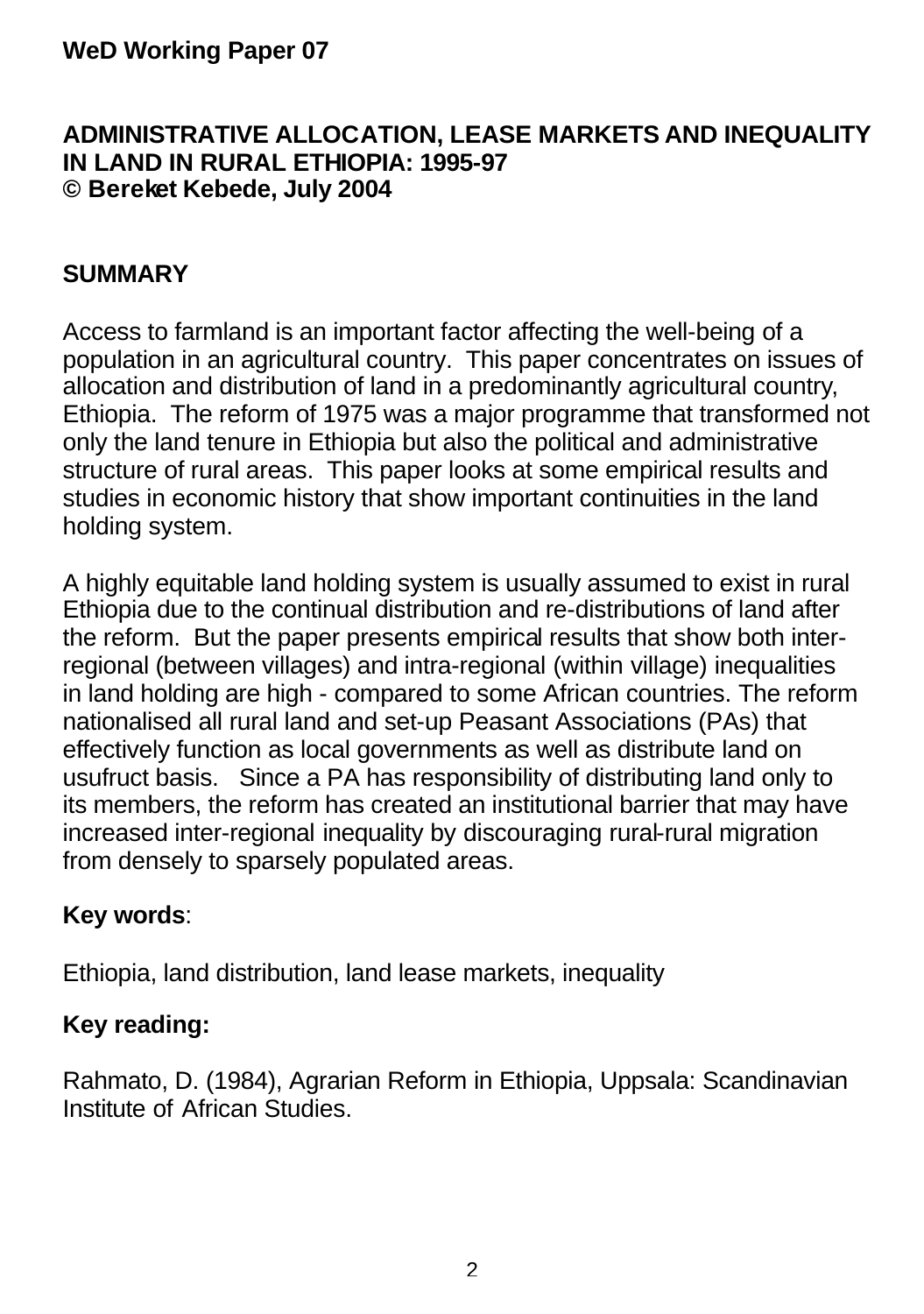## **INTRODUCTION**

Settled agriculture existed for thousands of years in some parts of Ethiopia with remarkably stable tenure structures, the nature of which is slowly being revealed by some recent studies (eg: Crummey, 2000). Even though the current land tenure is mainly the result of the land reform of 1975, there is still much to be studied about its link with previous structures. Much research on the place of the reform in the long-run evolution of tenure structures is required. But most discussions of current land tenure focus only on the radical aspect of the reform, ignoring possible continuities.

The February 1975 proclamation nationalized all rural land and set-up Peasant Associations (PAs) who were entrusted with the allocation and distribution of land. Apart from abolishing big and absentee land-lordship, the administrative structure of rural Ethiopia was fundamentally changed with the reform; PAs effectively become local governments. The nationalisation of land abolished land markets; hence, access to most cultivated land was determined by administrative allocation - a situation quite different from many developing countries. PAs either directly allocate land or implicitly, or explicitly, approve previous holdings and subsequent transfers.

In principle, PAs have to allocate land to households proportional to their family size. In other words, broadly, they should allocate land according to the 'needs' of households - the more people in a household the more land they should be allocated. One of the research issues addressed in this paper is whether actual allocations have followed this rule. The results from a panel regression indicate that allocations generally responded to total household size. But when household members are disaggregated by age and sex, allocations emphasizing the capacity of households to use the land becomes apparent; eg: households with more adult labour got more land, also the size of land did not significantly respond to the number of too young or too old people in the household. In addition, households with more oxen also got more land.

As well as the land directly allocated or approved by PAs, households can get access to land through the lease market. Lease arrangements are either in the form of sharecropping or fixed rents. The socio-economic characteristics of households that sharecropped or rented land are examined in this paper. Results from panel random effects tobit models indicate that availability of adult male labour and oxen are important determinants to lease-in land.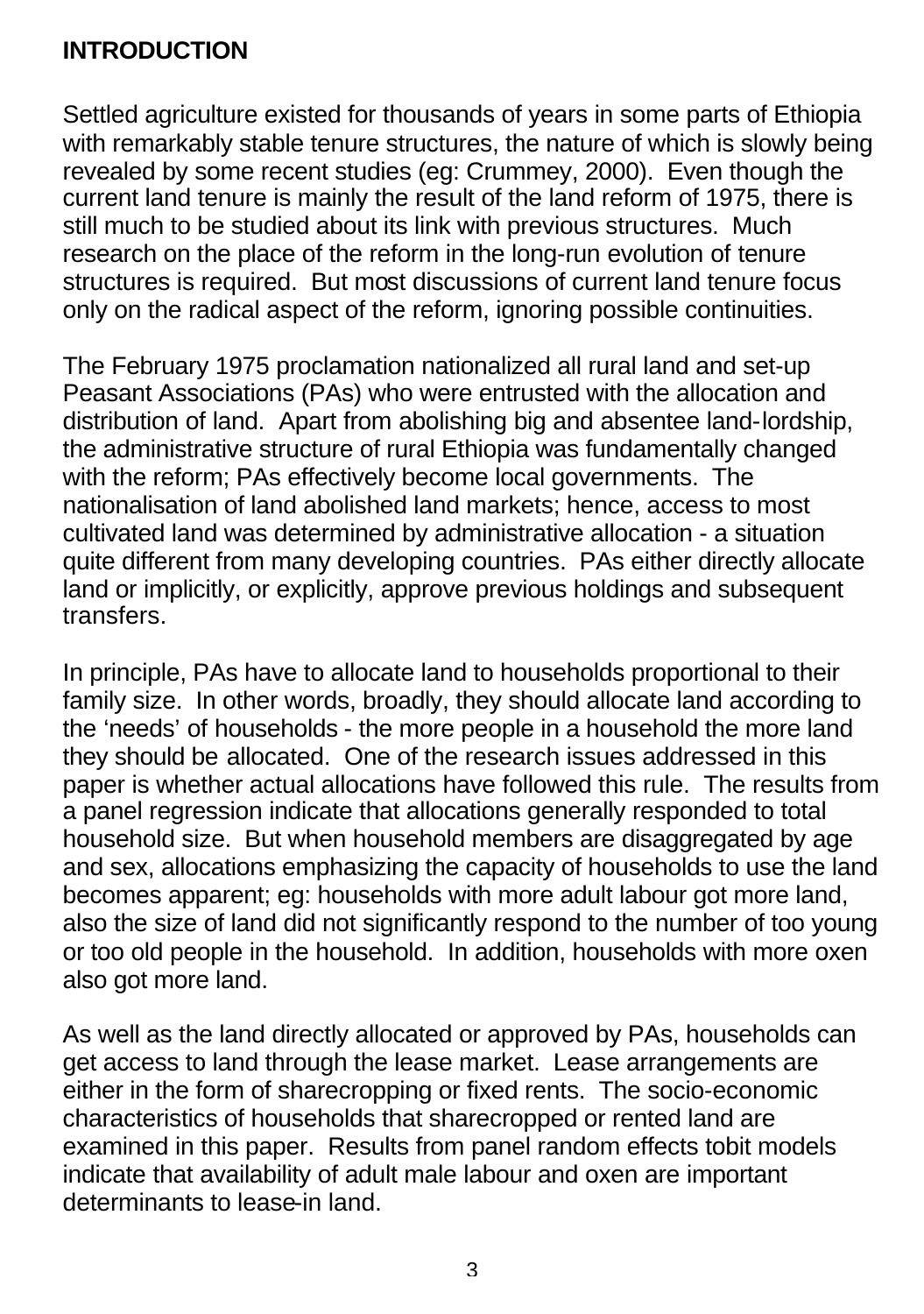There is a strong perception that land in rural Ethiopia is more equitably distributed than, say, other African/developing countries. But whether the distribution of rural land is highly equitable as perceived has not been systematically examined. Using three inequality measures developed in the income distribution literature - Gini coefficient, Theil entropy index and variance of logarithms - this paper examines the equitability of land distribution in rural Ethiopia. Firstly, significant inter-regional differences exist. This is perpetuated by the institutional arrangement of the land reform program; PAs cater only to farmers that are located within their boundaries and, hence, the chance of people moving from densely to sparsely populated areas is minimal (if not impossible). Secondly, inequalities even within villages (PAs) are also high. Generalized Lorenz curves show that there are regions that enjoy both higher per capita land holdings and lower inequality. The combination of these is likely to have exacerbated regional differences in welfare.

The empirical analyses in Sections 3, 4 and 5 are based on panel data collected by the Ethiopian Rural Household Survey (ERHS). The surveys were conducted by the Department of Economics, Addis Ababa University, the Centre for the Study of African Economies (CSAE), Oxford University and the International Food Policy Research Institute (IFPRI), based in Washington DC. So far five rounds, in 1994-95, 1997 and 2000, have been conducted. This paper uses the data from the third (1995) and fourth (1997) rounds of the survey.

Fifteen villages (PAs) reflecting the main variations in agro-ecological regions of Ethiopia<sup>1</sup> are covered by the ERHS. The survey sites are: Haresaw and Geblen (Tigrai region), Shumsheha, Debre Berhan, Dinki and Yetmen (Amhara region), Imdibir, Aze Deboa, Gara Godo, Domaa and Adado (Southern region), Sirbana Godeti, Terufe Kechema, Adele Keke and Korodegaga (Oromo region).<sup>2</sup>

To put the historical significance of the land reform in context, first a short description of the land tenure system before 1975 is presented. In Section 3, factors affecting the allocation of land by PAs are discussed. While Section 4 examines socio-economic characteristics of households in the lease market, inequality in intra- and inter-regional distribution of per capita land holdings is analysed in Section 5. Section 6 concludes with a summary of the main results and a discussion of some of the policy implications.

 $\overline{a}$ 

 $1$  But nomadic areas were not covered by the survey.

<sup>2</sup> For a more detailed description of the ERHS and the survey sites see Kebede (2002).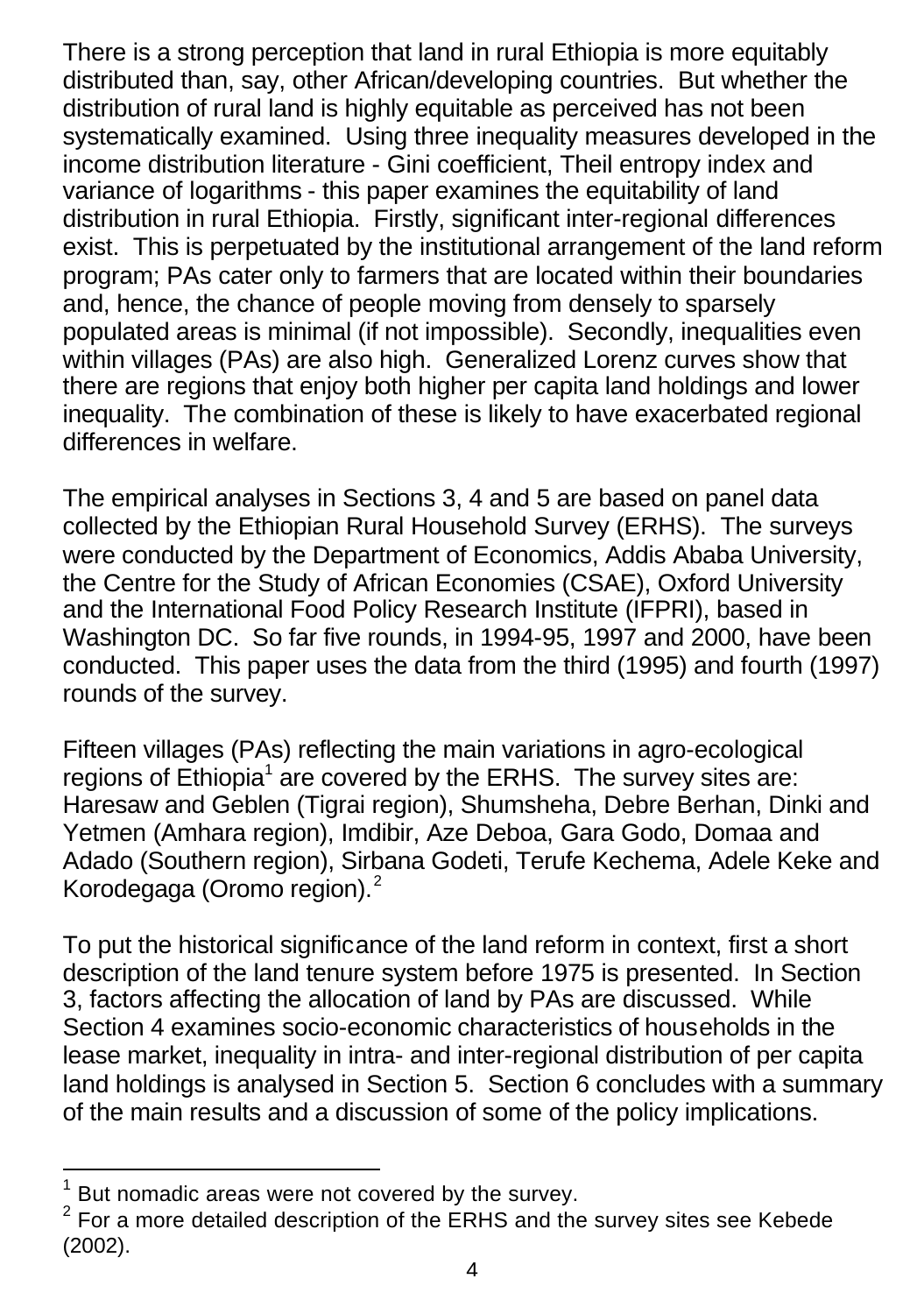### **THE EVOLUTION OF LAND TENURE – A SHORT EXCURSION INTO ECONOMIC HISTORY**

Soon after the overthrow of Emperor Haile Selassie, the new government started a land reform programme in February 1975; the current land tenure of rural Ethiopia is the direct outcome of that reform. In order to understand the historical significance of the reform and identify its place in the long run evolution of land tenure, an understanding of previous tenure structures is necessary.

Settled agriculture has existed in some parts of Ethiopia for a very long period of time. The agricultural system in the north has been characterized by the cultivation of cereals and the use of the ox-plough. In contrast to permanent crops, cereals are produced in short production cycles. This. on the one hand, leaves the soil devoid of vegetation cover for most part of the year increasing the risk of erosion. On the other hand, the short length of the production cycle in cereal cultivation - as compared to perennial/ permanent crops - influences the nature of contractual and land-use arrangements. For example, the existence of sharecropping, generally a short-term arrangement, in the cereal but not in the *enset<sup>3</sup>* producing areas is probably explained by the short production cycle of cereal cultivation (Kebede and Croppenstedt, 1995). In addition to cereal cultivation, the use of the ox-plough<sup>4</sup> has shaped a large part of Ethiopia's rural landscape. Compared to hoe cultivation, the ox-plough increases labour productivity being one of the reasons for its spread from its traditional areas in the north to southern parts of the country. As one of the consequences of the higher productivity of the ox-plough, more grazing areas are put under the plough. This competitive use of land for cultivation or grazing is one of the fundamental problems in the agricultural system even at the present time. In contrast to hoe cultivation that can be practiced without removing all vegetation cover, the ox-plough requires open space; hence, in addition to the nature of cereal production, the use of the ox-plough also increases the exposure of the soil. The cultivation of cereals, the use of the ox-plough and the existence of settled agriculture in many parts of the country for many centuries have shaped the current agricultural landscape of Ethiopia (McCann, 1995).

 $\overline{\phantom{a}}$ 

<sup>3</sup> *Enset* (*Ensete ventricosum*) is a banana-like tree, the root of which is used as a staple food in many southern parts of Ethiopia.

<sup>4</sup> Farmers were using the ox-plough at least as far back as the first millennium BC (McCann, 1995).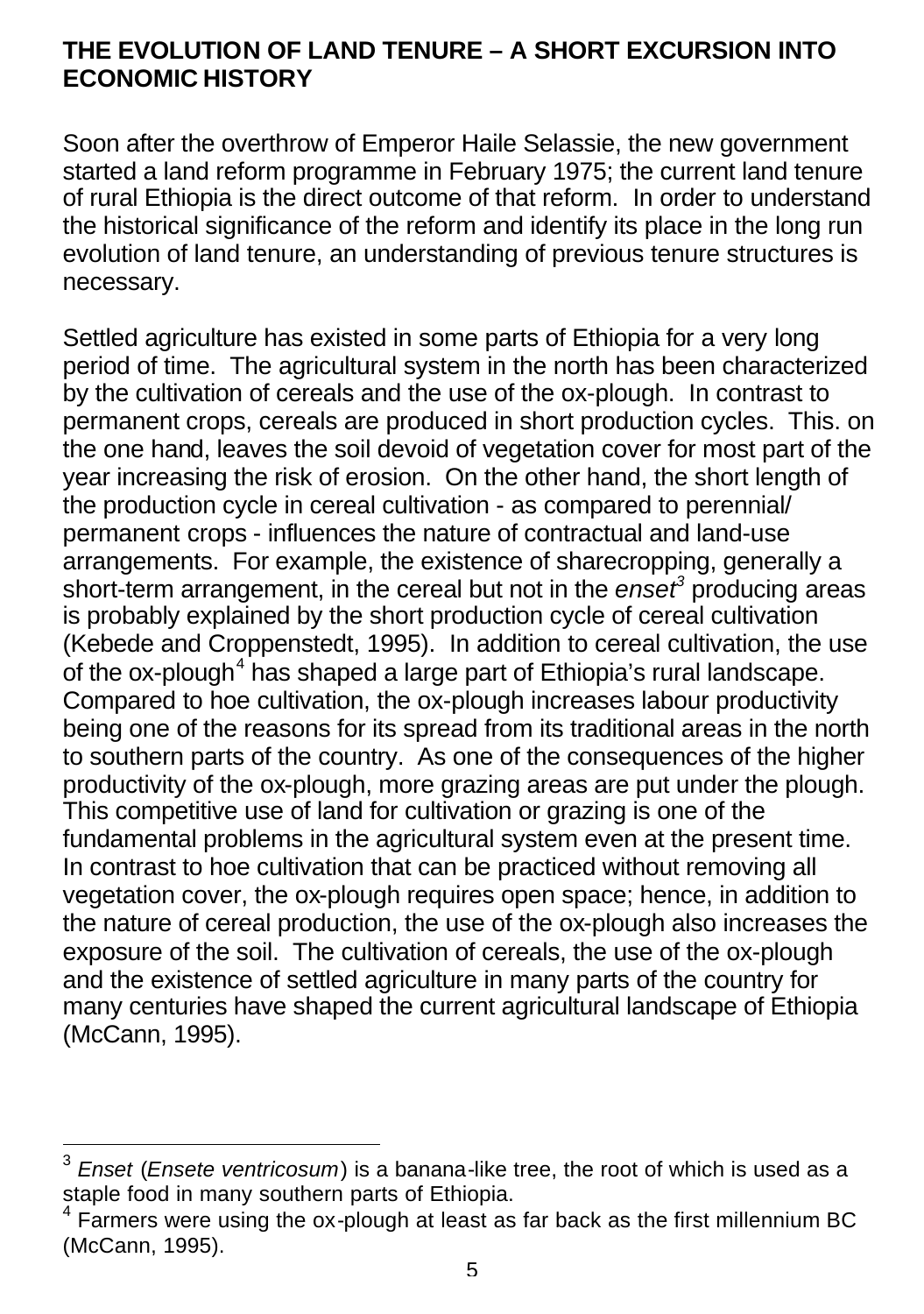Corresponding to the farm technology, the main features of the land tenure also exhibited persistent stability. The state was always an important actor in land tenure, the *gult* (fief) being the main institution of taxation and tribute. Centralized management of production did not exist<sup>5</sup>; but farmers were obliged to contribute labour or other materials. The *gult* was the main institution through which the state affected the day-to-day lives of ordinary people, starting at least from as far back as the thirteenth century (Crummey, 2000: 5). The overlords controlling the *gult* were also responsible for mobilizing the populace in times of war. Even though *gult* positions were not necessarily hereditary, there were many instances where the same lineage held them from generation to generation. In addition, the amounts of tribute passed over to the central government probably varied over time depending on the relative strengths of the *gult*-holders and the state. Hence, the *gult* may probably be best understood as a borderline case between an administrative position and a form of property (Crummey, 2000: 8-9)<sup>6</sup>. The *gult* has served as the most important institution for the concentration and transfer of resources from independently operating farmers to the nobility and the state for many centuries.<sup>7</sup> With the modernization and strengthening of the state, especially after the Second World War, the role of the *gult* was weakened.

While the *gult* functioned as a resource extracting mechanism for the nobility and the state, the local allocation of land in the north through the *rist* system existed until the land reform of 1975. *Rist* land was in principle 'communally' owned by all members of a lineage. Each individual that can prove his/her membership to that lineage is entitled to part of the *rist* land. Traditionally *rist* land cannot be sold. Individuals can claim land by using their lineage through their father or mother or the parents of their spouse proliferating the potential *rist* rights an individual had. In spite of its 'communal' appearance, the system was characterized by competition. The amount of *rist* right that can be activated was determined by the political and social importance of the individual. $8$  Even though political and social power for concentrating larger amounts of land was important, the *rist* system

 $<sup>5</sup>$  But in some cases, imperial palaces were managing the agriculture of surrounding</sup> areas.

<sup>6</sup> Crummey (2000) favours the interpretation of the *gult* as a form of property.

 $7$  Many writers have emphasised the peculiarity of the Ethiopian historical experience in the evolution of land tenure vis-à-vis other African countries. But Crummey (2000) argues that the Ethiopian case is similar to many in 'Sudanic Africa'.

<sup>8</sup> Hoben (1973) is the classic analysis of the *rist* system.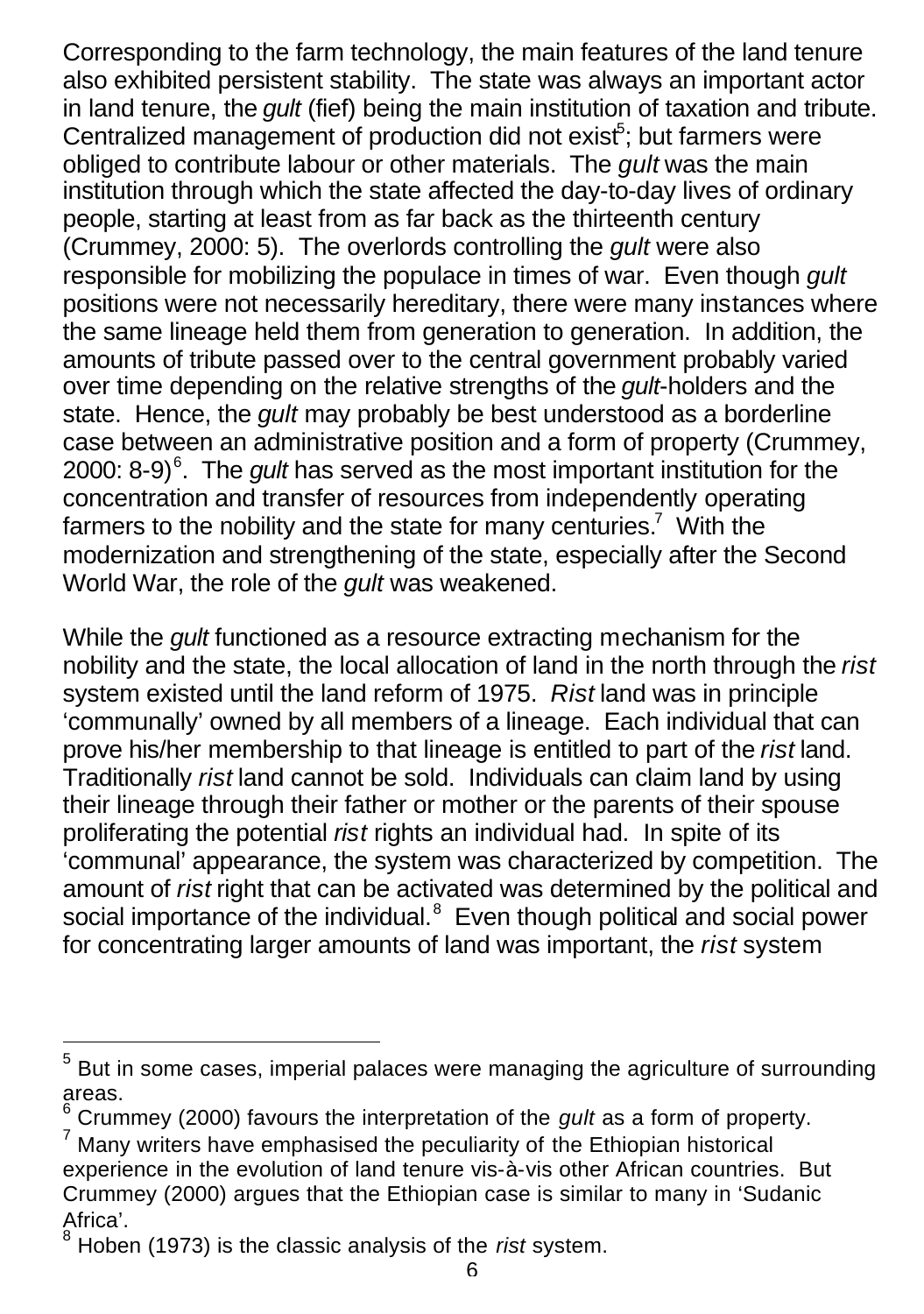guaranteed access to land for the majority of the farmers avoiding the emergence of widespread landlessness.<sup>9</sup>

The northern and southern parts of the country had an enduring historical interdependence based on trading networks, conquests and population migration that goes back to many centuries. But the southern part of the country was incorporated into the 'modern' Ethiopian state at the end of the nineteenth century. Before the conquest, some regions had centralized kingdoms and others have traditional forms of administration (eg: like councils of elders). With the incorporation of the southern regions, the *gult* system that existed for a long period in the north was extended to the south. Most land that was either common property or unused became state property to be given out for individuals loyal to the state/the emperor. This resulted in significant population movements from the north to the south as well as litigation between the newcomers and local people cultivating land designated to be state property (they were considered as squatters on state land). An important difference between the north and the south was that in the north, due to the dominance of the *rist* system, the power of the state to grant and take away land was limited as compared to that in the south (Wolde-Mariam, 2001). In spite of the conquest and movement of people from the north, most farmers in the south seem to have avoided landlessness before the land reform of 1975. $10$ 

The land tenure systems were exhibiting all indications of evolving towards private tenure particularly in the second half of the twentieth century. More and more 'state land' was granted to individuals with formal titling. The volume of transactions in land markets was growing. Even in areas with the *rist* system - where selling land is traditionally prohibited – transactions in land were increasing (see Joireman, 2000; Kebede, 2002).

The reform proclamation of 1975, by nationalising all rural land, stopped this evolution towards a private tenure system. The allocation of land to households was entrusted to PAs set up in an approximate area of 800 ha. Family size was generally used as the guiding criterion in the allocation. The next section will examine if actual allocations have closely followed household size; if factors other than household size have played a role is

 $\overline{a}$ 

<sup>9</sup> In addition to *rist*, private free hold was also found in some areas of the north (see Kebede, 2001).

 $10$  See Kebede (2001) for information collected from respondents indicating that the proportion of tenants in many survey sites in the south was low just before the land reform of 1975. Recent research based on primary documents from government archives by the history department at Addis Ababa University, particularly by Tekalign Wolde-Mariam (2001), also indicates the same results.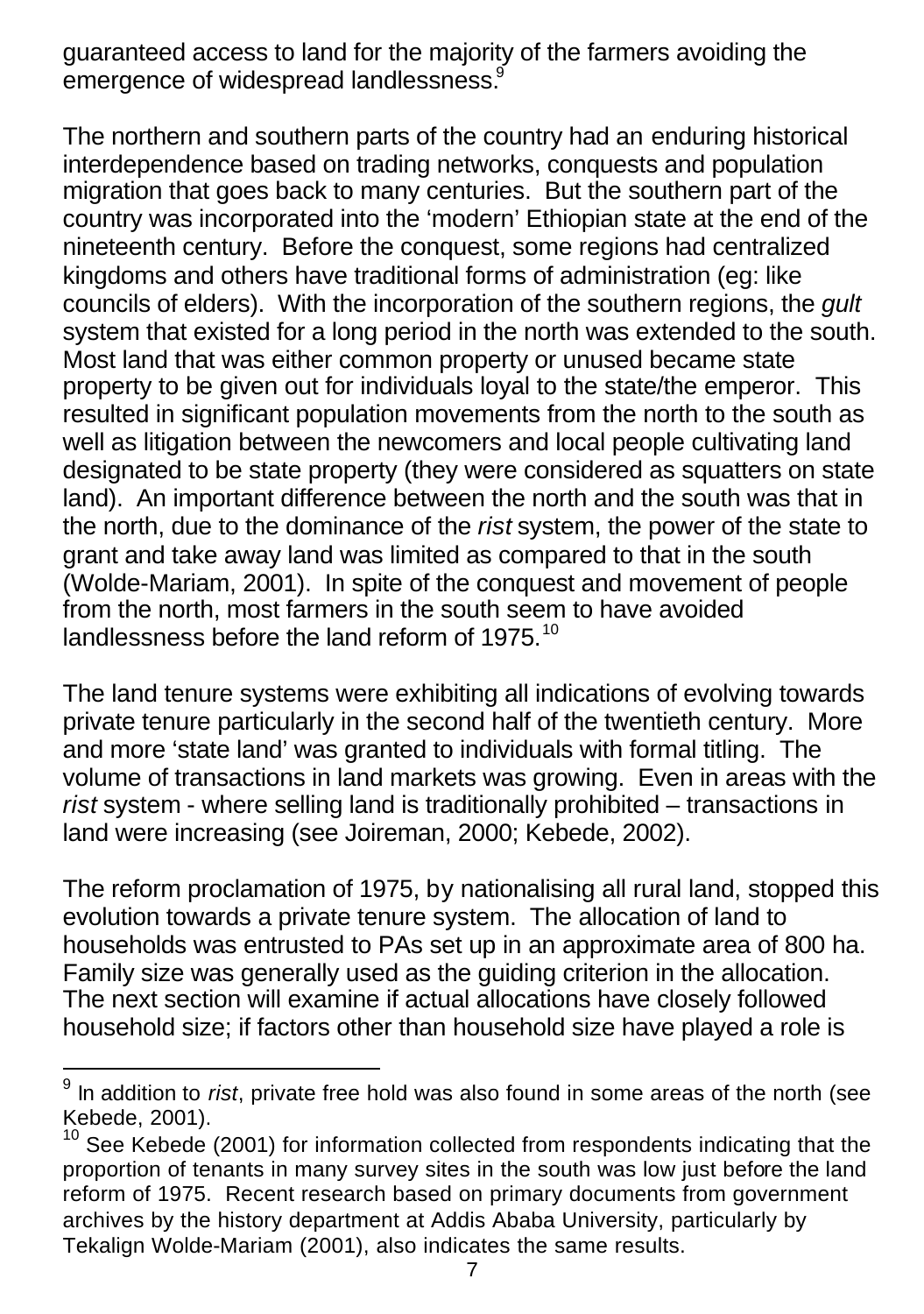also examined. In other words, the 'allocation rule' used by PAs is analysed.

## **WHAT IS THE 'ALLOCATION RULE'?**

The active and direct intervention of the state in the allocation of land was not new in the history of Ethiopia but the reform of 1975 significantly increased it; the socialist ideology espoused by the government also gave a rationale for it. The government consequently implemented major policy initiatives attempting to centralize and control the activities of farm households; these in turn affected land holdings of households.

One major initiative in the second half of the 1980s was villagisation. The declared objective of the program was to create nucleated settlements to facilitate the provision of infrastructure (schools, clinics, electricity, etc). The desire to create a settlement pattern suitable for political control of the rural population surely had played a role. The scale of villagisation was enormous. By 1988 around one-third of the rural population was living in new villages; this is far higher than the Ujamaa programme in Tanzania (McCann, 1995). Apart from other major impacts, at least temporarily, villagisation had significantly affected land holdings. In some cases the new villages were constructed on fertile agricultural land. Since no careful study of water drainage was done, some of the villages become completely impassable during the rainy season. Trees grown near homesteads, particularly *enset*, were destroyed. The changes in settlement in most cases were also accompanied by changes in land holdings of some households (for a detailed discussion of the impacts of villagisation see Lirenso, 1990). Villagisation "brought about further movement and disruption of individuals' land rights and caused many other problems, including environmental degradation, the loss of livestock through disease and reduced access to pasture, poor sanitation and the decapitalization, especially in the southwest, of farms depending on *ensete* (false banana) and tree crops planted near the homestead" (Hoben, 1995). Starting in 1990, with a change in policy towards the promotion of a 'mixed economy', households in the new villages started to go back to their previous neighbourhoods. By 1995, all households in the sampled sites had gone back to their previous locations; the nucleated settlements due to villagisation were no more in existence (Kebede, 2002).

The attempt to collectivise agriculture - setting up producers' cooperatives was another major policy measure attempting to transform individual farms into 'socialist' enterprises. Producers' cooperatives were set up in ten of the fifteen sites covered by the rural survey. Even though collective farms were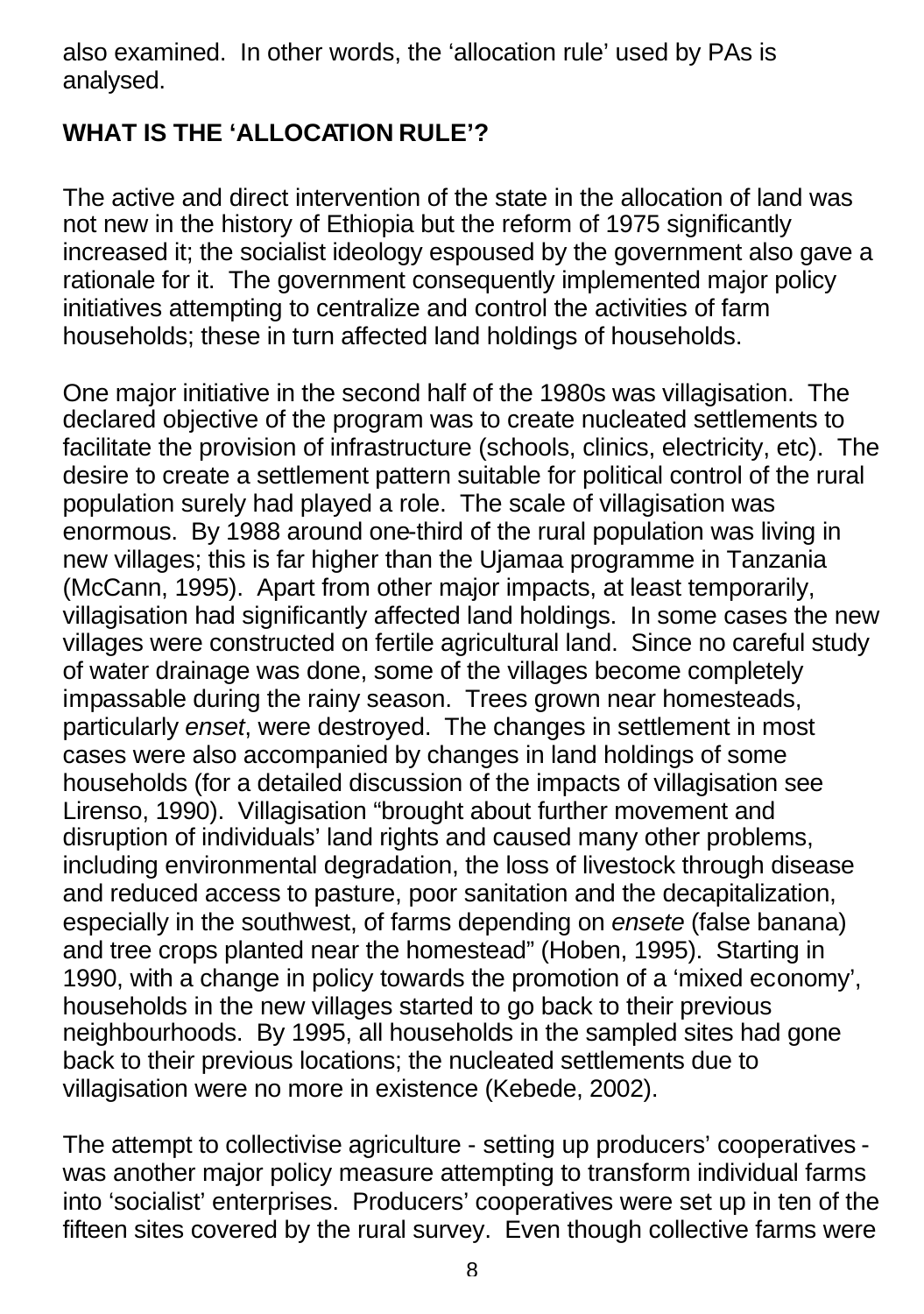accounting for less than 15% of the agricultural land their impact was more significant. Firstly, the most fertile land was allocated to them. Secondly, most government subsidies, credit and other facilities were directed towards them. Thirdly, farmers that were not members were forced to contribute labour to the producers' cooperatives. In spite of all this support, the producers' cooperatives were inefficient compared to individual farming in term of productivity and resource management (Hoben, 1995). The unpopularity of collectivisation was dramatically illustrated when all 3,732 cooperatives, except a handful, were disbanded within a week of change in government policy in 1990 (Hoben, 1995). But that was not the end of the problem. When disbanded, the distribution of land among former members of the cooperatives' created problems. Firstly, in many cases land per member was larger than average land size in the PAs. Secondly, since more fertile land was allocated to the cooperatives, former members got better than average land. These issues remained contentious in many areas four and five years after the disbandment of the cooperatives (Kebede, 2002).

A huge environmental reclamation initiative that developed into the largest food-for-work programme in Africa was launched after the famine of 1985. In five years, one million kilometres of soil and stone bunds on agricultural land and half a million kilometres of hillside terrace were constructed. Eighty thousand hectares of hillside were closed off to regenerate naturally occurring plants and 300,000 hectares of community woodlots were planted with trees. Much of this effort was wasted or counterproductive (Hoben, 1995). In addition, other government institutions were claiming land, usually without consultation of farmers or proper compensations. For example, the evictions by different central government institutions in the 1980s were: Ministry of Education, 80,000 households (for school-building); Ministry of Coffee and Tea, 15,000 households; water projects, 29,000 households; state farms, over 90,000 households and the Ministry of Agriculture, 38,000 households (for forestry and extension), (Hoben, 1995).

The policy initiatives and active interventions of government institutions show the high level of insecurity and uncertainty in land holding rights after the land reform of 1975. The distribution of land in the study period (1995- 97) was definitely affected by the changes brought about by these measures. Our study will not attempt to identify the effects of particular policies.

The pace of implementation of the land reform of 1975 was not uniform in the different regions of the country. Generally it was delayed in the northern parts. In the initial allocation of land after the proclamation, landless people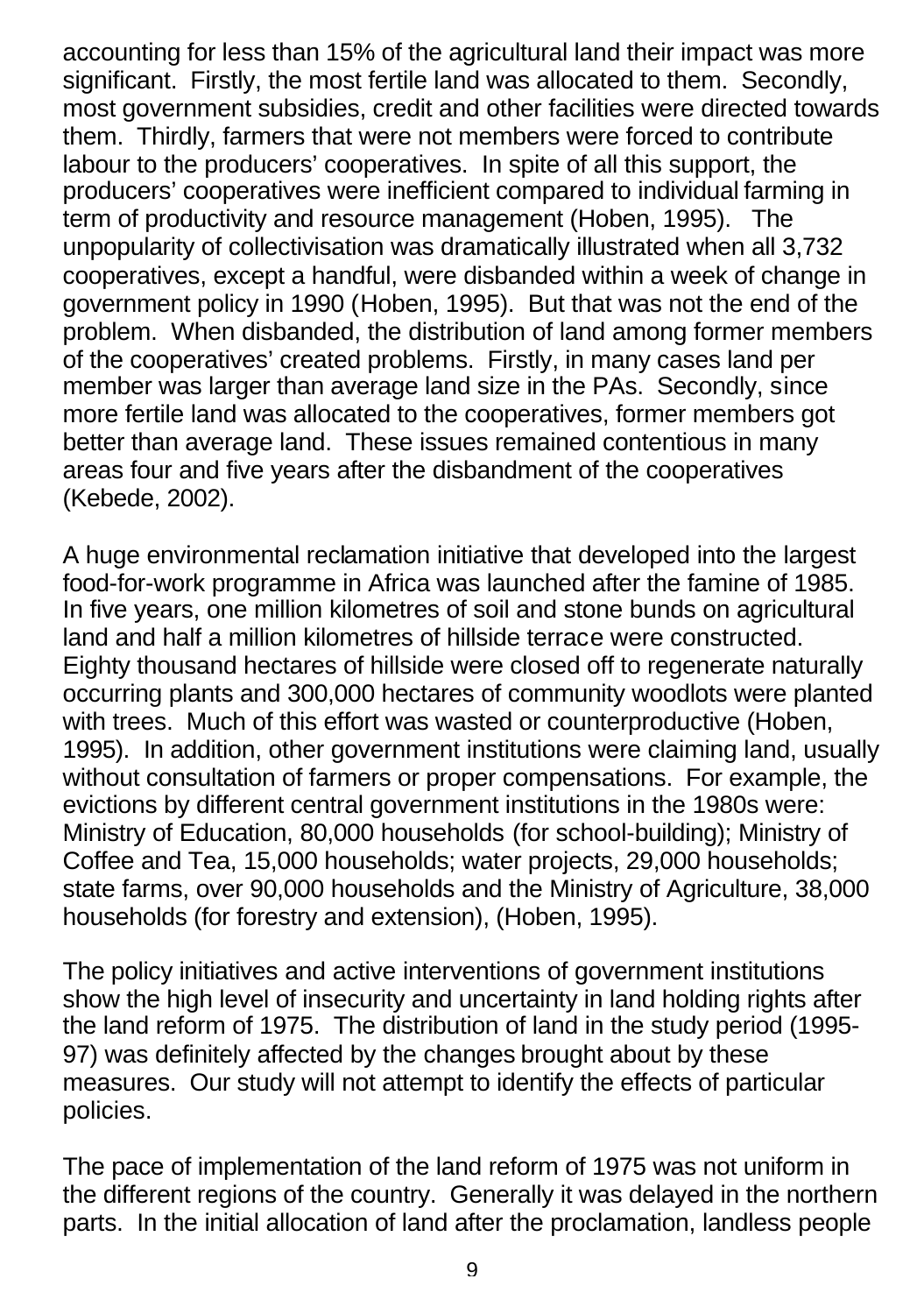who received land seem to have benefited the most. Tenants mostly gained from the abolition of obligations to landlords rather than through an increase in the amount of land they cultivated. In addition to the initial allocation following the proclamation, repeated redistributions were implemented until 1990 when the Mengistu<sup>11</sup> regime shifted towards a mixed-economic policy. After the overthrow of the Mengistu regime in 1991, land policy fell under the jurisdiction of the regional governments. No significant change in land policy occurred after 1991.<sup>12</sup>

Rural households access land mainly in two ways: land allocated by PAs and land through leases (sharecropping or fixed rent). The land allocated by PAs can be classified into four. First, some of the land is inherited before the reform. Since households have retained this land during the initial stages as well as subsequent re-distributions, PAs have approved it. Second, some land purchased by the household before the land reform also remains with it. The sum of the two gives us the amount of land households were able to retain from their pre-reform land holdings. The third type is land distributed during the initial stages of the land reform. The fourth constitutes land received during redistributions by PAs or continual transfers (such as from parents and relatives) after the initial distribution following the reform. The sum of the third and fourth gives us the total amount of land directly distributed or approved by PAs after the land reform. In addition to PA allocated/approved land, households can lease in through sharecropping or fixed rent. Others means of acquiring land are less important: land given by a friend or relative either before or after the reform; land belonging to the PA used by household; land given to be looked after by someone, contract with father, etc. Table 1 presents the average percentages of total household land received in the above-described different ways.

Most of the land holdings of households (54% in column 3+4) were acquired through post-reform distributions but on average as high as 36% (column 1+2) were retained from pre-reform inheritance and purchases. This implies an important element of continuity in land distribution before and after the reform. In addition, it casts doubt on the perception that most farmers during the pre-land reform period were tenants. Thirty-six percent is the lower limit since it includes only the land *retained* by households; land *taken* from households after the reform is not included.

 $\overline{a}$ 

<sup>11</sup> The regime that ruled the country from September 1975 up to May 1991 is referred here as the Mengistu regime, even though there were also other heads of state during the period.

 $12$  The Amhara region had a major redistribution after 1991.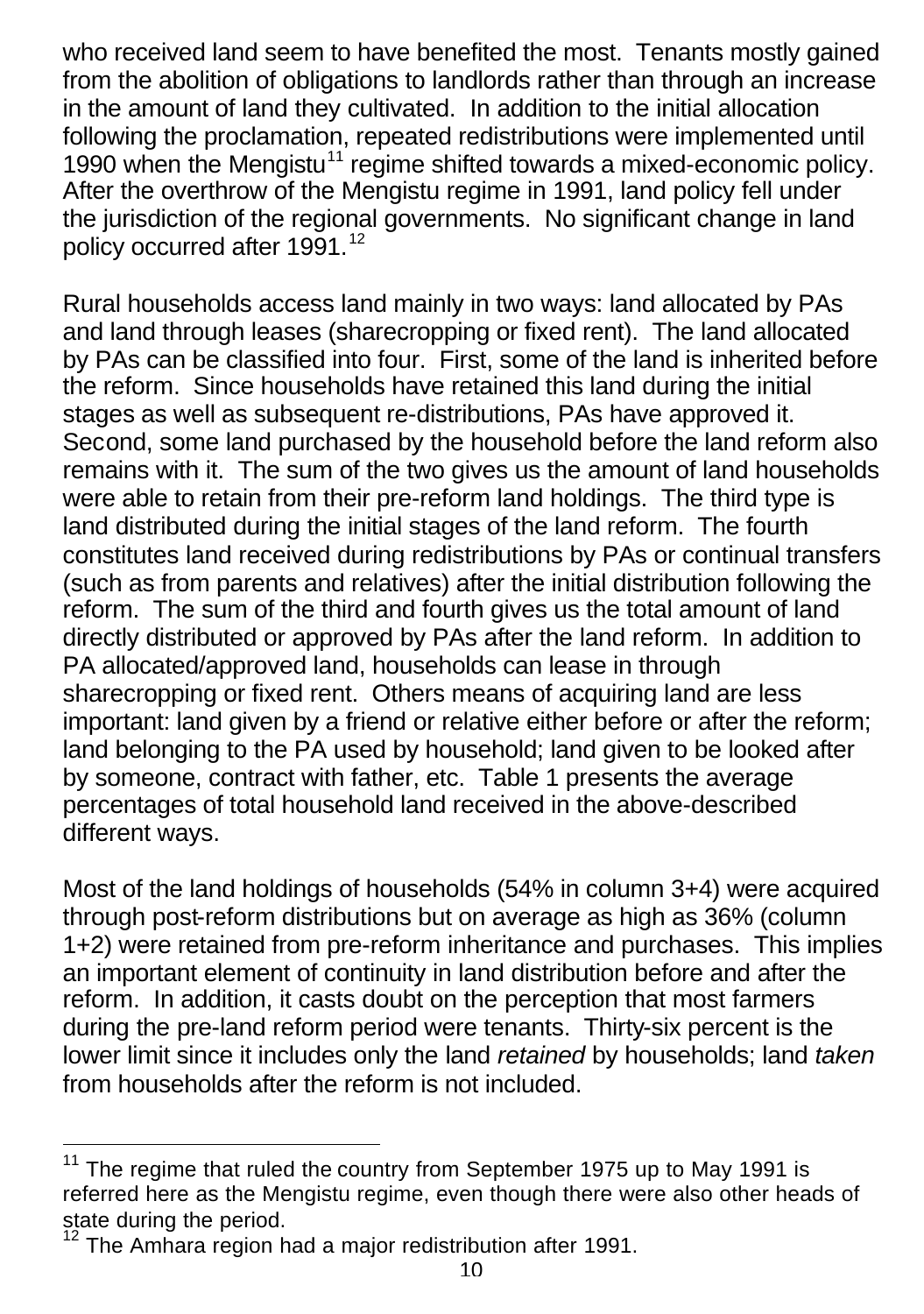| <b>Villages</b>          | 1    | $\mathbf{2}$ | $1+2$ | 3    | 4    | $3 + 4$ | 5    | 6   | 7        |
|--------------------------|------|--------------|-------|------|------|---------|------|-----|----------|
| Northern villages        |      |              |       |      |      |         |      |     |          |
| Haresaw                  | 37.3 | 3.9          | 41.2  | 40.6 | 17.9 | 58.5    | 0.0  | 0.0 | 0.3      |
| Geblen                   | 13.3 | 3.2          | 16.5  | 53.4 | 21.9 | 75.3    | 5.8  | 0.0 | 2.3      |
| Dinki                    | 10.8 | 0.0          | 10.8  | 63.2 | 9.9  | 73.1    | 5.4  | 1.6 | 9.1      |
| Debre Berhan             | 11.6 | 0.9          | 12.5  | 33.8 | 41.1 | 74.9    | 9.9  | 0.9 | 1.9      |
| Yetmen                   | 0.3  | 6.2          | 6.5   | 0.0  | 71.0 | 71.0    | 22.3 | 0.1 | $\Omega$ |
| Shumsheha                | 1.7  | 1.8          | 3.5   | 30.4 | 42.5 | 72.9    | 21.1 | 0.9 | 1.6      |
| <b>Southern villages</b> |      |              |       |      |      |         |      |     |          |
| Sirbana Godeti           | 7.9  | 1.5          | 9.4   | 64.4 | 12.4 | 76.8    | 3.0  | 8.8 | 2.0      |
| Adele Keke               | 89.9 | 1.3          | 91.2  | 2.9  | 0.5  | 3.4     | 0.6  | 1.8 | 3.0      |
| Korodegaga               | 8.7  | 1.6          | 10.3  | 28.8 | 56.8 | 85.6    | 0.9  | 0.4 | 2.9      |
| Terufe Kechema           | 2.4  | 1.7          | 4.1   | 28.2 | 54.7 | 82.9    | 11.4 | 0.5 | 1.1      |
| Imdibir                  | 71.3 | 16.1         | 87.4  | 10.4 | 1.5  | 11.9    | 0.0  | 0.0 | 0.8      |
| Aze Deboa                | 84.4 | 0.5          | 84.9  | 0.9  | 9.2  | 10.1    | 3.3  | 1.7 | 0.0      |
| Adado                    | 79.4 | 10.8         | 90.2  | 3.3  | 0.4  | 3.7     | 2.3  | 0.7 | 3.1      |
| Gara Godo                | 49.4 | 20.5         | 69.9  | 9.8  | 10.6 | 20.4    | 0.0  | 0.5 | 9.1      |
| Domaa                    | 8.5  | 3.4          | 11.9  | 1.5  | 83.4 | 84.9    | 1.4  | 0.0 | 1.7      |
| Total                    | 31.6 | 4.7          | 36.3  | 25.0 | 28.9 | 53.9    | 6.0  | 1.2 | 2.6      |

#### **Table 1: Percentages of total household land acquired through different means (1995)**

**Note**: 1 pre-land reform inheritance; 2 pre-land reform purchase; 3 at the time of land reform; during redistribution after land reform; 5 sharecropping; 6 fixed rent; 7 other means.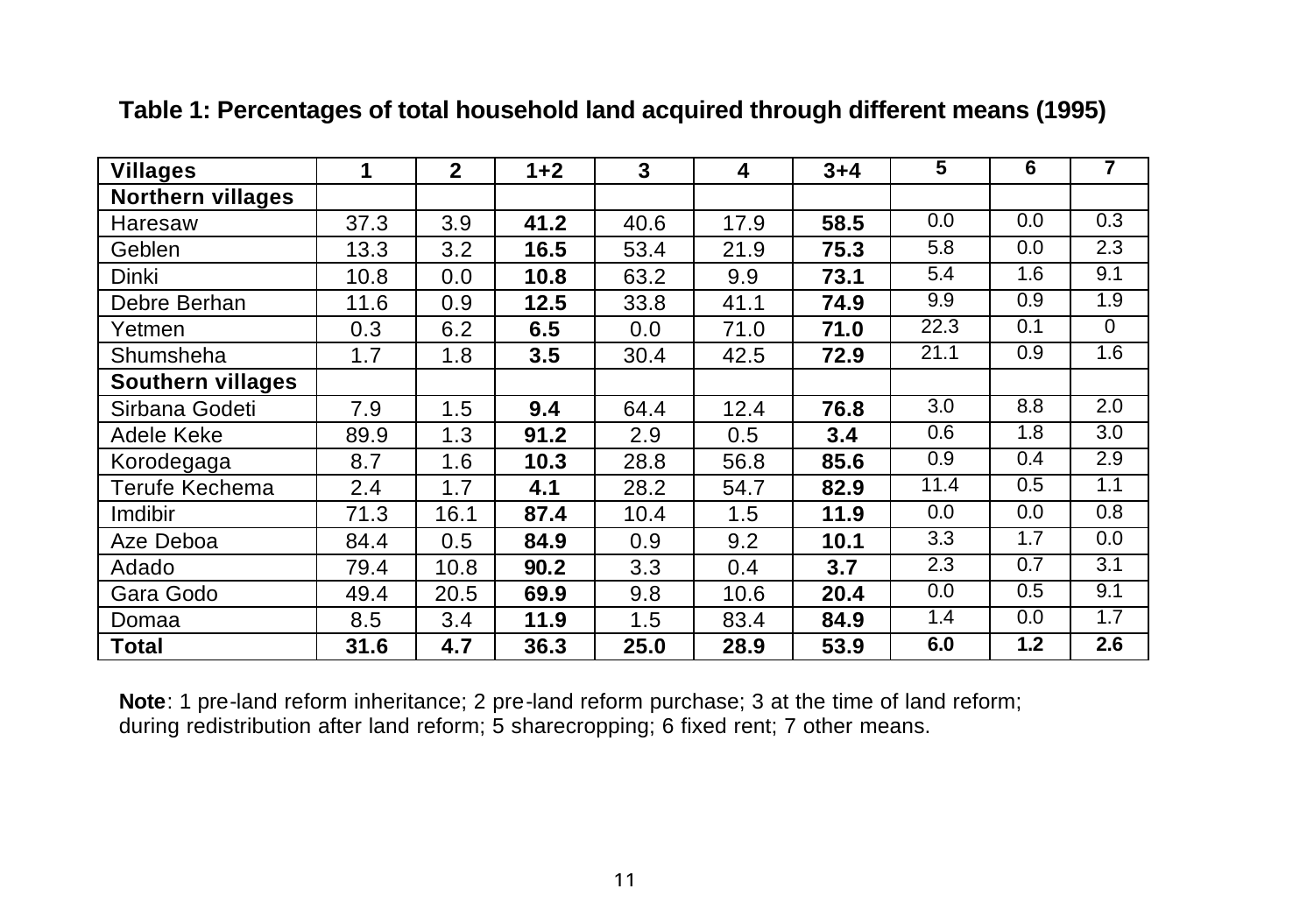An interesting result emerges from the figures of individual villages. As indicated in Section 2, the 'modern' Ethiopian state expanded into southern areas at the end of the nineteenth century. A general perception that most of the farmers in the southern areas have been turned into tenants was created with this and subsequent historical events. The figures in Table 1 suggest that this is not probably true for all the villages. In southern sites like Korodegaga, Sirbana Godeti and Terufe Kechema, only less than 11% of the land of households in 1995 was from pre-reform inheritance and purchases.<sup>13</sup> Unless the PAs were particularly targeting pre-reform inherited and purchased land for distribution - which is unlikely - the figures suggest that the level of tenancy probably was high in these areas. But all the five highest percentages for pre-reform inheritance and purchase (column 1+2) are in southern sites. In two of the villages, Adele Keke and Adado, more than 90% of the area of land held by the sampled households was retained from pre-reform inheritance and purchases. These villages seem to be only marginally affected by post-reform distributions. The results in Table 1 are reinforced by information gathered from farmers on the level of tenancy before the land reform in the fifteen survey villages.<sup>14</sup> These findings highlight important continuities that are generally ignored in discussions of the land reform since most discourses focus on the radical aspects of the change.

Household size was used as a criterion for allocation by PAs (Rahmato, 1984; Amare, 1994). In other words, the 'allocation rule' can be stated as an attempt to equalize land among households in a PA given family size.<sup>15</sup> Guaranteeing households' access to land to cover their needs (the number of 'mouths to be fed') is the principle behind this 'allocation rule'.<sup>16</sup> This principle tallied with the socialist ideology of the regime. If this 'allocation rule' had been strictly implemented, only household size will appear as the significant variable in a regression of PA allocated land on characteristics of households. If household members are classified into different age/sex

 $13$  The relatively low figure for Domaa is due to the fact that most households were resettled in the area only after the land reform.

 $14$  For the estimates of farmers on the levels of tenancy at the villages covered by the ERHS before the land reform see Kebede (2002). See also Wolde-Mariam (2001) for research depending on government archival materials.

Since the jurisdiction of a PA does not extend into other PAs, significant differences in land allocation can in principle still exist between different regions. This inter-regional inequality is discussed in the Section 5.

<sup>&</sup>lt;sup>16</sup> Incidentally, the underlying logic of most traditional forms of land tenure is also the same.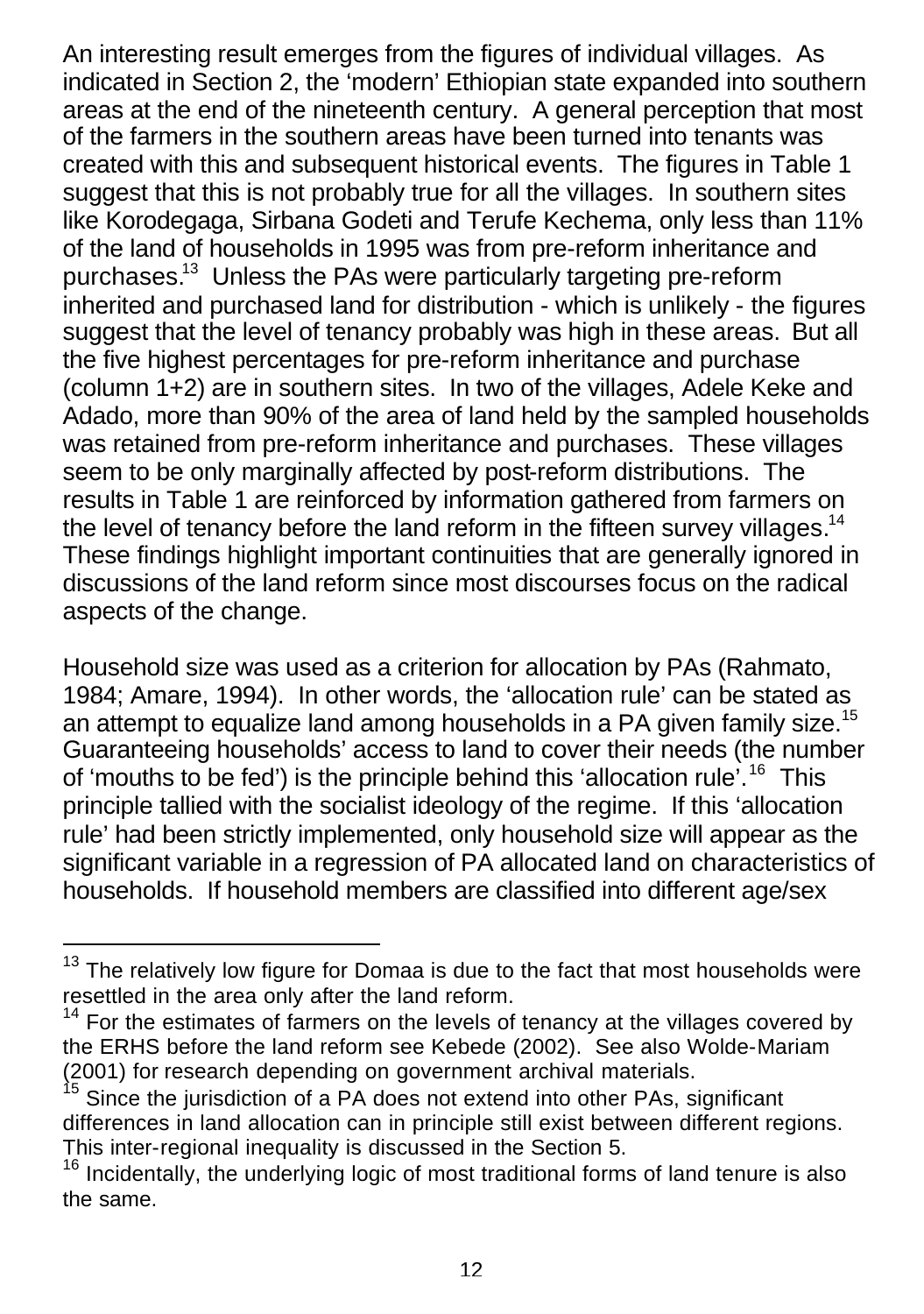groups, the coefficients on all the groups are expected to be significant and positive; with an addition household member PAs allocate more land.<sup>17</sup>

Table 2 presents the results from a panel random effects regression of total PA allocated land to household on socio-economic characteristics. To test whether the correlation between household-level fixed effects and the explanatory variables significantly affects the coefficients, the Hausman specification test was conducted. The resulting chi-squared statistic of 19.31 at a p-value of 0.2531 indicates that the differences between the coefficients of the random and fixed effects regressions are not systematic.<sup>18</sup> In addition, the Breusch and Pagan Lagrangian multiplier test for random effects (var  $(u) = 0$ ) rejects the null hypothesis with a chisquared value of 28.62 ( $p = 0.0000$ ); this supports the random effects model as compared to the pooled OLS.

The total amount of PA allocated land to each household in hectares is regressed on three sets of variables: household demographics and education, location represented by village dummies and other variables. To examine how the age and sex structure of households affected land allocations, the numbers of people in different age/sex categories are included - number of males and females in the age ranges 0-4, 5-14, 15-54 and 54 plus. This enables us first to examine if allocations responded to household size and second whether these allocations are more sensitive to the number of people in a certain age/sex group. Age of the household head (and its square), dummy variables for female-headed households, for heads and wives that completed primary education are the other demographic and education variables. In addition to the site dummies that control for village level fixed effects, the total amount of land owned by parents of the spouses, number of oxen owned by the household, percentages of 'fertile' and flat land from total household land holdings and dummies for households that sharecrop and rent land are included.

Indeed the amount of land allocated responded to household size at 5% level of significance; the joint significance test for all the sex/age variables has a chi-squared statistics of 4.58 with p-value of 0.0324. Testing for different combined effects of all the sex/age variables indicated that a unit

If different weights are assigned to the age/sex groups (adjustment towards adult equivalents), the coefficients are expected to differ from each other but all are still expected to be positive.

 $18$  The fixed effects regression was also estimated. The fixed effects regression was not significant at all with an F-value of 1.16 ( $p = 0.2942$ ).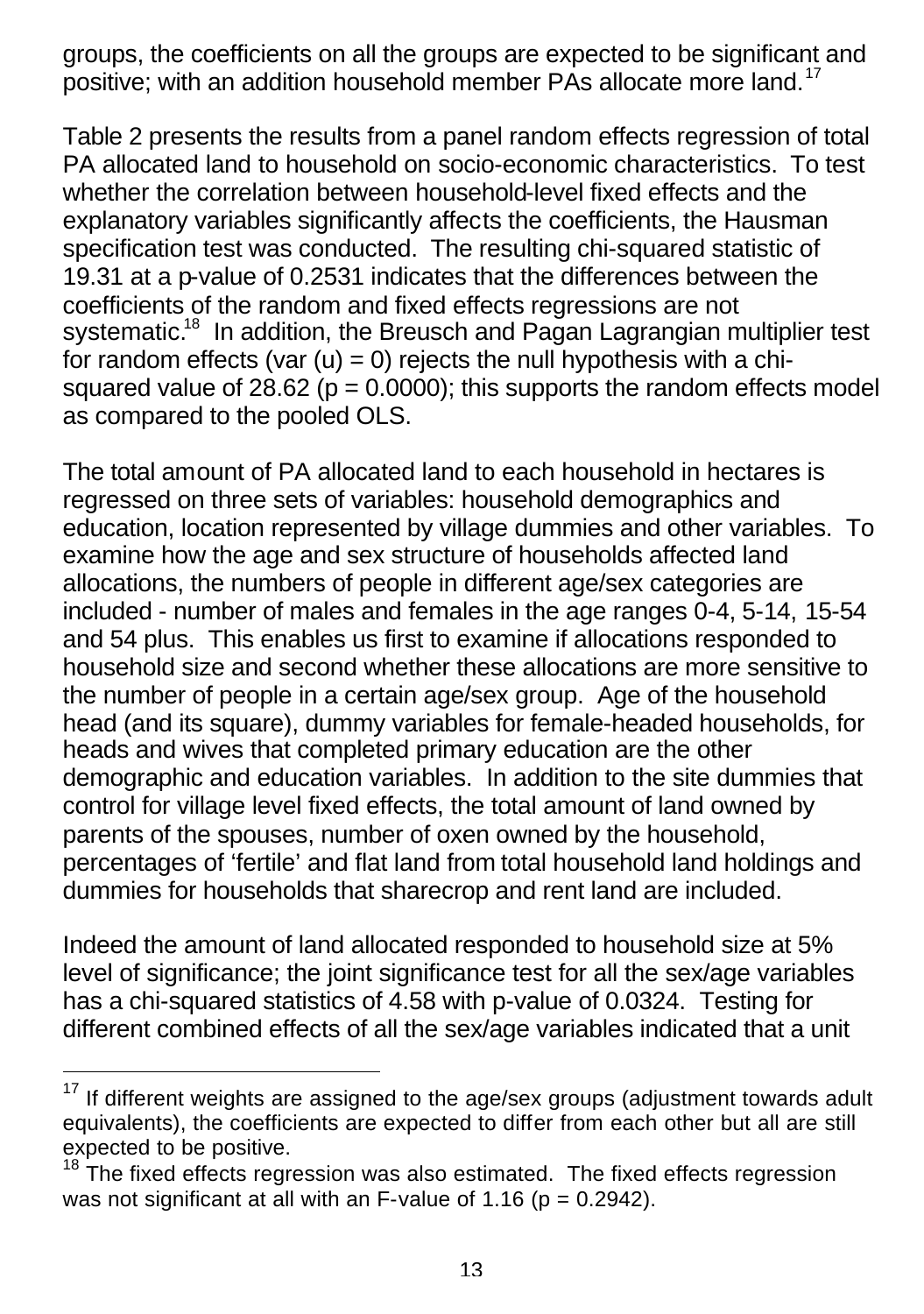increase in total household size increases PA allocated land by an amount between 0.03-0.68 hectares.

Even though the household size variables are jointly significant as indicated above, all the sex/age variables are not individually significant - only those for males and females between 5 and 54 years are significant. All sex/age variables would have positive and significant coefficients if actual allocations were based on the 'needs' of households. If PAs were allocating land according to the number of 'adult equivalents', the coefficients would have decreased for children as compared to adults. The regression results show that all coefficients for household members below five and above 54 years are not significant. This strongly suggests that allocations were emphasizing the capacity of households to use the land than their 'needs'. Since children start to work early, even those in the upper range of the age group of 5-14 years contribute to production. In addition, there could also be dynamic considerations. Allocating land proportional to those above 54 years does not make sense since they quickly get too old. Allocating land proportional to those below four years can be 'too early'. On the other hand, if PAs were allocating according to the 'needs' of households, the results imply that they were giving zero weights to individuals below five and above 54 years of age - which is unlikely.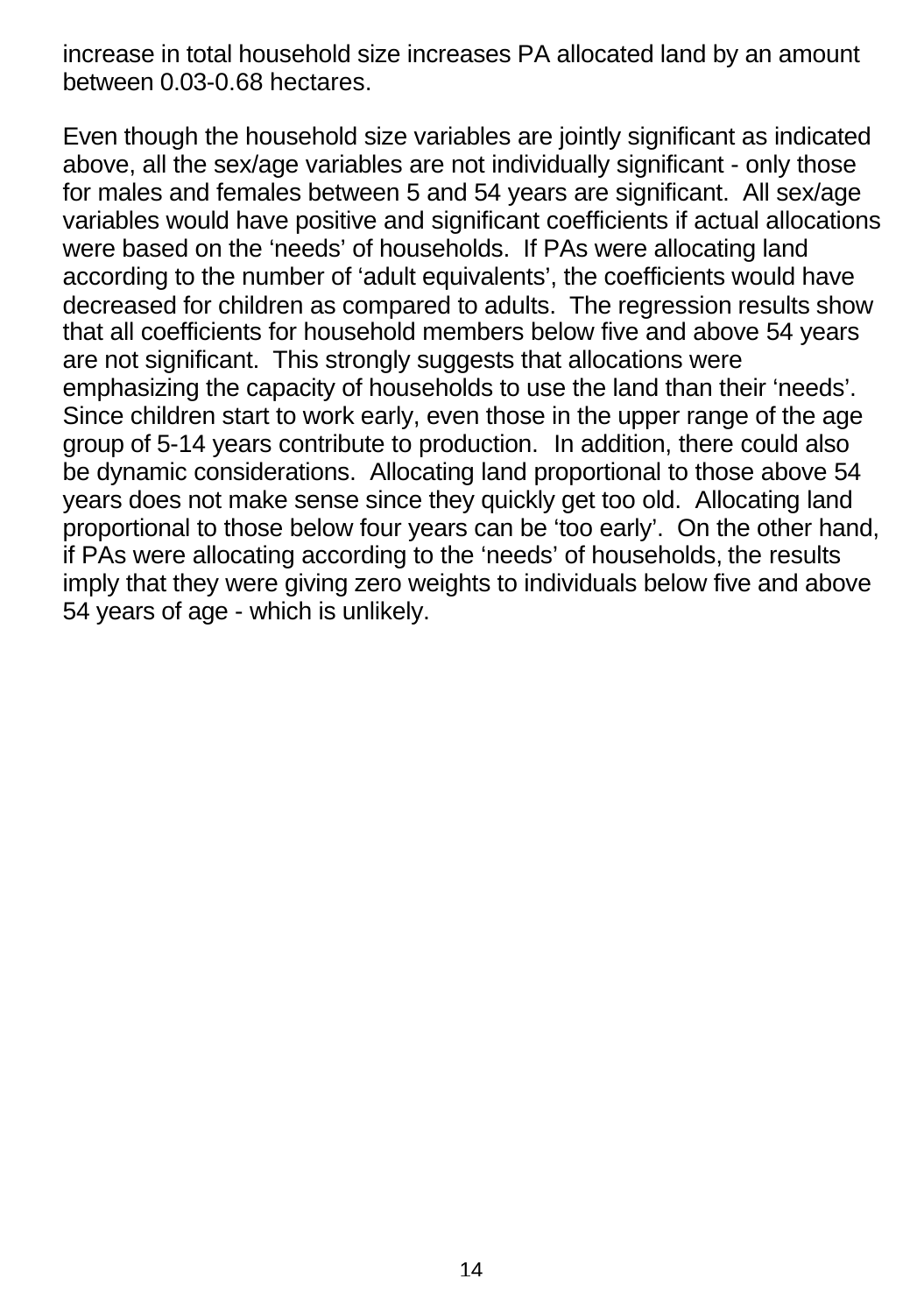| Random-effects GLS regression                 |                        |                           |         |        |           |                    |  |  |  |  |
|-----------------------------------------------|------------------------|---------------------------|---------|--------|-----------|--------------------|--|--|--|--|
|                                               | $Co-$                  | <b>Std</b>                | z       | P >  z |           | 95% conf. interval |  |  |  |  |
|                                               | efficient              | error                     |         |        |           |                    |  |  |  |  |
| Household demographic and education variables |                        |                           |         |        |           |                    |  |  |  |  |
| Males 0-4                                     | 0.0039                 | 0.0566                    | 0.07    | 0.946  | $-0.1071$ | 0.1148             |  |  |  |  |
| Males 5-14                                    | 0.1057                 | 0.0336                    | 3.14    | 0.002  | 0.0398    | 0.1715             |  |  |  |  |
| <b>Males 15-54</b>                            | 0.0988                 | 0.0303                    | 3.26    | 0.001  | 0.0394    | 0.1585             |  |  |  |  |
| Males 54+                                     | 0.0358                 | 0.1022                    | 0.35    | 0.726  | $-0.1644$ | 0.2361             |  |  |  |  |
| Females 0-4                                   | $-0.0555$              | 0.0547                    | $-1.01$ | 0.311  | $-0.1627$ | 0.0517             |  |  |  |  |
| Females 5-14                                  | 0.0994                 | 0.0343                    | 2.90    | 0.004  | 0.0323    | 0.1666             |  |  |  |  |
| Females 15-54                                 | 0.0709                 | 0.0307                    | 2.31    | 0.021  | 0.0107    | 0.1311             |  |  |  |  |
| Females 54+                                   | $-0.0030$              | 0.0777                    | $-0.04$ | 0.969  | $-0.1553$ | 0.1493             |  |  |  |  |
| Age of Head                                   | 0.0335                 | 0.0147                    | 2.28    | 0.022  | 0.0048    | 0.0623             |  |  |  |  |
| Age of head squared                           | $-0.0003$              | 0.0001                    | $-2.02$ | 0.043  | $-0.0006$ | $-8.6e-06$         |  |  |  |  |
| Female-headed                                 | $-0.2998$              | 0.0972                    | $-3.08$ | 0.002  | $-0.4903$ | $-0.1092$          |  |  |  |  |
| Primary educ of head                          | 0.0353                 | 0.1354                    | 0.26    | 0.794  | $-02301$  | 0.3006             |  |  |  |  |
| Primary educ of spouse                        | 0.3703                 | 0.2591                    | 1.43    | 0.153  | $-0.1376$ | 0.8782             |  |  |  |  |
| Land of parents                               | $-0.0014$              | 0.0009                    | $-1.56$ | 0.119  | $-0.0031$ | 0.0003             |  |  |  |  |
|                                               | <b>Other variables</b> |                           |         |        |           |                    |  |  |  |  |
| Number of oxen                                | 0.1624                 | 0.0281                    | 5.77    | 0.000  | 0.1072    | 0.2176             |  |  |  |  |
| Percentage of flat land                       | $-0.1697$              | 0.1015                    | $-1.67$ | 0.094  | $-0.3686$ | 0.0291             |  |  |  |  |
| <b>Share-Cropping</b>                         | $-0.3901$              | 0.1020                    | $-3.82$ | 0.000  | $-0.5901$ | $-0.1902$          |  |  |  |  |
| Renting                                       | 0.0263                 | 0.1966                    | 0.13    | 0.893  | $-0.3589$ | 0.4115             |  |  |  |  |
|                                               |                        | Site dummies and constant |         |        |           |                    |  |  |  |  |
| Haresaw                                       | $-1.5041$              | 0.2268                    | $-6.63$ | 0.000  | $-1.9486$ | $-1.0596$          |  |  |  |  |
| Geblen                                        | $-1.9099$              | 0.2472                    | $-7.73$ | 0.000  | $-2.3943$ | $-1.4254$          |  |  |  |  |
| <b>Dinki</b>                                  | $-0.8458$              | 0.2263                    | $-3.74$ | 0.000  | $-1.2894$ | $-0.4022$          |  |  |  |  |
| <b>Debre</b>                                  | 1.4949                 | 0.1959                    | 7.63    | 0.000  | 1.1108    | 1.8789             |  |  |  |  |
| <b>Berhan</b>                                 |                        |                           |         |        |           |                    |  |  |  |  |
| Yetmen                                        | $-0.2731$              | 0.2392                    | $-1.14$ | 0.254  | $-0.7420$ | 0.1958             |  |  |  |  |
| Shumsheha                                     | $-0.5186$              | 0.2052                    | $-2.53$ | 0.011  | $-0.9208$ | $-0.1134$          |  |  |  |  |
| <b>Terufe Kechema</b>                         | $-1.3100$              | 0.2068                    | $-6.34$ | 0.000  | $-1.7152$ | $-0.9048$          |  |  |  |  |
| Sirbana Godeti                                | $-1.1602$              | 0.2155                    | $-5.38$ | 0.000  | $-1.5827$ | $-0.7378$          |  |  |  |  |
| <b>Adele Keke</b>                             | 0.9054                 | 0.2119                    | $-4.27$ | 0.000  | $-1.3208$ | $-0.4901$          |  |  |  |  |
| Korodegaga                                    | 0.8188                 | 0.2031                    | 4.03    | 0.000  | 0.4206    | 1.2169             |  |  |  |  |
| <b>Imdibir</b>                                | $-2.0358$              | 0.2317                    | $-8.79$ | 0.000  | $-2.4900$ | $-1.5817$          |  |  |  |  |
| <b>Aze Deboa</b>                              | $-1.6579$              | 0.2234                    | $-7.42$ | 0.000  | $-2.0958$ | $-1.2199$          |  |  |  |  |
| Adado                                         | $-0.9510$              | 0.2030                    | $-4.69$ | 0.000  | $-1.3489$ | $-0.5531$          |  |  |  |  |
| <b>Gara Godo</b>                              | $-1.7291$              | 0.2091                    | $-8.27$ | 0.000  | $-2.1389$ | $-1.3193$          |  |  |  |  |
| <b>Constant</b>                               | 0.9906                 | 0.3883                    | 2.55    | 0.011  | 0.2295    | 1.7518             |  |  |  |  |

**Table 2: Random effects regression of land allocated by PAs on socio-economic characteristics household (1995-1997)<sup>19</sup>**

**Note**: Coefficients significant at 5% level are given in bold.

<sup>&</sup>lt;sup>19</sup> Number of observations = 2608; Number of groups = 1354; Observations per group: Minimum = 1; Average = 1.9; Maximum = 2; Random effects u<sub>i</sub> ~ Gaussian Correlation  $(u_i, X) = 0$  (assumed); R-sq: Within= 0.0072; Between = 0.4757; Overall =  $0.\overline{3479}$ ; Wald chi<sup>2</sup>(33)= 1234.50 Prob > chi2= 0.0000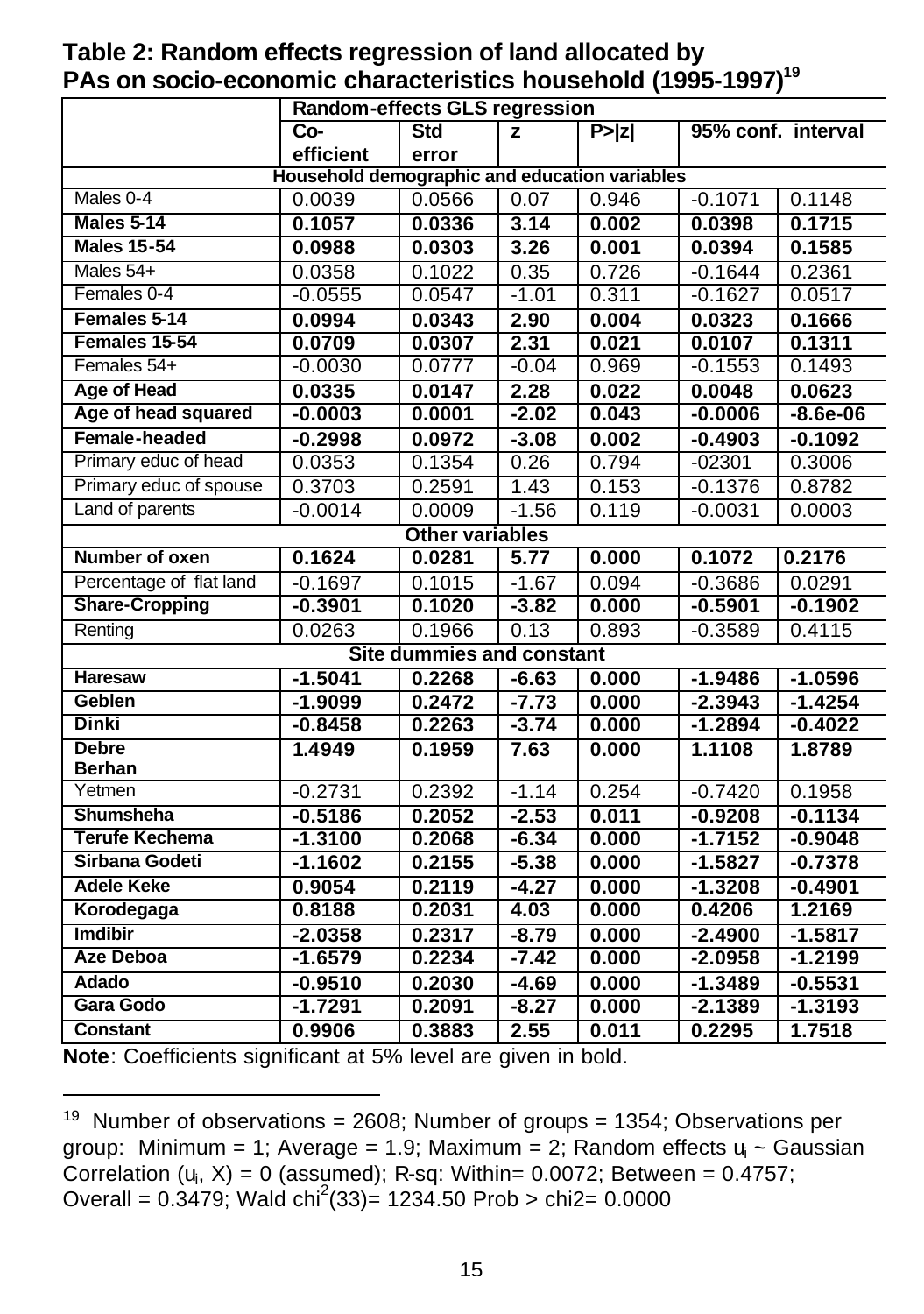The hiring of labour was prohibited for long after the reform and labour markets are thin in most localities. Household size is probably a real constraint for the amount of labour households can mobilize. The allocation by the PAs seems to intelligently take this institutional/market constraint into account.

It is also interesting to note that the sex/age coefficients that are significant are very close to each other (ranging from 0.07 to 0.11); all pair-wise tests of equality are accepted. This implies that PAs gave equal weights to male and female members reflecting the equal rights of women provided by the reform (Amare, 1994). Even though this seems to be upheld in cases where women are in married households, the allocation to female-headed households is different. The coefficient on the dummy variable for femaleheaded households is highly significant as well as large; controlling for other factors, on the average female-headed households have 0.30 hectares less than male-headed households. The most likely reasons for the anomaly between the 'equal' status of women in married households but 'lower' status of female-headed relative to male-headed households in land allocation are given by Amare (1994) in his case study of an area in central highlands of Ethiopia. First, patrilocal marriages imply that the women move to the husband's PA and women usually go back to their original neighbourhood after divorce; when moving back they would lose the right to claim land in their former husband's PA. Second, elders and PA officials often give most of the land to the husband during divorces as he is considered the primary producer; in addition, if she is coming from another PA, the wife is also considered as an outsider. Third, even though women are legally entitled to claim an equal part of the household's land, this generally reduces their chance of remarriage; a woman that has claimed her share of land during divorce reportedly frightens off prospective husbands. In addition, the social stigma against men "coming into a woman's house" may be strong in many cases (Amare, 1994).

In interpreting the sex/age regression coefficients, a possible estimation problem is simultaneity bias; the amount of land households get from PAs may affect their household size. First, since land allocation generally depends on household size, this can encourage households to have more children - encouraging pro-natal behaviour. But it is unlikely that the land reform has done that. Information from demographic and health surveys (DHS) show that fertility is declining (CSA/ORC Macro, 2001). Secondly, and more directly, those households with larger amounts of land may bring more people that are not immediate family members in order to get more land. In this case, instead of household size determining the amount of land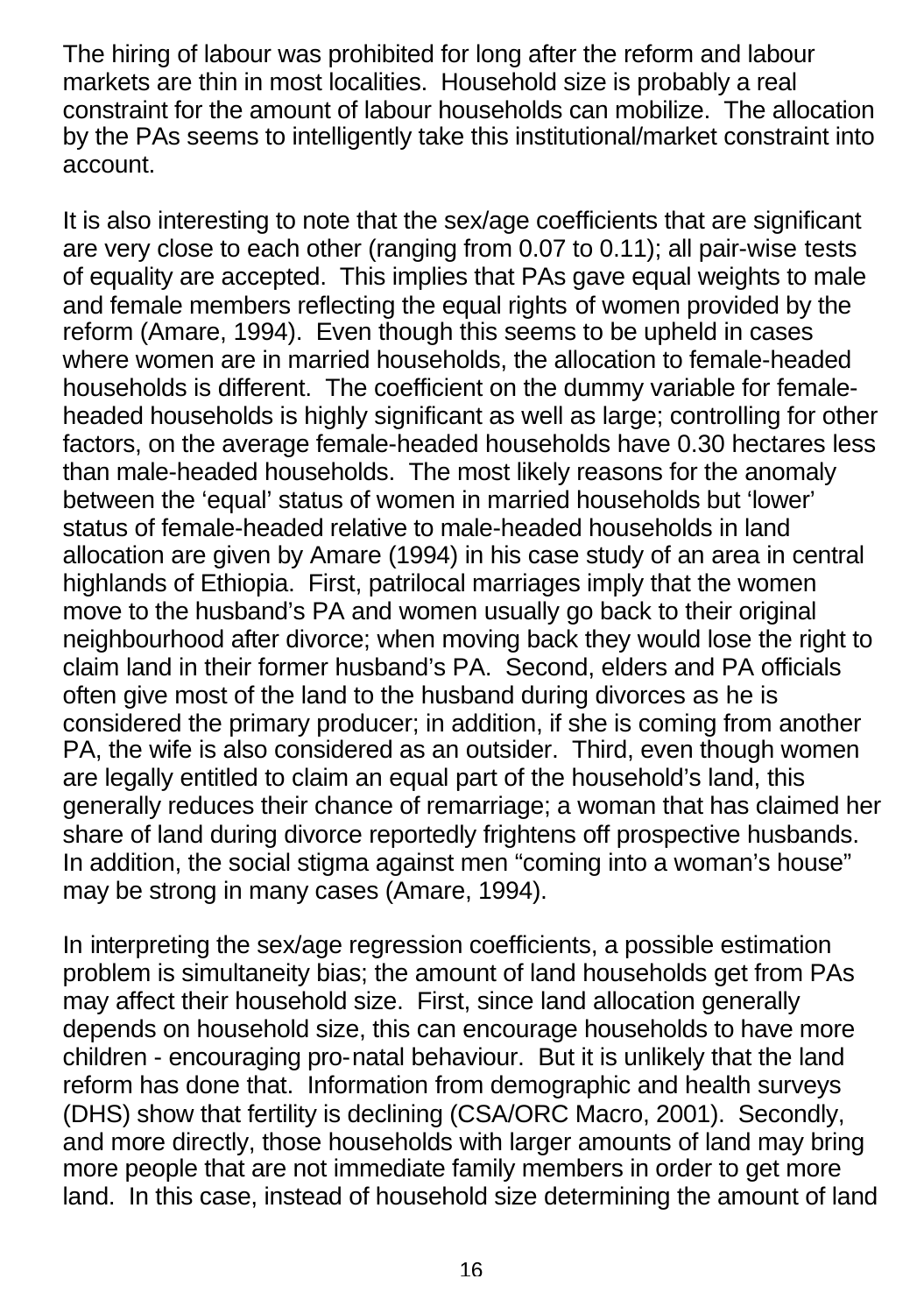PAs allocate to households, the amount of land will affect the number of people living in the household. If this is true, the number of household members that are not immediate family will be correlated to the size of land. To test for this we added the number of household members that are not immediate family on the above regression. In addition, regressions with dummy variable for people that are not immediate family and interactive terms with the sex/age variables were run. In all cases, the variables were not statistically significant indicating that our results are not biased by this simultaneity problem.

The interpretation that PAs allocated land according to the capacity of households to use it is reinforced by the large and highly significant coefficient on the number of oxen; households with an additional ox are allocated 0.16 more hectares. Since most regions heavily depend on oxen for ploughing, this result is another indication that the 'allocation rule' has emphasized the capacity of households to use land. There are traditional ox sharing and similar arrangements that improve the access of households to more ox power. Imperfections in traditional ox sharing arrangements probably explain why households that own ox do better; access to ox power from traditional sharing arrangements is not a perfect substitute for ownership.

Correlation between the number of oxen and variables that are not included in the regression can be a source endogeneity (omitted variable) bias. The result of the Hausman specification test indicates that the correlation between the fixed effects and included variables is not important since the coefficients for the random and fixed effects estimates are not significantly different from each other. In addition, even in the fixed effects model, even though the equation as a whole is not statistically significant, the coefficient on oxen is positive and significant at 5%. Hence, the coefficient on the number of oxen is expected to be unbiased.

The age of the household head is significantly and positively - with an ultimate negative effect – correlated to the land allocated by PAs (the joint significance test for age of household head and its square has a chisquared statistics of 5.23 and a p-value of 0.0222). If we solve for the age of the household head that maximizes land allocated to households given other variables it is 55.88 years. It is interesting to note that this age coincides with the starting age of the oldest sex/age group; we have seen that the number of people in this age group does not affect land allocated to the household. This finding further reinforces that PAs are considering capacity to use as a more important criterion than 'needs'.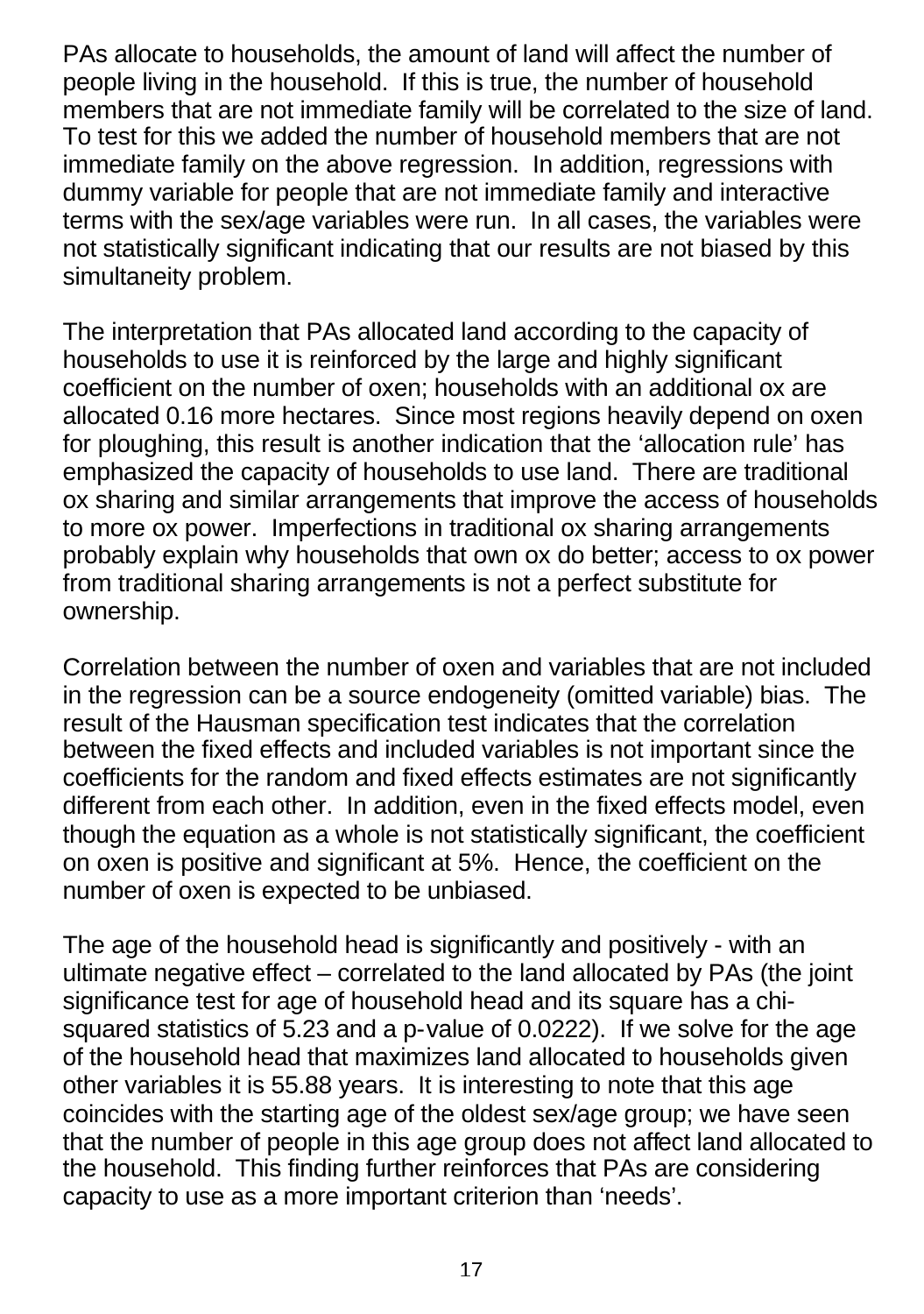The size of land owned by parents of spouses was included to examine if inter-generational land holdings are correlated. The coefficient is not statistically significant. The land reform seems to have halted the transfer of inequality in land over generations. Without the land reform, children of households with larger land are expected to have larger land holdings given other factors.

The primary education of the household head and the wife were not statistically significant; PAs did not take completion of primary education into account when allocating land. In addition, the result seems to imply that 'educated' people did not manipulate land allocation.

The dependent variable, the size of land allocated to a household, does not take the quality of land into account. If quality is taken consistently into consideration by PAs while allocating land, those households with higher quality will be allocated smaller sizes; in other words, there will be a systematic correlation between size and quality of land confounding our results. Smaller size of allocated land will also be more fertile and hence the dependent variable will no more reflect inequality in allocations. To control for this, two measures of the quality of land are included in the regression. In most parts of rural Ethiopia the fertility of land is roughly categorized by farmers into three; *leum* (fertile), *leum-teuf* (semi-fertile) and *teuf* (infertile). The percentage of *leum* land from total household land holdings is entered as one variable. In addition to soil fertility, the slope of a plot of land is an important feature determining quality of land. Plots of farmland were classified into *medda* (flat), *dagethama* (gentle slope) and *gedel* (steep slope). The proportion of *medda* (flat) land from total household land holdings is the other quality variables included. If the allocation of land had systematically adjusted to the quality of land, the coefficients on quality would be significantly and negatively correlated to total land size. But both variables are not statistically significant at conventional levels. Thus the results from the regression analysis using quality unadjusted land holdings is not distorted.

All the dummy variables for the survey villages - except that for Yetmen are large and highly significant.<sup>20</sup> This reflects the significant inter-regional inequality in land holdings. Even though inter-regional inequality is not a

 $20$  All the significant dummy variables are negative except that for Debre Berhan and Korodegaga. This is due to the fact that the excluded village, Domaa, is a recent settlement in a relatively remote area, where population density is lower and household land holdings are higher than in most of the other villages.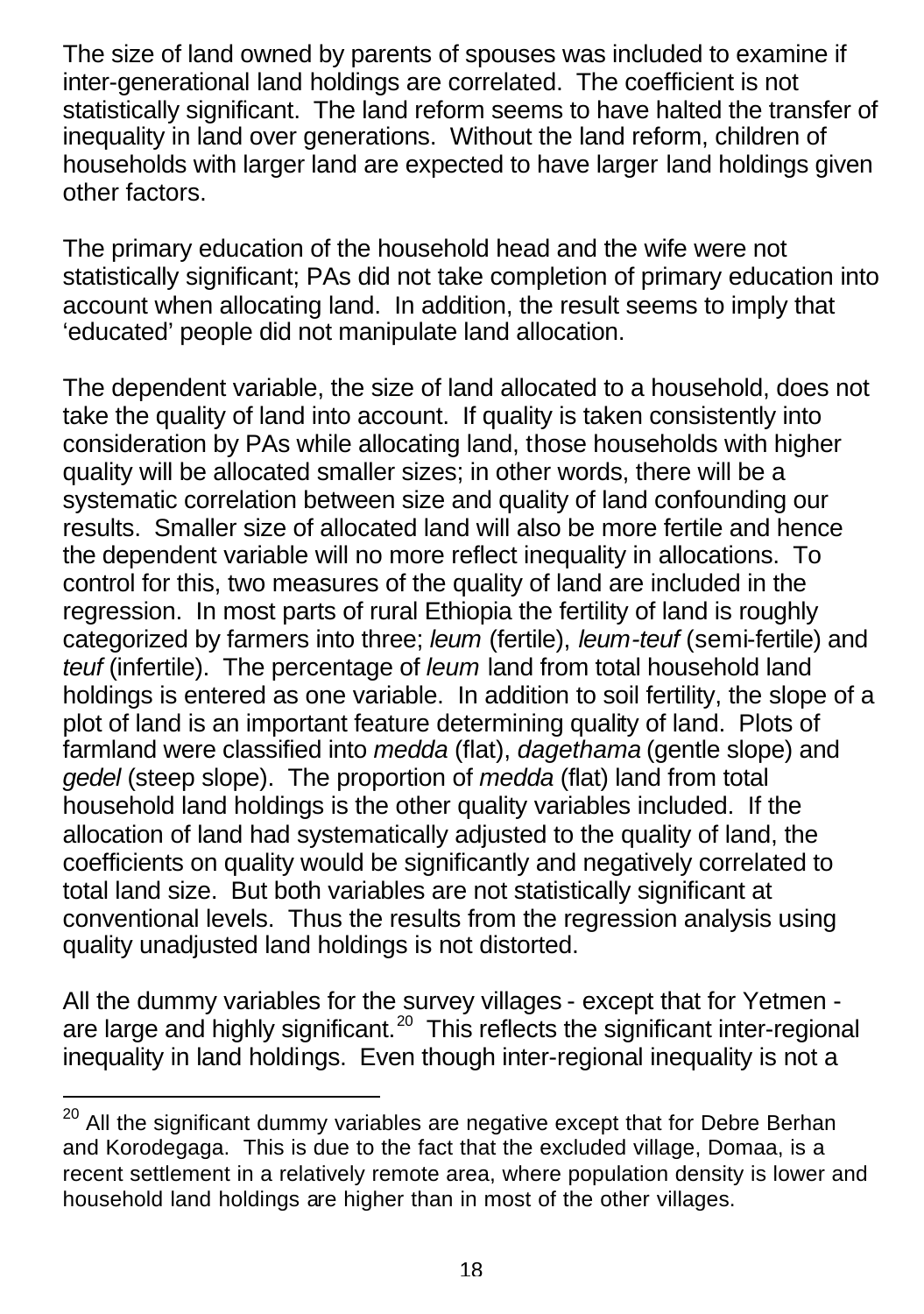result of the reform, the institutional set-up created by it most likely has contributed to its perpetuation. Since PAs cater for only their members, it is very difficult - probably practically impossible - for farmers to move from densely to sparsely populated areas and to get land; PAs in sparsely populated areas have no legal responsibility for those coming from other areas. Compared to the land tenure before the reform this has constrained rural-rural movement of people. Because of the fluidity and proliferation of *rist* rights northern people probably had a better chance of movement in the old system. In areas where land markets were developing fast before the land reform - both in the north and south - the same was true.<sup>21</sup>

Finally, dummy variables for households that sharecrop or rent in land are included. Even though the coefficient for households that rent is not statistically significant, that for sharecropping is highly significant and negative; households that sharecrop in land are allocated 0.39 hectares less. Sharecropping seems to compensate for shortfall in PA allocated land. The next section discusses the characteristics of households that are involved in the land lease market.

# **LAND LEASE - SHARECROPPING AND FIXED RENT**

 $\overline{a}$ 

The land reform generally outlawed leases in land until the change of policy towards a 'mixed economy' in 1990 but the elderly and female-headed households without adult labour were excluded from this restriction. In addition, people who do not have sufficient seed and draft power made secret rental arrangements, usually with relatives (Amare, 1994). In 1990 the government legalized leases in land and the lease market became a significant means of getting access to land.

Land lease transactions are either in the form of fixed rents or sharecropping.  $^{22}$  In the former case, tenants pay a fixed amount - either in cash or in kind - that does not depend on output. In contrast, in sharecropping the rent is a percentage of the output; hence, risks are spread between tenant and land 'owner'. In a risk-ridden environment as rural Ethiopia, popularity of sharecropping relative to fixed rent is expected.

 $21$  The inter- and intra-regional inequalities in the distribution of land are discussed in Section 5.

In addition to lease, some households also transfer land in the form of gifts or by borrowing. Gift fields are given free of charge for an indefinite time period or until the peasant association re-distributes land. Borrowed land is given for a specified period of time (Gavian and Teklu, 1996). These are included in 'other' in our case.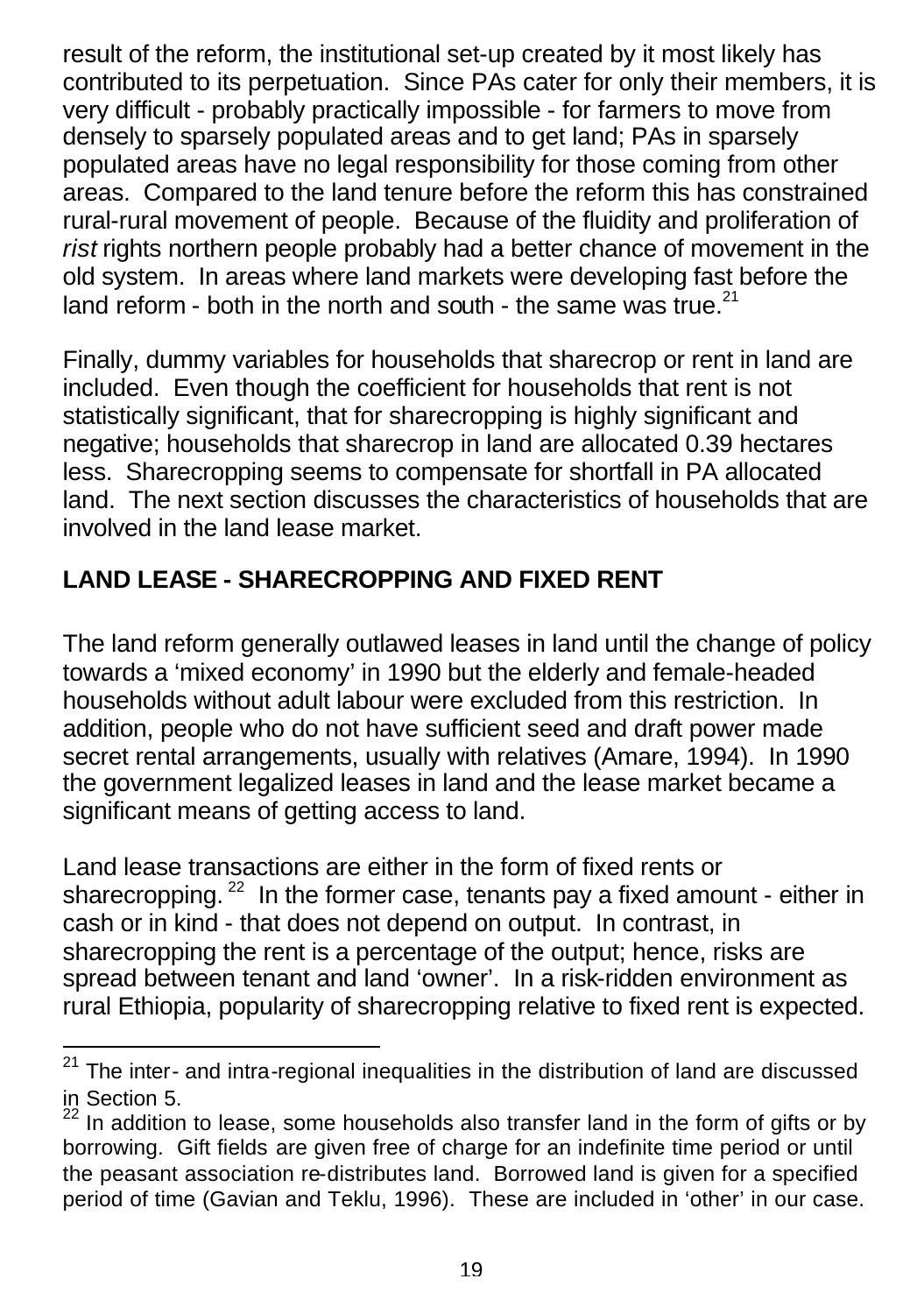As the figures in Table 1 indicate, while on the average 6.0% of land holdings are from sharecropping only 1.2% is from fixed rent. These aggregate figures gloss over significant regional/inter-village variations. Households in Yetmen and Shumsheha get more than 20% of their land from sharecropping, but no one reported sharecropping in the three villages of Haresaw, Imdibir and Gara Godo. The two villages where sharecropping is not reported, Imdibir and Gara Godo, are found in the *enset* farming system that is heavily dominated by the production of perennials than annuals. Sharecropping is generally a short-term contract and hence its absence in areas dominated by permanent crops is understandable. All the survey villages with higher than the average percentage of sharecropped land are found in areas that are dominated by cereal production.<sup>23</sup>

Studies examining efficiency on leased and PA allocated land have generally found no significant difference between them. Gavian and Ehui (1999) and Pender and Fafchamps (2001) found that efficiency on leased land is the same as that on PA allocated land. Results in Section 3 indicate that households with lesser PA allocated land tend towards sharecroppingin. Hence, the combination of the results implies that the lease market may have decreased inequality without decreasing efficiency. An examination of the effect of the lease market on land inequality is left for Section 5. This section will focus on analysing the characteristics of households that rent in land.

Table 3 presents the coefficients and marginal effects of a random effects tobit. The size of sharecropped land by households is regressed on different socio-economic characteristics. The tobit model is opted for due to censoring since many households do not sharecrop. The test for the pooled tobit against the panel random effects strongly supports the latter. $24$ 

From all the demographic and education variables only three are statistically significant. Households with larger number of males between the ages of 15 and 54 sharecrop in more land; an additional male member in this age group increases sharecropped land by 0.03 hectares on average. On the other hand, households with more females with ages between 5 and 14 sharecrop less land, an additional female in this age group decreasing sharecropped land by 0.02 hectares on the average. Adult male labour

 $23$  For more information on sharecropping using data from the Ethiopian Rural Household Survey (ERHS) see Kebede and Croppenstedt (1995).

 $24$  Look at the results at the top of Table 3; the values of rho and chi-square indicate that the panel–level variance component is important.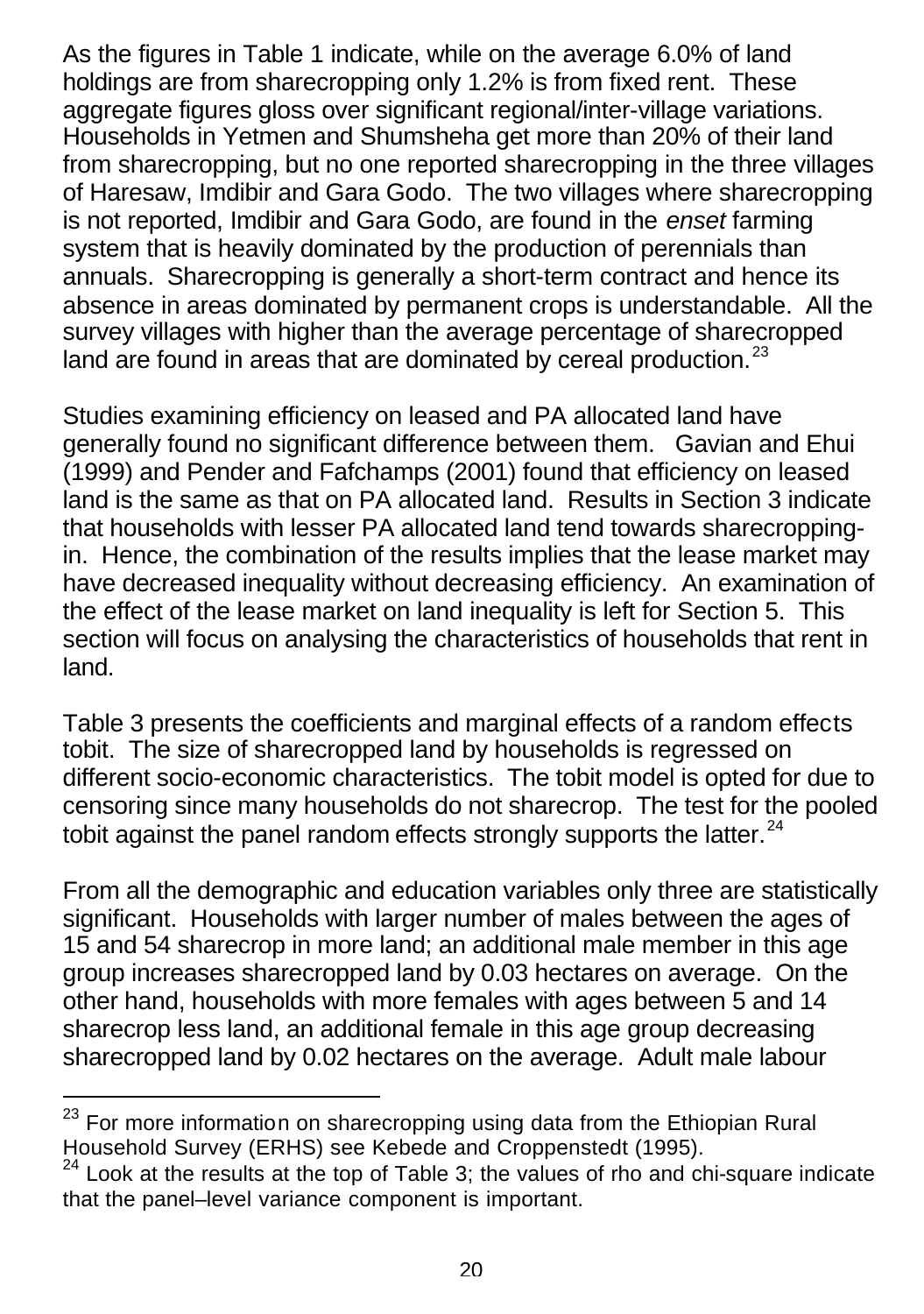seems to be the crucial factor; however, it is not clear why, given adult male labour, the number of female children between the ages of 5 and 14 years decreased the amount of sharecropped land.

Female-headed households are sharecropping on average 0.08 hectares of land less than male-headed households, even after controlling for adult male labour. Remember, female-headed households are also allocated lesser land from the PA; female-headed households seem to be marginalized both in administrative allocations and lease markets.

All the other demographic and education variables are not significantly correlated with the amount of sharecropped land. Neither the number of people in other age categories (other than males between 15 and 54 and females between 5 and 14), nor the age of the household head was significant. In addition, primary education of the household head and the spouse were not significant.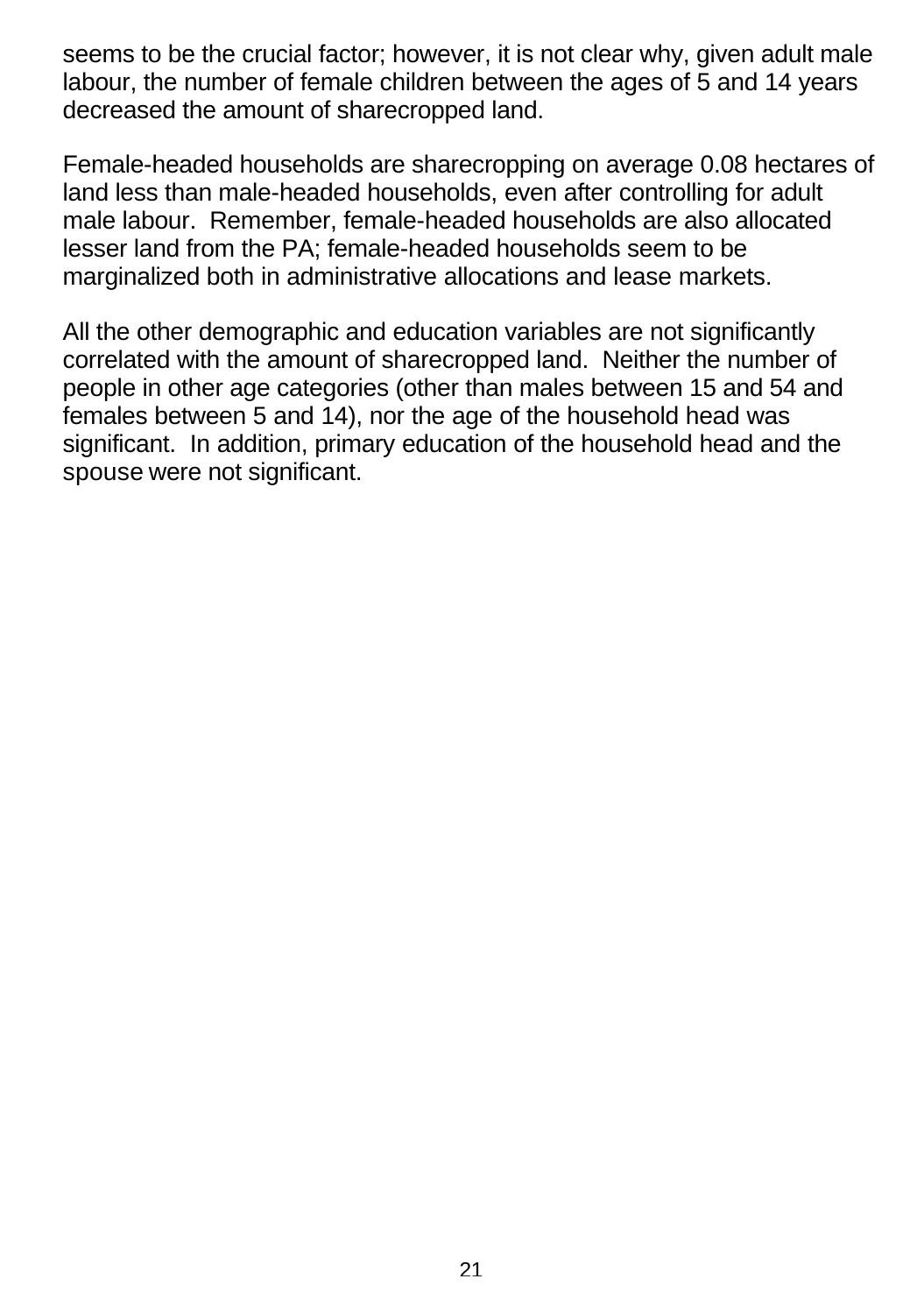#### **Table 3: Household random effects tobit regression of Sharecropped land on socio-economic characteristics (1995-1997)<sup>25</sup>**

|                              | Random-effects tobit regression               |                                  |         |           |                 |  |  |
|------------------------------|-----------------------------------------------|----------------------------------|---------|-----------|-----------------|--|--|
|                              | <b>Coefficient</b>                            | <b>Standard</b>                  | z       | $dy/dx^*$ | <b>Standard</b> |  |  |
|                              |                                               | error                            |         |           | error           |  |  |
|                              | Household demographic and education variables |                                  |         |           |                 |  |  |
| Males 0-4                    | $-0683$                                       | 0.1012                           | $-0.68$ | $-0.0100$ | 0.0154          |  |  |
| <b>Males 5-14</b>            | $-0.0243$                                     | 0.0633                           | $-0.38$ | $-0.0035$ | 0.0093          |  |  |
| <b>Males 15-54</b>           | 0.2346                                        | 0.0574                           | 4.09    | 0.0342    | 0.0114          |  |  |
| Males 54+                    | $-0.2268$                                     | 0.1967                           | $-1.15$ | $-0.0330$ | 0.0317          |  |  |
| Females 0-4                  | 0.1458                                        | 0.0957                           | 1.52    | 0.0212    | 0.0143          |  |  |
| Females 5-14                 | $-0.1588$                                     | 0.0669                           | $-2.37$ | $-0.0231$ | 0.0121          |  |  |
| Females 15-54                | 0.0087                                        | 0.0643                           | 0.14    | 0.0013    | 0.0094          |  |  |
| Females 54+                  | $-0.1085$                                     | 0.1535                           | $-0.71$ | $-0.0158$ | 0.0228          |  |  |
| Age of head                  | $-0.0154$                                     | 0.0286                           | $-0.54$ | $-0.0023$ | 0.0040          |  |  |
| Age of head squared          | 0.0000                                        | 0.0003                           | 0.07    | 2.82e-06  | 0.0000          |  |  |
| Female-headed                | $-0.8289$                                     | 0.2137                           | $-3.88$ | $-0.0832$ | 0.0310          |  |  |
| Primary educ of head         | $-0.2755$                                     | 0.2420                           | $-1.14$ | $-0.0355$ | 0.0300          |  |  |
| Primary educ of spouse       | 0.3347                                        | 0.4096                           | 0.82    | 0.0565    | 0.0815          |  |  |
|                              |                                               | <b>Other variables</b>           |         |           |                 |  |  |
| Number of oxen               | 0.1967                                        | 0.0429                           | 4.59    | 0.0287    | 0.0106          |  |  |
| <b>PA allocated land</b>     | $-0.0920$                                     | 0.0351                           | $-2.62$ | $-0.0134$ | 0.0067          |  |  |
| <b>Percentage of fertile</b> | $-0.5208$                                     | 0.1745                           | $-2.98$ | $-0.0759$ | 0.0359          |  |  |
| land                         |                                               |                                  |         |           |                 |  |  |
| Percentage of flat land      | 0.0739                                        | 0.1976                           | 0.37    | 0.0108    | 0.0292          |  |  |
| Renting                      | 0.2454                                        | 0.2743                           | 0.89    | 0.0399    | 0.0507          |  |  |
|                              |                                               | <b>Site dummies and constant</b> |         |           |                 |  |  |
| Haresaw                      | $-12.7063$                                    | 899215                           | 0.00    | $-0.1317$ | 0.0459          |  |  |
| Geblen                       | $-1.1030$                                     | 0.5145                           | $-2.14$ | $-0.0982$ | 0.0484          |  |  |
| Dinki                        | 0.2914                                        | 0.3823                           | 0.76    | 0.0483    | 0.0631          |  |  |
| <b>Debre Berhan</b>          | 0.6773                                        | 0.3404                           | 1.99    | 0.1325    | 0.0642          |  |  |
| Yetmen                       | 1.6040                                        | 0.3681                           | 4.36    | 0.4513    | 0.1170          |  |  |
| Shumsheha                    | 1.3713                                        | 0.3416                           | 4.01    | 0.3542    | 0.0850          |  |  |
| Terufe Kechema               | 0.3265                                        | 0.3559                           | 0.92    | 0.0549    | 0.0598          |  |  |
| Sirbana Godeti               | $-0.8328$                                     | 0.4075                           | $-2.04$ | $-0.0835$ | 0.0464          |  |  |
| <b>Adele Keke</b>            | $-1.5446$                                     | 0.4934                           | $-3.13$ | $-0.1139$ | 0.0459          |  |  |
| Korodegaga                   | $-0.6848$                                     | 0.3861                           | $-1.77$ | $-0.0733$ | 0.0464          |  |  |
| Imdibir                      | $-12.9722$                                    | 972847                           | 0.00    | $-0.1317$ | 0.0459          |  |  |
| Aze Deboa                    | $-0.5996$                                     | 0.4114                           | $-1.46$ | $-0.0667$ | 0.0493          |  |  |
| Adado                        | $-0.3477$                                     | 0.3770                           | $-0.92$ | $-0.0433$ | 0.0488          |  |  |
| Gara Godo                    | $-12.9663$                                    | 807866                           | 0.00    | $-0.1317$ | 0.0459          |  |  |
| Constant                     | $-1.1009$                                     | 0.7195                           | $-1.53$ |           |                 |  |  |

\* dy/dx are the marginal effects for unconditional expected value at median values. **Note:** Coefficients and marginal effects significant at 1% and 5% are given in bold.

<sup>&</sup>lt;sup>25</sup> Number of observations = 2608; Number of groups = 1354; Observations per group: Minimum = 1; Average = 1.9; Maximum = 2 Random effects u<sub>i</sub> ~ Gaussian Log likelihood = -1215.5316; Wald chi<sup>2</sup>(31) = 221.38; Prob > chi2 = 0.0000; Sigma u = 1.1403; Sigma e = 1.3376; Rho = 0.4209; Sigma u=0; chibar<sup>2</sup>(1)=51.33; prob>chibar<sup>2</sup>=0.000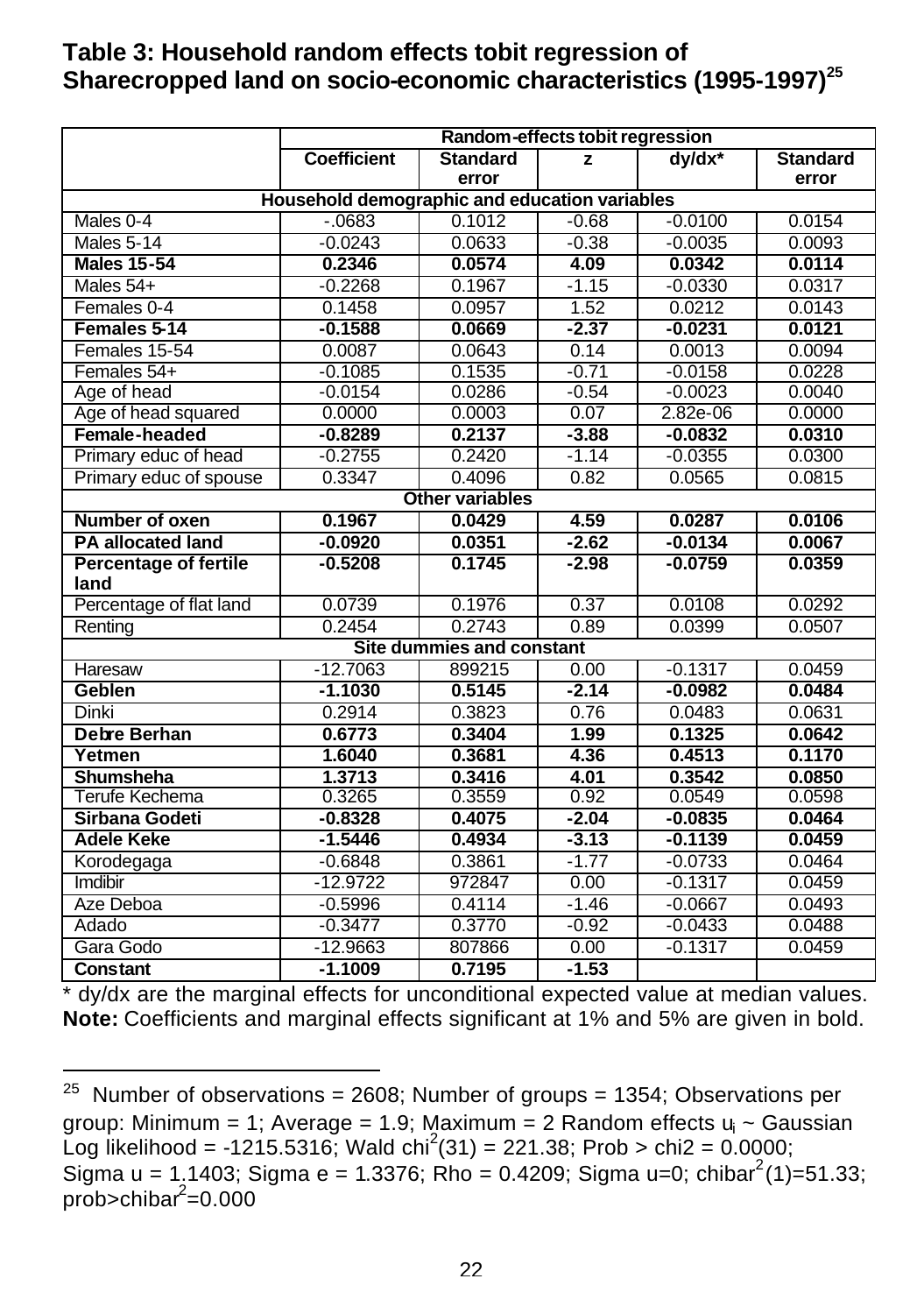The amount of sharecropped land is negatively related to PA allocated land supporting the result from the previous section; on average, when the latter increased by one hectare, sharecropped land decreased by 0.01 hectare. Sharecropping had an equalizing effect. Households seem to use sharecropping to compensate for shortfalls in PA allocated land.

The number of oxen is significantly and positively correlated to the amount of sharecropped land; one more ox on average increases the amount of sharecropped land by 0.03 hectare. The previous section showed that ownership of oxen significantly increased the amount of PA allocated land. The two results illustrate the much-improved position of households with oxen. Given sharecropping - represented by the dummy variable in the regression of Section 3 - households with more oxen are allocated more land by the PAs. Given the amount of PA allocated land, households with more oxen also sharecrop-in more land.

Finally, the dummy variables for the survey villages indicate regional variations in the amount of sharecropped-in land. It is interesting to note that the number of significant dummy variables is smaller as compared to the regression in Section 3. The regional variation in terms of sharecropping seems to be less pronounced than that of administratively allocated land.

Similar random effects tobit for the amount of land rented in (fixed rent) by households is run. Since the number of observations as well as the size of rented land is small, the coefficients and marginal effects are also very small (results are given in the Appendix). Even in the case of fixed rent, males 15 to 54 years old and oxen are the only significant variables - except two village dummies. The availability of adult male labour and ox draft power seems an important factor determining access to both administratively allocated land as well as land accessed through the lease market. This result is a very different scenario from that implied by the underlying principle of the land reform, as well the popular conception of land distribution in rural Ethiopia.

The results, so far, indicate that differences in adult labour and oxen significantly affect land holdings. Hence, since households have different adult labour and oxen, inequality in land holdings is also expected. In Section 5, this is more explicitly examined by using inequality indices developed in the income distribution literature.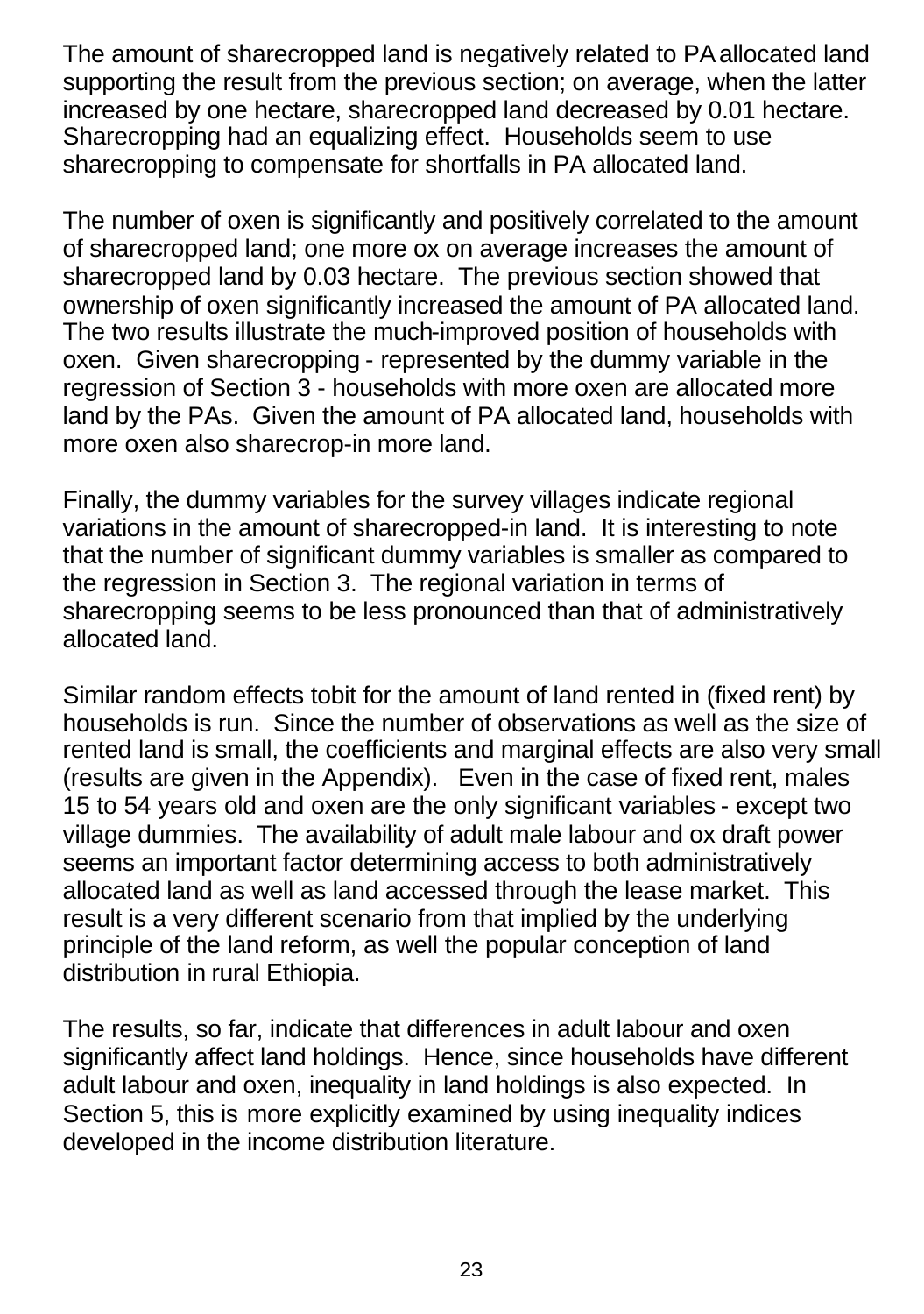## **INEQUALITY IN LAND DISTRIBUTION – TWO DECADES AFTER REFORM**

Section 3 has shown that PA allocations were emphasizing the capacity of households to utilize land. Allocating land according to adult labour and oxen of households does not necessarily result in an inequitable distribution, if the two are equitably distributed among households. This section focuses on whether the land reform has succeeded in creating a highly equitable distribution as usually assumed. Firstly, the size distribution of household and per capita land holdings are examined. Secondly, within - and between - village inequalities are analysed by using indices from the income distribution literature.

Table 4 presents the average total and per capita land holdings of households by survey villages. These include PA allocated, leased and land accessed through other means. Generally, the land holding of households is very small; on average a household has only 1.72 hectares (or a median of 1.13 ha.). In per capita terms, this is only 0.33 hectares (median of 0.20 ha.). But these mean figures gloss over significant differences between villages. For example, in terms of total land size the village with the largest (Debre Berhan) has eleven times the mean land holding of the lowest (Imdibir); in per capita terms, the ratio increases to 16<sup>26</sup> Ranking the survey sites by using total or per capita land holdings is very similar; Spearman's rank correlation coefficient between the two is 0.9464 (with p value of 0.0000). This correspondence implies that the interregional inequality is mainly due to differences in total land rather than differences in household size. The villages with very low per capita land holding are characterized by high population density (Imdibir and Gara Godo), or by agro-ecological conditions limiting the supply of farmland (Geblen).

 $^{26}$  In terms of the median total land size Debre Berhan is 25 times that of Imdibir; in per capita terms the ratio rises to 33!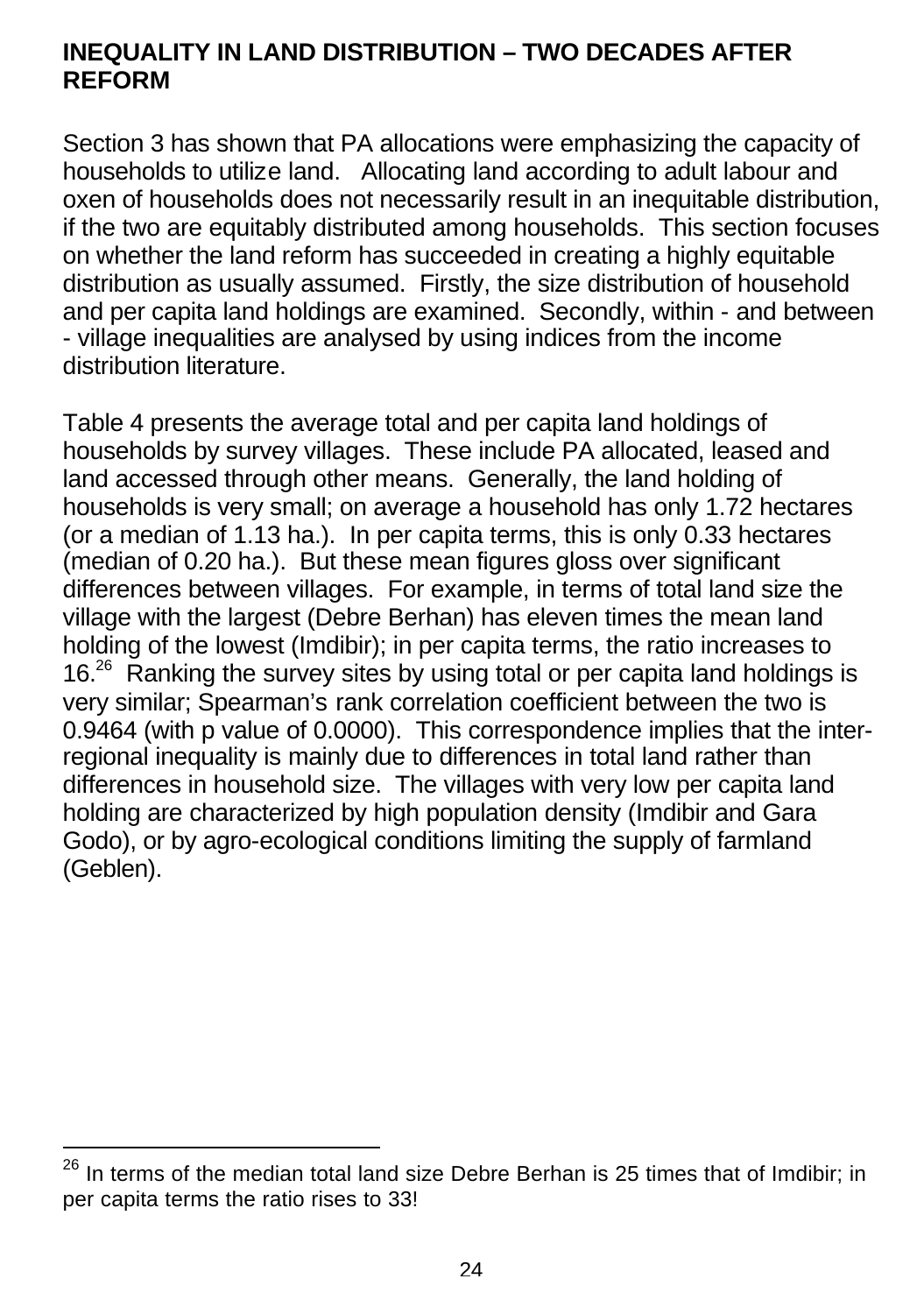| <b>Site</b>      | Total land |               | Per capita land |               |  |
|------------------|------------|---------------|-----------------|---------------|--|
|                  | Mean       | <b>Median</b> | Mean            | <b>Median</b> |  |
| Haresaw          | 0.5747     | 0.50          | 0.1743          | 0.10          |  |
| Geblen           | 0.3315     | 0.25          | 0.0617          | 0.05          |  |
| Dinki            | 1.2799     | 1.34          | 0.3115          | 0.25          |  |
| Debre<br>Berhan  | 3.8517     | 3.50          | 0.7780          | 0.66          |  |
| Yetmen           | 1.8989     | 1.87          | 0.3972          | 0.34          |  |
| Shumsheha        | 1.9026     | 1.50          | 0.4433          | 0.33          |  |
| Sirbana          | 1.5206     | 1.50          | 0.2534          | 0.23          |  |
| Godeti           |            |               |                 |               |  |
| Adele Keke       | 1.4351     | 1.25          | 0.2705          | 0.21          |  |
| Korodegaga       | 3.0470     | 3.00          | 0.5339          | 0.46          |  |
| Terufe           | 1.3133     | 1.09          | 0.1979          | 0.17          |  |
| Kechema          |            |               |                 |               |  |
| <b>Imdibir</b>   | 0.3303     | 0.14          | 0.0467          | 0.02          |  |
| Aze Deboa        | 0.9929     | 0.75          | 0.1342          | 0.09          |  |
| Adado            | 1.3118     | 0.47          | 0.2279          | 0.10          |  |
| Gara Godo        | 0.8180     | 0.50          | 0.1245          | 0.08          |  |
| Domaa            | 2.3016     | 2.00          | 0.4715          | 0.33          |  |
| <b>All sites</b> | 1.7228     | 1.13          | 0.3343          | 0.20          |  |

### **Table 4: Total and per capita land holding of households by survey villages-1995/97 (in hectares)**

The mean and median land size figures reported in Table 4 do not show the range of land holdings inside and between survey villages. Table 5 reports the cumulative percentage of households with per capita land sizes below one hectare classified by intervals in 1997. Except Debre Berhan and Domaa, 90% or more of the households have less than 1 hectare per capita. Even in Debre Berhan, with the highest per capita land holding, around 70% of the households have less than one hectare of land per capita. In Imbidir, which has the lowest per capita land size, 98% of the households have less than one hectare, and in Geblen all households have less than 0.2 hectares per capita.

Tables 4 and 5 show, first, that the land holdings of households are very small and, second, as implied in the previous sections, significant differences between villages exist.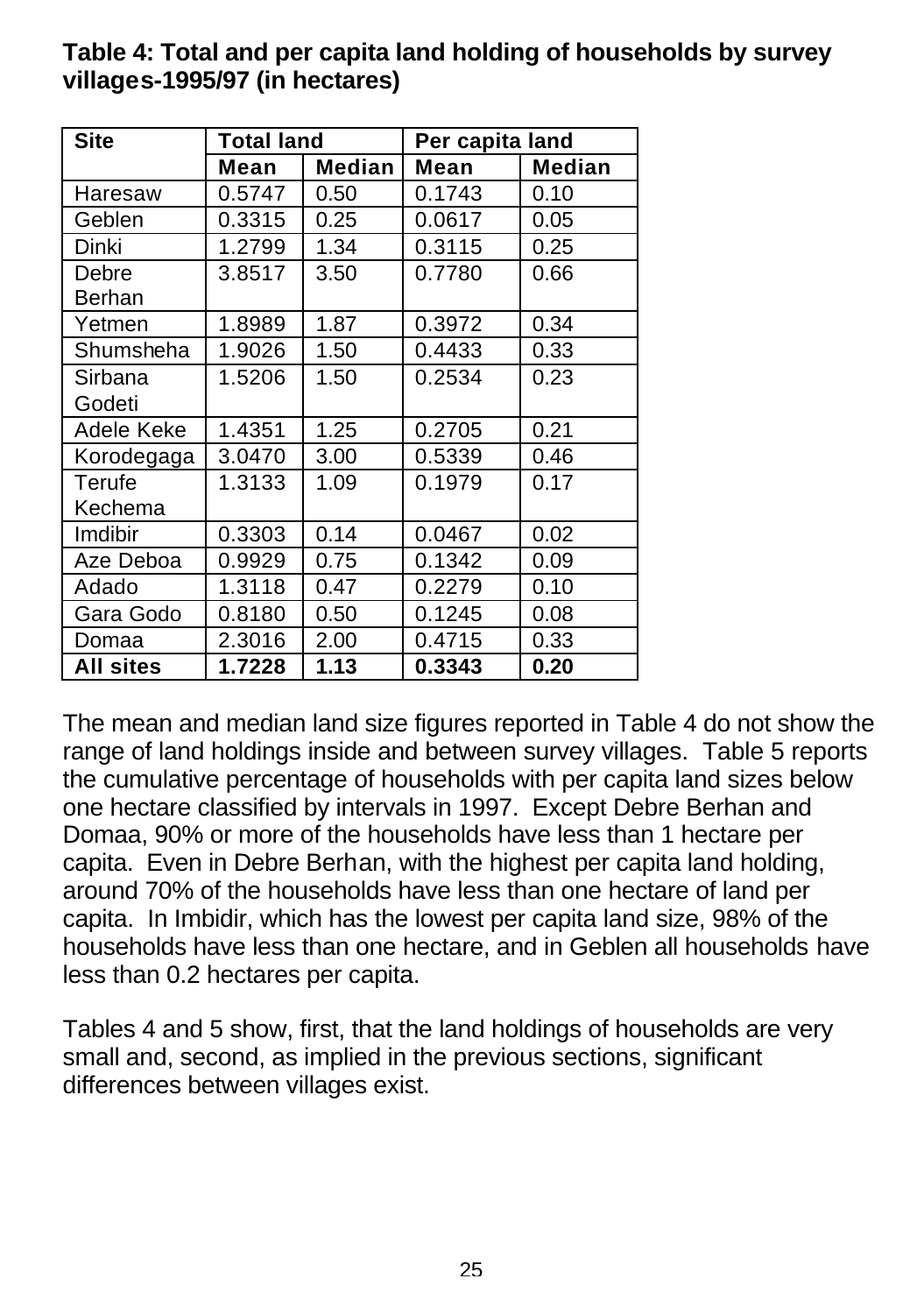| Table 5: Cumulative percentages of households with per capital land size below one hectare by |  |
|-----------------------------------------------------------------------------------------------|--|
| survey villages - 1997                                                                        |  |

| <b>Intervals of Per Capita Land Size in Hectares:</b> |       |           |           |           |          |          |           |          |           |            |
|-------------------------------------------------------|-------|-----------|-----------|-----------|----------|----------|-----------|----------|-----------|------------|
| <b>Site</b>                                           | < 1   | $.1 - .2$ | $.2 - .3$ | $.3 - .4$ | $.4 - 5$ | $.5 - 6$ | $.6 - .7$ | $.7 - 8$ | $.8 - .9$ | $.9 - 1.0$ |
| Haresaw                                               | 58.97 | 91.03     | 94.87     | 97.44     | 97.44    | 98.72    | 98.72     | 100.00   |           |            |
| Geblen                                                | 89.06 | 100.00    |           |           |          |          |           |          |           |            |
| Dinki                                                 | 22.89 | 37.35     | 59.04     | 67.47     | 77.11    | 85.54    | 90.36     | 92.77    | 95.18     | 96.39      |
| Debre Ber.                                            | 2.31  | 2.89      | 6.36      | 12.72     | 20.81    | 32.37    | 43.35     | 51.45    | 61.85     | 69.36      |
| Yetmen                                                | 25.86 | 32.76     | 46.55     | 62.07     | 81.03    | 93.10    | 94.83     | 94.83    | 94.83     | 94.83      |
| Shumsheha                                             | 20.30 | 30.83     | 46.62     | 55.64     | 64.66    | 75.19    | 82.71     | 86.47    | 90.23     | 90.98      |
| Sirbana G.                                            | 26.60 | 38.30     | 74.47     | 88.30     | 90.43    | 93.62    | 96.81     | 98.94    | 98.94     | 98.94      |
| Adele Keke                                            | 12.90 | 44.09     | 67.74     | 84.95     | 91.40    | 95.70    | 95.70     | 95.70    | 95.70     | 95.70      |
| Korodegaga                                            | 7.48  | 10.28     | 15.89     | 33.64     | 46.73    | 64.49    | 80.37     | 84.11    | 88.79     | 89.72      |
| Terufe K.                                             | 25.25 | 61.62     | 84.85     | 92.93     | 96.97    | 98.99    | 98.99     | 98.99    | 98.99     | 98.99      |
| Imdibir                                               | 98.46 | 98.46     | 98.46     | 98.46     | 98.46    | 98.46    | 98.46     | 98.46    | 98.46     | 98.46      |
| Aze Deboa                                             | 44.59 | 87.84     | 93.24     | 95.95     | 95.95    | 95.95    | 95.95     | 95.95    | 97.30     | 100.00     |
| Adado                                                 | 29.27 | 52.03     | 66.67     | 69.92     | 74.80    | 83.74    | 86.18     | 88.62    | 91.06     | 91.87      |
| Gara Godo                                             | 55.32 | 90.43     | 96.81     | 97.87     | 98.94    | 98.94    | 98.94     | 98.94    | 98.94     | 98.94      |
| Domaa                                                 | 9.23  | 15.38     | 30.77     | 46.15     | 56.92    | 64.62    | 73.85     | 80.00    | 80.00     | 81.54      |
| <b>All sites</b>                                      | 30.58 | 47.61     | 60.37     | 68.50     | 74.55    | 81.18    | 85.67     | 87.88    | 90.59     | 92.02      |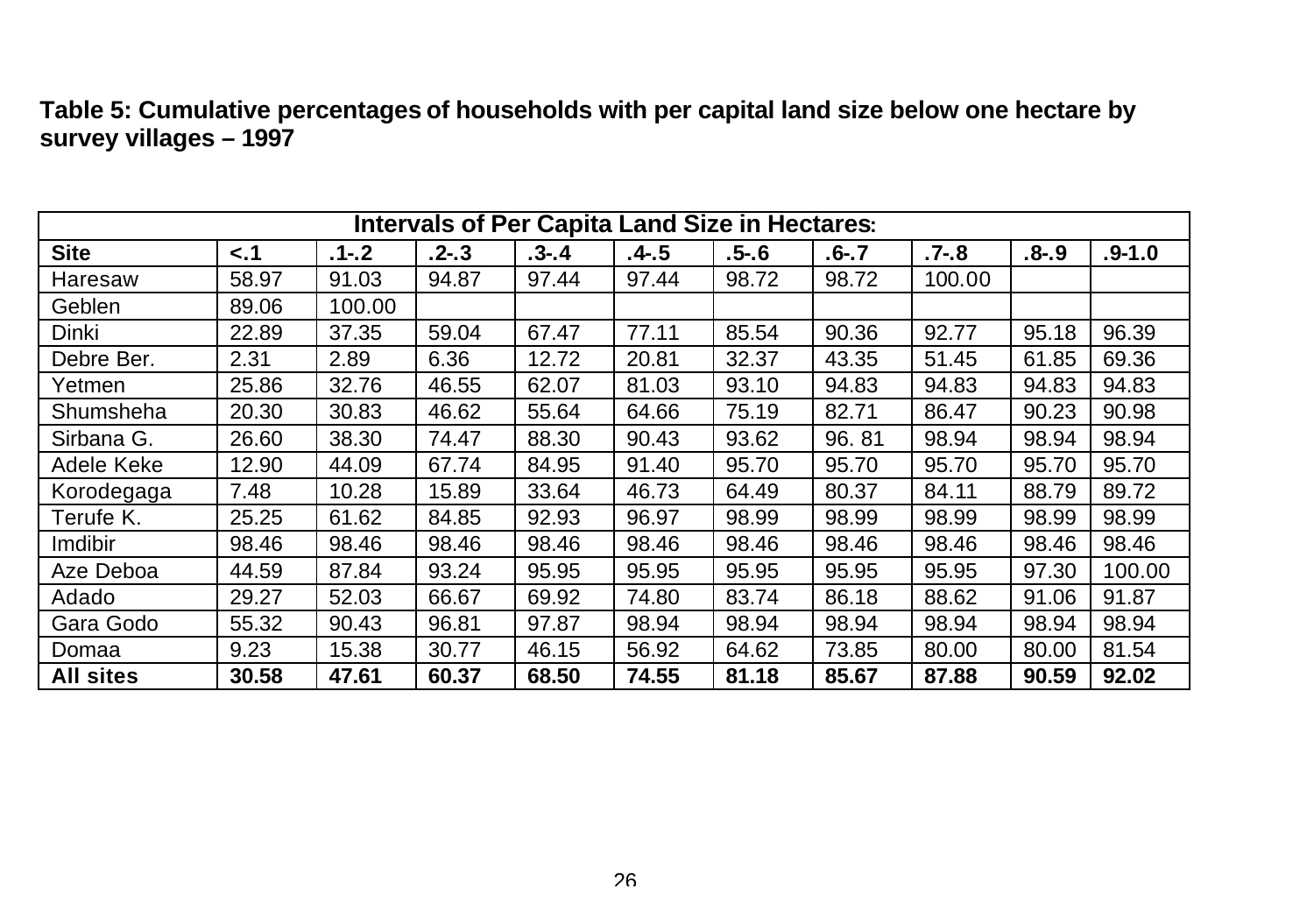To further examine intra- and inter-village inequalities, three inequality indices are used: Gini coefficient, Theil entropy index and variance of logarithms. The motivation for using more than one inequality index is that each has weaknesses and strengths. The Gini coefficient has much to recommend it because it considers the differences between all pairs and avoids the arbitrary squaring formula used in many inequality indices. But it is not more sensitive to transfers at lower levels; sensitivity to transfers at lower levels can be an advantage if the focus is on lower/poorer segments of the distribution. Theil's entropy index is difficult for intuitive understanding. The variance of logarithms, unlike the Gini coefficient, gives more weight to transfers at lower than at higher levels; this is a positive feature of the index. But it only considers the difference of each income land size in our case - from its (log) mean value and not the difference for each pair as in the Gini coefficient; it also depends on an arbitrary squaring formula.<sup>27</sup> Table 6 presents Gini coefficients, Theil entropy indices and variance of logarithms for PA allocated per capita land by sites. The table also reports the bootstrap estimates of the standard errors with 1000 replications. All the standard errors (except two) are low relative to the estimates of the inequality indices indicating high levels of significance.

 $27$  For definitions and discussion of these measures of inequality see Sen's (1997) classic book.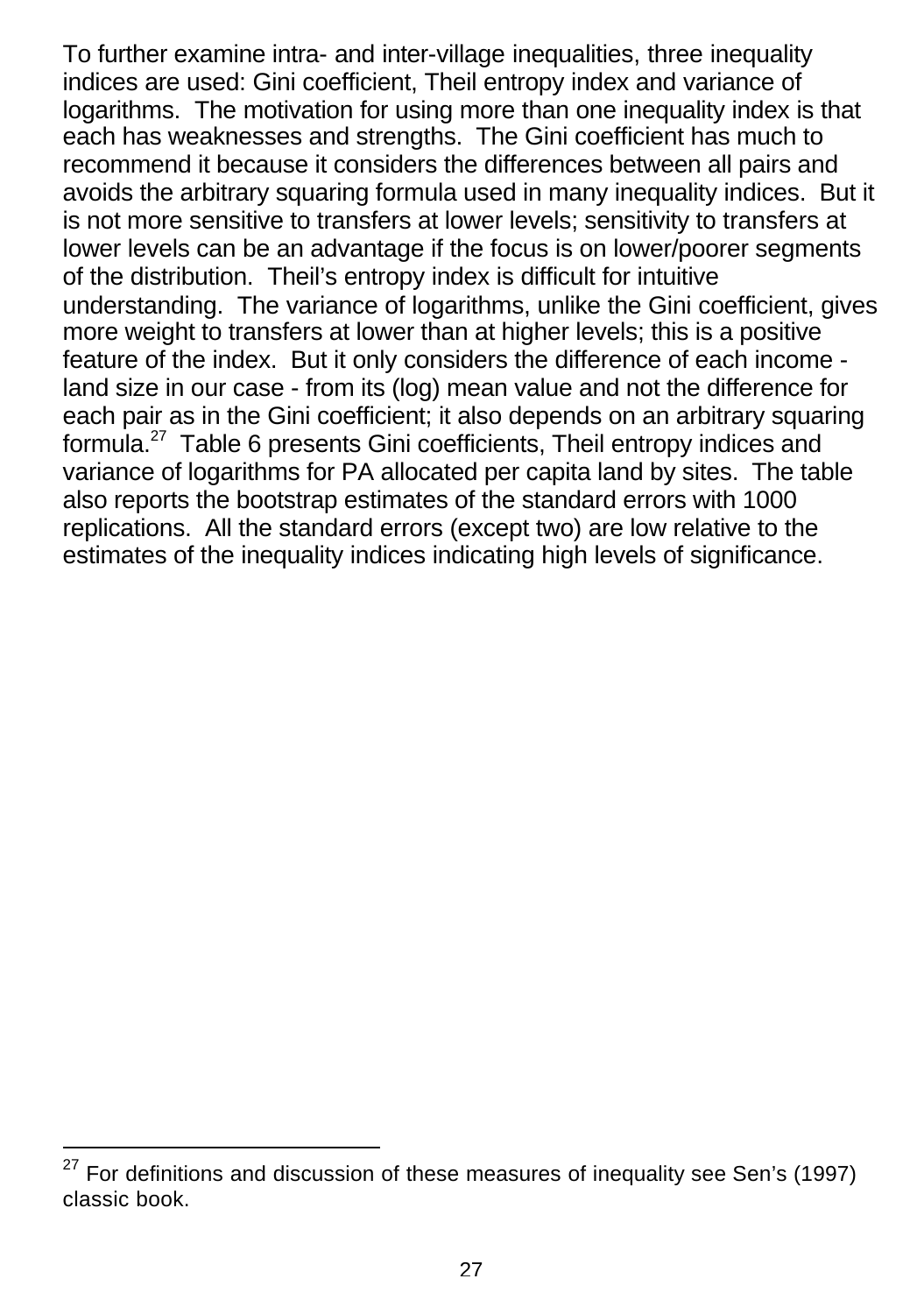## **Table 6: Gini coefficients, Theil entropy measures and variance of logarithms of per capita household land allocated by PAs by survey villages (1995-1997)**

| <b>Village</b> | <b>Gini Coefficient</b> |        | <b>Theil entropy</b><br>measure |        | Variance of<br>logarithms |         |  |
|----------------|-------------------------|--------|---------------------------------|--------|---------------------------|---------|--|
|                | Gini                    | Std.   | Theil                           | Std.   | Var of                    | Std.    |  |
|                |                         | error  |                                 | error  | logs                      | error   |  |
| Haresaw        | 0.5961                  | 0.1229 | 1.2732                          | 0.4849 | 20.0362                   | 7.7362  |  |
| Geblen         | 0.4510                  | 0.0779 | 0.5659                          | 0.2350 | 36.3530                   | 9.8316  |  |
| Shumsheha      | 0.4781                  | 0.0208 | 0.4166                          | 0.0380 | 73.8506                   | 8.7695  |  |
| Debre          | 0.3898                  | 0.0163 | 0.2718                          | 0.0231 | 33.9353                   | 6.8162  |  |
| Berhan         |                         |        |                                 |        |                           |         |  |
| Dinki          | 0.5307                  | 0.0382 | 0.5715                          | 0.1024 | 104.2437                  | 9.8163  |  |
| Sirbana Godeti | 0.3688                  | 0.0274 | 0.2888                          | 0.0427 | 75.9263                   | 10.4205 |  |
| Yetmen         | 0.4622                  | 0.0650 | 0.5401                          | 0.1589 | 42.7470                   | 11.7578 |  |
| Imdibir        | 0.7607                  | 0.1009 | 1.9476                          | 0.4048 | 11.3725                   | 5.9383  |  |
| Aze Deboa      | 0.3829                  | 0.0338 | 0.2882                          | 0.0622 | 3.9148                    | 3.5119  |  |
| Gara Godo      | 0.4783                  | 0.0414 | 0.5073                          | 0.0907 | 31.2222                   | 7.8622  |  |
| Domaa          | 0.4376                  | 0.0259 | 0.3349                          | 0.0381 | 22.4462                   | 9.3038  |  |
| Terufe         | 0.3686                  | 0.0400 | 0.3113                          | 0.0895 | 16.1966                   | 5.9661  |  |
| Kechema        |                         |        |                                 |        |                           |         |  |
| Adado          | 0.6703                  | 0.0215 | 0.8435                          | 0.0725 | 25.2295                   | 6.0165  |  |
| Adele Keke     | 0.3924                  | 0.0308 | 0.3040                          | 0.0578 | 36.6961                   | 9.2495  |  |
| Korodegaga     | 0.3409                  | 0.0317 | 0.2577                          | 0.0597 | 27.3887                   | 7.6295  |  |
| All            | 0.5840                  | 0.0317 | 0.6323                          | 0.0784 | 40.5775                   | 7.4656  |  |

**Note**: The standard errors are bootstrap standard errors with 1000 repetitions.

The mean Gini coefficient for all sites (0.58) is relatively high. Probably, surprisingly, this is not only a result of inter-regional variations (a result of the large difference in mean per capita land holdings of households located in different parts of the country). Even the Gini coefficients for individual villages are high; the lowest Gini for Korodegaga is 0.34. Four villages - Haresaw, Dinki, Imdibir and Adado - had Gini coefficients higher than 0.5 – which is a relatively high figure. These are high figures relative to some developing countries. For example, the Gini coefficient for farm size in the study areas in Uganda reported by Baland, et al (2000) was 0.47; in our case, six villages have greater Gini coefficients than this.<sup>28</sup>

 $^{28}$  The Gini coefficient from Baland, et al, (2000) is for total, not per capita, farm size.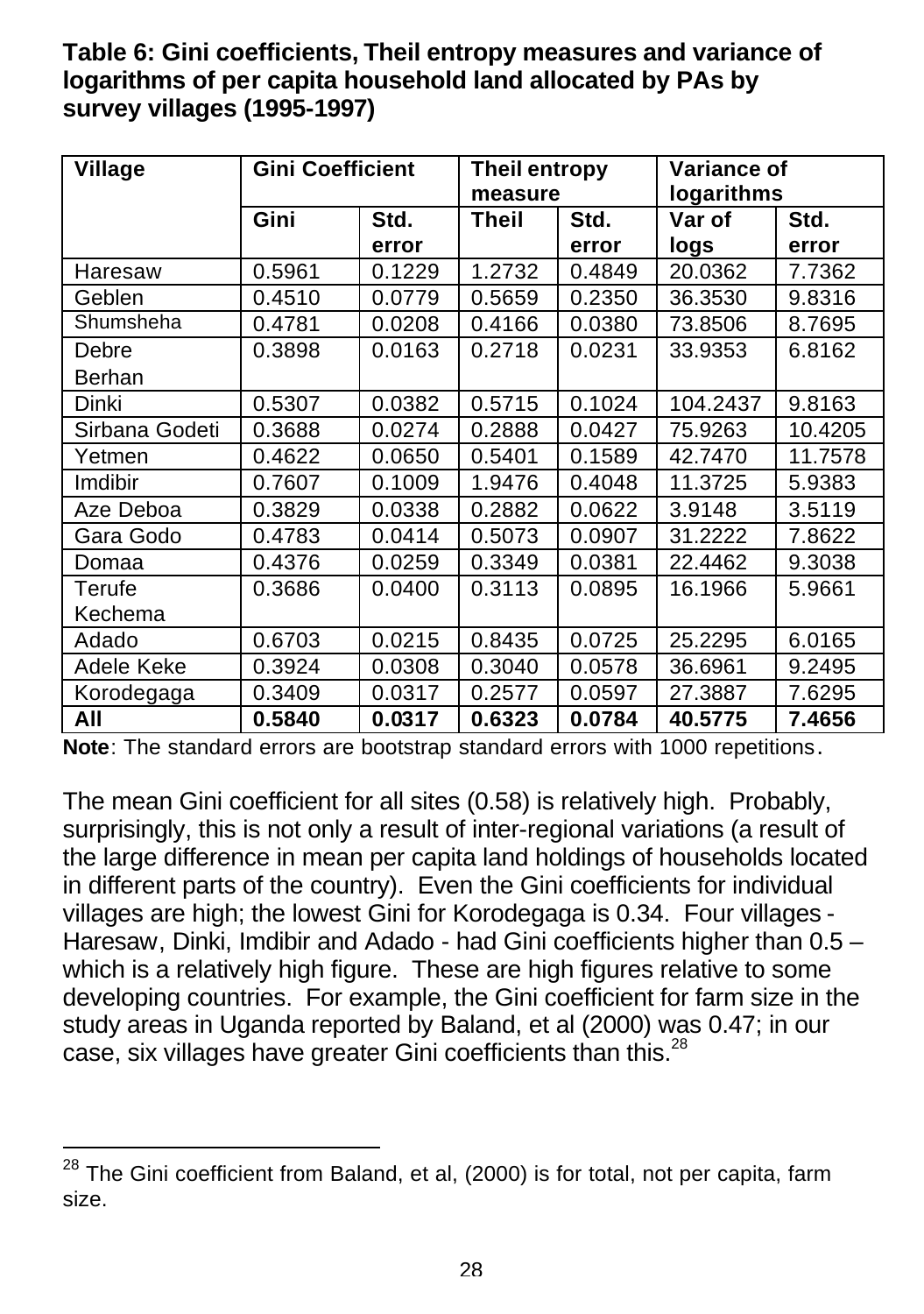The levels as well as the ranks of the sites in terms of the Gini and Theil indices are very similar to each other. The simple and Spearman rank correlation coefficients for the Gini and Theil indices are respectively 0.8918 and 0.9294 (with p value of 0.0000). On the other hand, the variance of logarithms is poorly correlated with the two indices. The simple correlations of the variance of logarithms with the Gini and Theil indices are -0.0915 and -0.2510. The corresponding Spearman rank correlation coefficients are: 0.0088 (with p-value of 0.9741) and -0.0353 (0.8968). As indicated above, the variance of logarithms gives smaller weights to the inequality among higher per capita land holdings. Those villages on the highest inequality measures using Gini and Theil (Imdibir, Adado and Haresaw) fell down in terms of variance of logarithms almost to the bottom; if we focus on the inequalities among the lower per capita land holdings, their inequality is relatively low. On the other hand, Dinki, Sirbana Godeti and Shumsheha move to the top for variance of logarithms; inequality among the lower per capita land holdings is relatively high.

The figures in Table 6 show inequality indices computed by considering only PA allocated land. In addition to the land from PAs, households rent some from the lease market either in the form of sharecropping or fixed rent. Does access to land through the lease market affect the distribution of per capita land? Table A2 in the appendix presents the three inequality indices for per capital land holding that includes PA allocated, sharecropped and rented land. The t-statistics for testing whether the inequality indices decline is given in Table  $7.^{29}$ 

On the aggregate the inclusion of sharecropped and rented land decreases all the inequality indices. In four out of the fifteen villages, Shumsheha, Debre Berhan, Dinki and Adele Keke, all the three inequality indices significantly fell. The Theil and variance of logarithms indices fell for Yetmen. It is worth noting that the incidence of sharecropping is the highest in Yetmen and Shumsheha compared to the other villages (see Table 1). On the other hand, in testing for *increases* in the inequality indices (see Table A3 in the appendix) in no case was it accepted for the variance of logarithms. This is an indication that the transfers in the lease market are mainly affecting smaller land sizes and are equalizing (rather than differentiating). But in three cases, for Terufe Kechema, Sirbana Gode and Aze Deboa, the increase in the Gini and Theil indices are accepted. While

 $\overline{a}$ 

 $^{29}$  The results for the complement of this test, whether the inequality indices have increased with the inclusion of sharecropped and rented land, are given in Table A3 in appendix.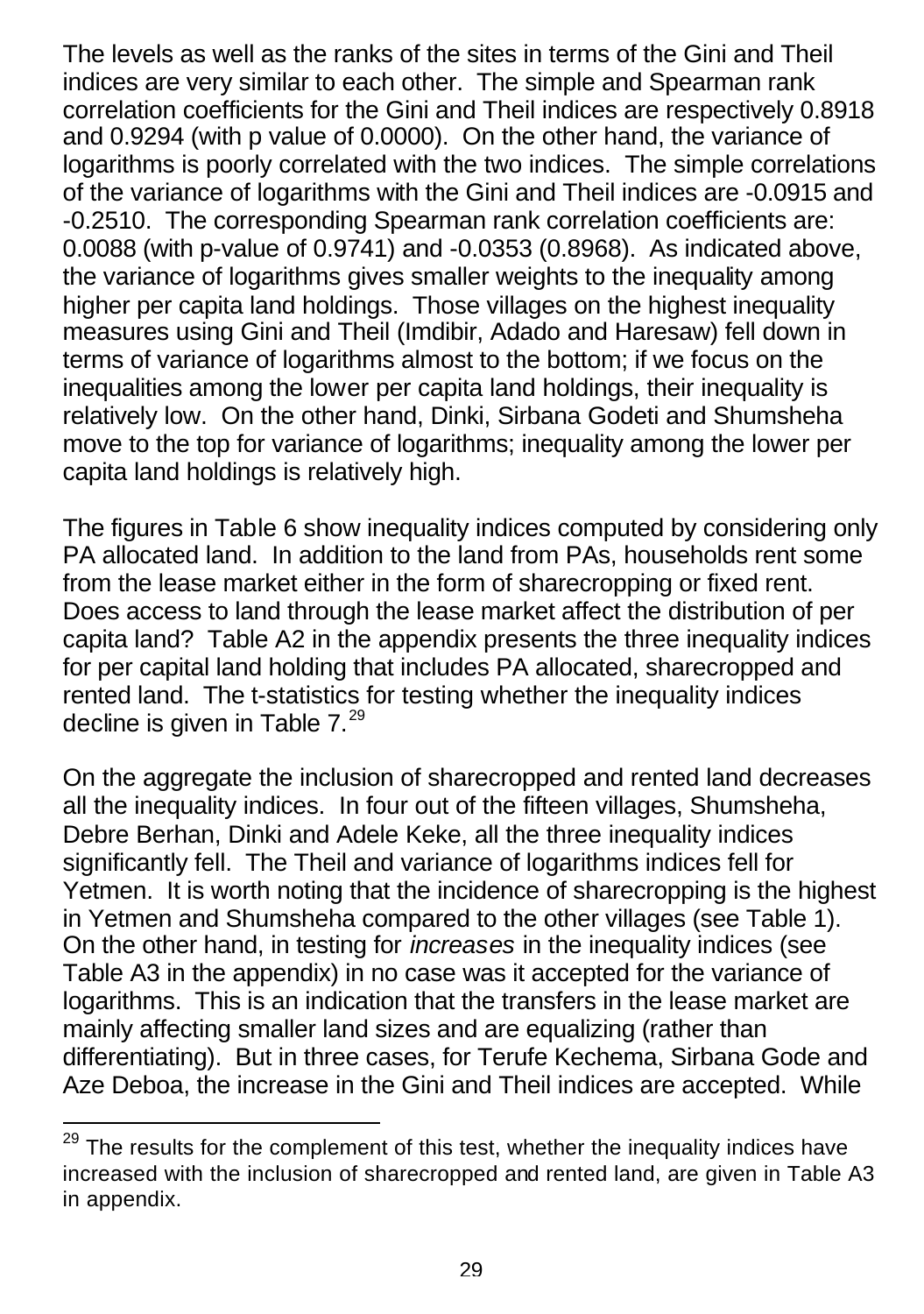sharecropping is not widespread, Sirbana Godeti has the highest incidence of fixed rent. Both sharecropping and fixed rent are limited in Aze Deboa. Probably, the real exception to the rule is Terufe Kechema where sharecropping provides a non-negligible part of land.

The above results imply that the lease market generally – probably with the exception of Terufe Kechema - decreases inequality both at the aggregate and village levels. This tallies with some empirical work already undertaken (Gavian and Teklu, 1996; Pender and Fafchamps, 2001).<sup>30</sup>

| <b>Village</b> | <b>Gini Coefficient</b> |         |           | Theil entropy measure |           | <b>Variance of logarithms</b> |
|----------------|-------------------------|---------|-----------|-----------------------|-----------|-------------------------------|
|                | t-stat                  | p-value | t-stat    | p-value               | t-stat    | p-value                       |
| Haresaw        | 0.000                   | 0.5000  | 0.0000    | 0.5000                | 0.0000    | 0.5000                        |
| Geblen         | $-0.5039$               | 0.6926  | 0.6486    | 0.2586                | 5.4965    | 0.0000                        |
| Shumsheha      | 15.1200                 | 0.0000  | 13.9146   | 0.0000                | 14.6444   | 0.0000                        |
| Debre          | 20.4058                 | 0.0000  | 23.9706   | 0.0000                | 43.1345   | 0.0000                        |
| Berhan         |                         |         |           |                       |           |                               |
| Dinki          | 11.0088                 | 0.0000  | 9.3536    | 0.0000                | 15.4368   | 0.0000                        |
| Sirbana        | $-4.2649$               | 1.0000  | $-1.9082$ | 0.9714                | 5.4199    | 0.0000                        |
| Godeti         |                         |         |           |                       |           |                               |
| Yetmen         | $-0.8693$               | 0.8072  | 2.7497    | 0.0032                | 2.2552    | 0.0125                        |
| Imdibir        | 0.0000                  | 0.5000  | 0.0000    | 0.5000                | 0.0000    | 0.5000                        |
| Aze Deboa      | $-4.0388$               | 1.0000  | $-5.3702$ | 1.0000                | $-0.1056$ | 0.5420                        |
| Gara Godo      | 0.3022                  | 0.3813  | 0.2336    | 0.4077                | $-0.0108$ | 0.5043                        |
| Domaa          | 14.2515                 | 0.0000  | -21.7895  | 1.0000                | $-0.0536$ | 0.5213                        |
| Terufe         | $-6.4689$               | 1.0000  | $-4.2475$ | 1.0000                | $-0.4779$ | 0.6835                        |
| Kechema        |                         |         |           |                       |           |                               |
| Adado          | 4.3343                  | 0.0000  | 4.1757    | 0.0000                | $-0.1932$ | 0.5766                        |
| Adele Keke     | 4.8768                  | 0.0000  | 3.8727    | 0.0001                | 5.5796    | 0.0000                        |
| Korodegaga     | 1.0990                  | 0.1362  | 1.2860    | 0.0996                | $-0.0868$ | 0.5346                        |
| All            | 12.0583                 | 0.0000  | 14.2919   | 0.0000                | 32.3091   | 0.0000                        |

### **Table 7: Tests for decreases in inequality of per capita land with sharecropped and rented land**

**Note**: The null hypothesis asserts that the indices for PA allocated land and for all land in per capita terms are equal. The alternative hypothesis is indices for the former are greater than the latter, ie: inequality in per capita land decreases when sharecropping and fixed rent is considered. Those significant at 5% are given in bold.

l  $30$  In addition to this equalizing effect, efficiency on rented land is not lower than PA allocated land (Gavian and Teklu, 1996; Pender and Fafchamps, 2001). In other words, more equal distribution of land through land lease market does not seem to be attained at the cost of lower efficiency.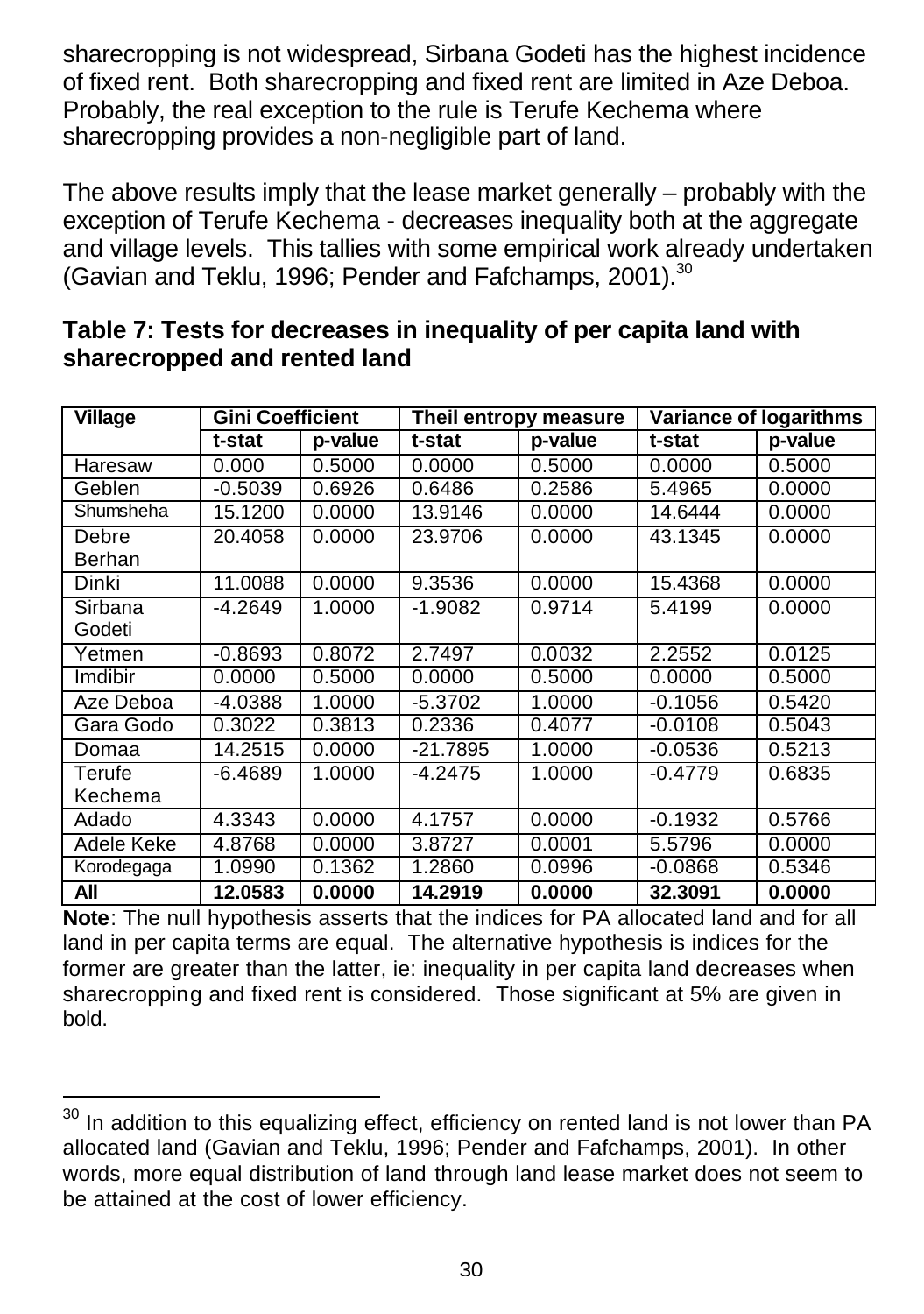The existence of significant regional differences both in the size and the distribution of per capita land logically leads to the last question pursued. Some villages may have higher mean per capita land as well as lower inequality. If so, they will enjoy both the larger sizes of land as well as the more equitable distribution – this is similar to the case where higher mean income and lower inequality are taken as definite improvements in social welfare in the income distribution literature. The relationship between the size and distribution of per capita land can more systematically be examined by using the idea of generalized Lorenz dominance (Shorrocks, 1983). If the generalized Lorenz curve - the Lorenz curve scaled up by the mean income - of one distribution is completely above another then welfare is definitely higher in the former (mean income is higher as well as inequality is lower). Similarly, villages with larger per capita land holdings and lower inequality in PA allocated land can be considered to be in a better position.

Figure 1 in the appendix presents the generalized Lorenz curves of per capita PA allocated land of each village with that of the whole sample. Compared to the whole sample, households in Debre Berhan, Domaa, Korodegaga and probably Yetmen have larger PA allocated land per capita as well as lower inequality - their generalized Lorenz curve dominates that of the whole sample. On the other hand, Adado, Gara Godo, Geblen and Imdibir have smaller per capita PA allocated land and higher inequality as compared to the aggregate. The rest of the curves intersect, or are almost identical to the whole sample – note the curves for Dinki and Sirbana Godeti. Alternatively, the generalized Lorenz curves of every couple of sample villages can be graphed.<sup>31</sup> There are many instances where some sites' generalize Lorenz dominate others, even though they are relatively near each other; Debre Berhan over Dinki, Domaa over Gara Godo and Korodegaga over Terufe Kechema are cases in point. Debre Berhan generalize Lorenz dominates all other sites.

The above results imply that the land reform in addition to perpetuating inter-regional inequalities have also failed to bring about an equitable intraregional distribution. The lease market seems to have helped to decrease this inequality. In addition, as the generalized Lorenz curves indicate, some regions have higher per capita holdings as well as lower inequality – enjoying the best of both worlds.

All pair wise combinations of the fifteen villages add up to 105.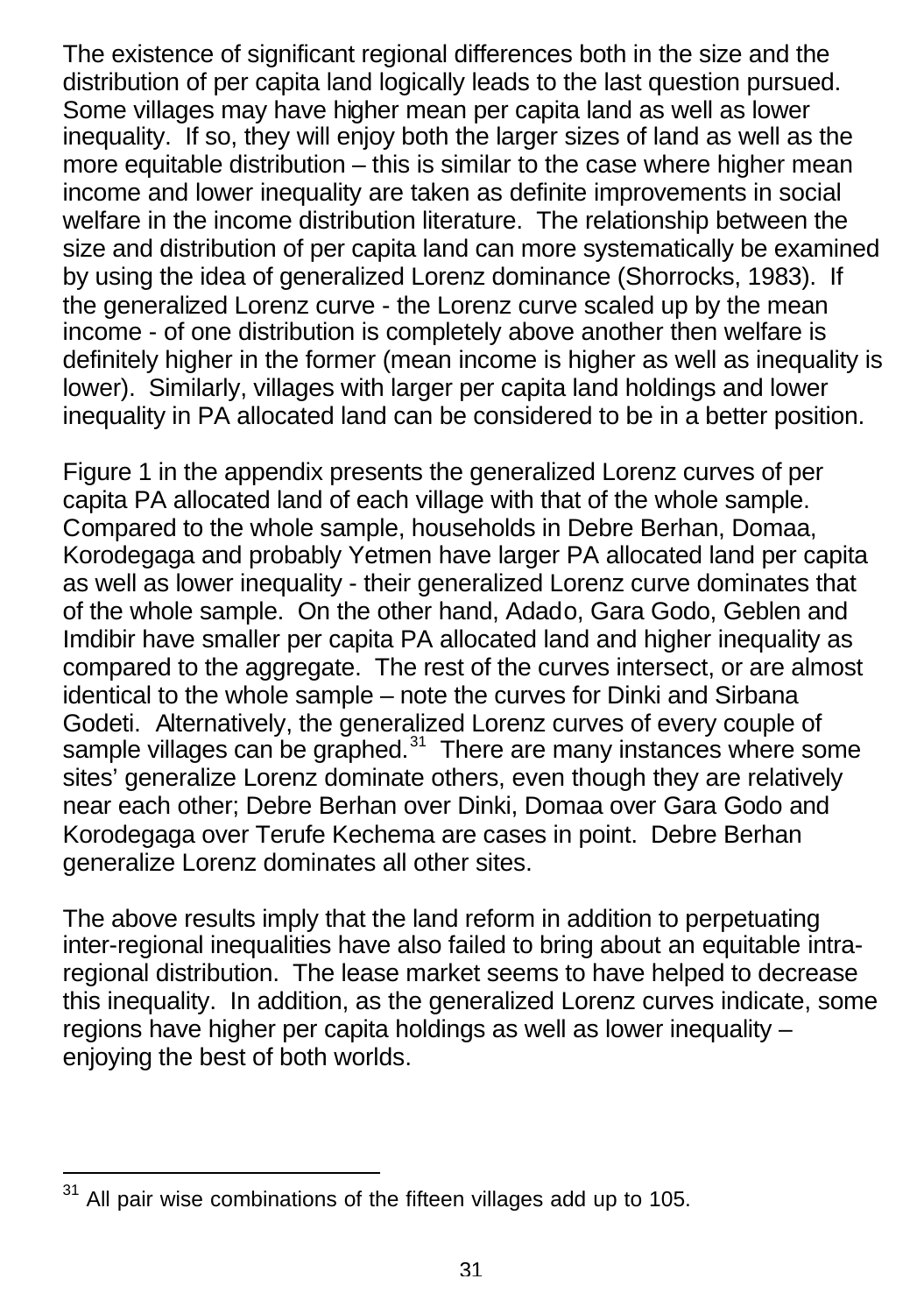## **CONCLUSIONS**

The land reform of 1975 was an important landmark in the socio-economic evolution of rural Ethiopia, not only as an economic but also as a politicaladministrative measure. It came as a culmination of a popular movement against the legacy of a political-economic system that ended with the rule of Emperor Haile Selassie. The political-administrative shape of rural areas was radically changed by the reform with the establishment of PAs. Instead of an administrative system dominated by the nobility, a potentially more democratic institutional framework for local governance was created. Unfortunately the state used the PAs as instruments of control rather than allowing them to develop into genuine local governments.

The results presented in this paper show that the allocation of land by PAs was emphasizing the capacity of households to use it rather than their 'needs', while the underlying principle of the reform apparently seems to be the latter. Actual allocations of land by PAs favoured households with a better supply of adult labour and oxen. Even though this 'allocation rule' seems to go against the principle of the land reform, it reflects institutional and market constraints in rural areas of Ethiopia. For a long period after the reform, employment of labour was outlawed. Giving more land to households without sufficient supply of labour would not be reasonable as leasing out land was also prohibited.

The 1990 'mixed economic policy' allowed leases in land. This has become an important means of access to land either in the form of sharecropping or fixed rent. The results in this paper show that generally the lease market has decreased inequality in land as compared to the distribution of the PAs. In addition, results from other studies indicate that this decrease in inequality was attained without loss of efficiency.

Economically, the reform's most important immediate impact was in terms of abolishing the obligations of tenants to landlords and giving land to landless people. In terms of decreasing the inequality in the distribution of land, much less than the usually assumed seems to have been achieved. Firstly, even before the land reform, freeholder farmers probably were more numerous than usually is supposed; hence, inequality in land distribution may not have been as high as generally believed. Secondly, the institutional framework of land allocation after the reform has most likely perpetuated regional inequalities by making rural-rural mobility extremely difficult. Thirdly, the relatively high inequality indices for sampled villages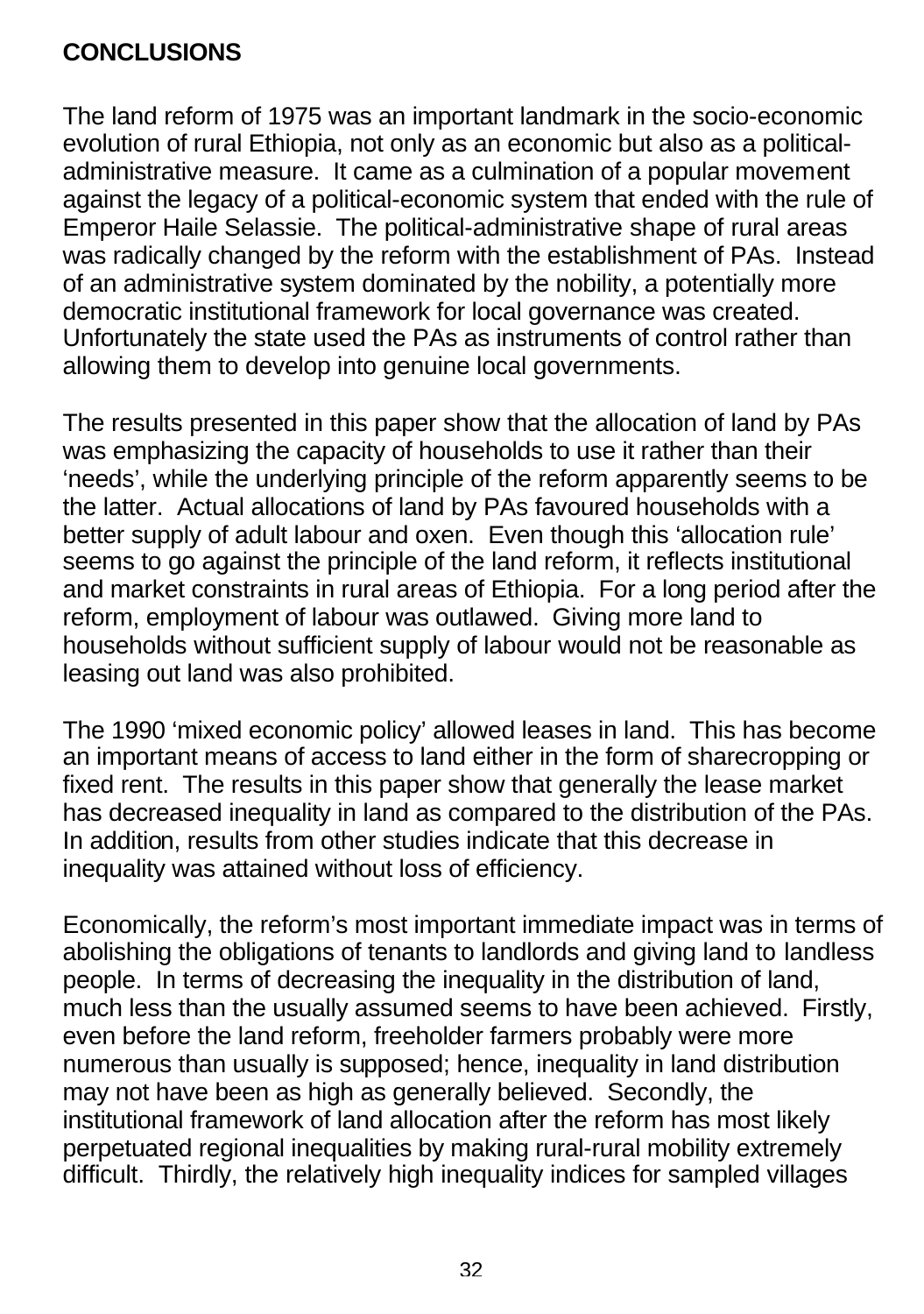indicate the existence of significant intra-regional inequality. Even twenty years after the proclamation of the reform, and with the continual distribution of land, equitable distribution still seems far away.

Probably, a more important economically negative effect of the land reform –not addressed in this paper - is a result of nationalization. Firstly, this stopped the evolution of land tenure towards private property; even in traditionally *rist* areas the volume of transactions in land was on the increase prior to the reform. Secondly, it undermined security of tenure. Thirdly, it gave a powerful leverage for the state to intervene in many aspects of rural life; villagisation, collectivisation and other measures undertaken by the Mengistu regime are probably unthinkable with private property.

With the current direction of policy, privatisation of land seems the logical next step. In addition to minimizing the risks listed in the paragraph above associated with the current system, privatisation may even help decrease inequality in land distribution. Particularly, inter-regional inequalities in land are likely to be significantly affected by the creation and strengthening of a rural land markets. For example, Baland, et al (2000) found that regions with active land markets had lower inequality in the distribution of land in Uganda. Obviously, privatisation is a challenging process that needs to be handled with great care; but no other alternative seems to fit with the current market-oriented economic policy.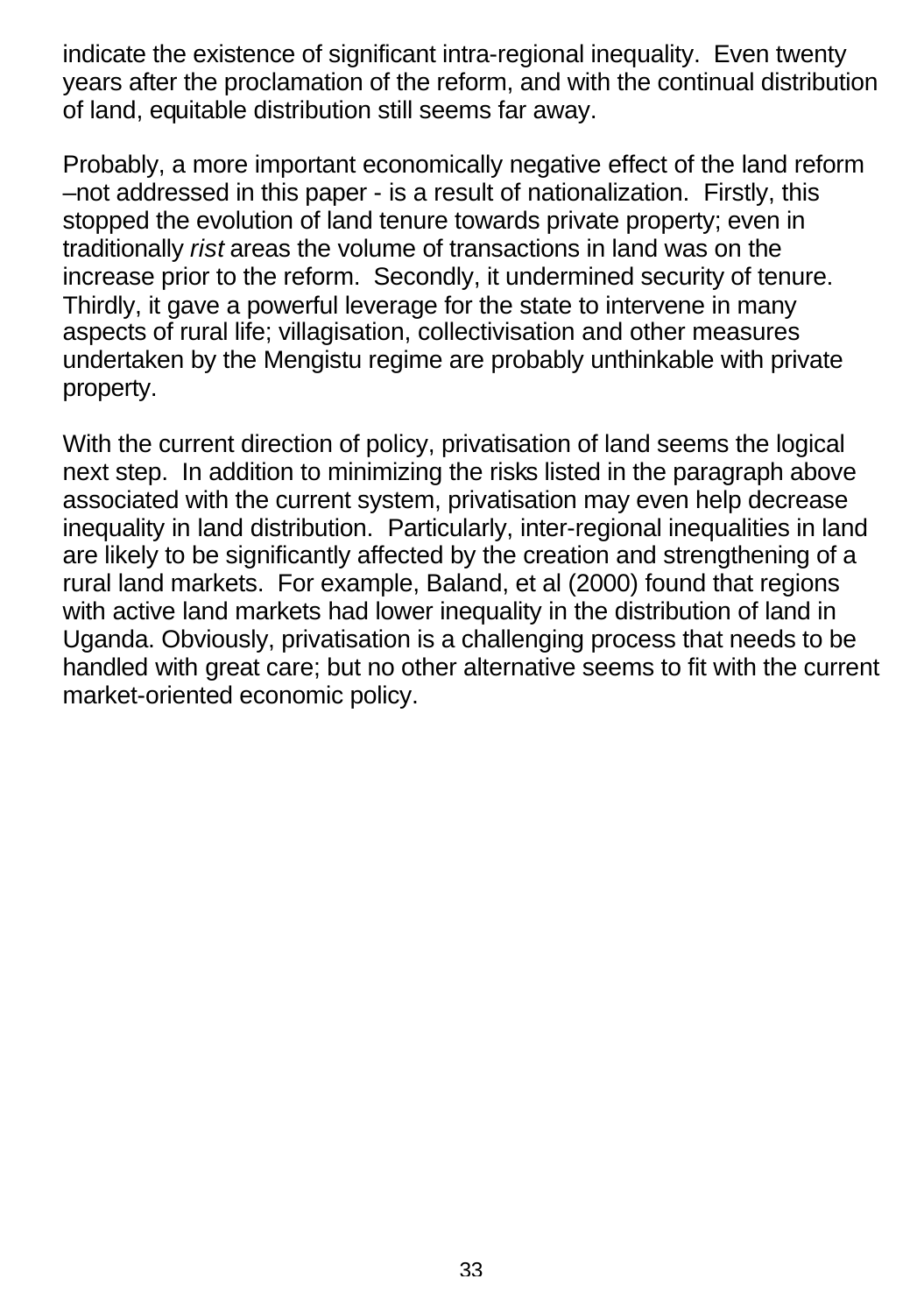# **Appendices**

|                            |                    | Random-effects tobit regression               |         |             |         |
|----------------------------|--------------------|-----------------------------------------------|---------|-------------|---------|
|                            | <b>Coefficient</b> | <b>Standard</b><br>error                      | z       | $d$ v/dx    | z       |
|                            |                    | Household demographic and education variables |         |             |         |
| Males 0-4                  | 0.1999             | 0.1938                                        | 1.03    | 1.85e-13    | 1.03    |
| Males 5-14                 | 0.1015             | 0.1123                                        | 0.90    | $9.45e-14$  | 0.90    |
| <b>Males 15-54</b>         | 0.3104             | 0.938                                         | 3.31    | 2.89e-13    | 3.31    |
| Males 54+                  | 0.3584             | 0.3455                                        | 1.04    | $3.34e-13$  | 1.04    |
| Females 0-4                | 0.1432             | 0.1921                                        | 0.75    | $1.33e-13$  | 0.75    |
| Females 5-14               | $-0.2250$          | 0.1341                                        | $-1.68$ | $-2.09e-13$ | $-1.68$ |
| Females 15-54              | 0.0732             | 0.1057                                        | 0.69    | 6.81e-14    | 0.69    |
| Females 54+                | $-0.5908$          | 0.3307                                        | $-1.79$ | $-5.5e-13$  | $-1.79$ |
| Age of head                | 0.0735             | 0.0622                                        | 1.18    | 6.84e-14    | 1.18    |
| Age of head squared        | $-0.0008$          | 0.0006                                        | $-1.33$ | $-7.55e-16$ | $-1.33$ |
| Female-headed              | $-0.7970$          | 0.4575                                        | $-1.74$ | $-2.61e-13$ | ä,      |
| Primary educ of head       | 0.2526             | 0.4607                                        | 0.55    | 3.65e-13    |         |
| Primary educ of spouse     | 0.0401             | 0.7441                                        | 0.05    | 3.98e-14    |         |
|                            |                    | <b>Other variables</b>                        |         |             |         |
| Number of oxen             | 0.2064             | 0.0837                                        | 2.47    | 1.92e-13    | 2.47    |
| PA allocated land          | 0.0203             | 0.0640                                        | 0.32    | 1.89e-14    | 0.32    |
| Percentage of fertile land | 0.1645             | 0.3767                                        | 0.44    | $1.53e-13$  | 0.44    |
| Percentage of flat land    | 0.2127             | 0.4618                                        | 0.46    | 1.98e-13    | 0.46    |
| Sharecropping              | 0.5345             | 0.3282                                        | 1.63    | 1.33e-12    |         |
|                            |                    | Site dummies and constant                     |         |             |         |
| Haresaw                    | $-4.1957$          | $1.4e+07$                                     | 0.00    | $-2.79e13$  |         |
| Geblen                     | $-4.0480$          | $1.52e+07$                                    | 0.00    | $-2.79e-13$ |         |
| <b>Dinki</b>               | 9.9123             | 1.8143                                        | 5.46    | 0.0041      | 0.84    |
| <b>Debre Berhan</b>        | 10.8577            | 1.6814                                        | 6.46    | 0.0145      | 1.61    |
| Yetmen                     | 10.7461            | 1.7500                                        | 6.14    | 0.0126      | 1.23    |
| Shumsheha                  | 10.2431            | 1.7662                                        | 5.80    | 0.0065      | 1.24    |
| <b>Terufe Kechema</b>      | 10.9255            | 1.6785                                        | 6.51    | 0.0158      | 1.45    |
| Sirbana Godeti             | 12.0642            | 1.6386                                        | 7.36    | 0.0584      | 2.13    |
| <b>Adele Keke</b>          | 11.7440            | 1.6388                                        | 7.17    | 0.0413      | 1.88    |
| Korodegaga                 | 11.0735            | 1.7167                                        | 6.45    | 0.0190      | 1.73    |
| Imdibir                    | $-4.6996$          | $1.51e+07$                                    | 0.00    | $-2.79e-13$ |         |
| Aze Deboa                  | 11.4123            | 1.6721                                        | 6.83    | 0.0284      | 1.69    |
| Adado                      | 10.6465            | 1.7016                                        | 6.26    | 0.0111      | 1.24    |
| <b>Gara Godo</b>           | 9.3715             | 1.9164                                        | 4.89    | 0.0018      | 0.73    |
| Constant                   | $-17.9751$         |                                               |         |             |         |

**Table A1: Household random effects tobit regression of rented land on socio-economic characteristics (1995-1997)<sup>32</sup>**

**Note**: dy/dx are the unconditional marginal effects at median values. Coefficients and marginal effects significant at 1% and 5% are given in bold.

l  $32$  Number of observations = 2608; Number of groups = 1354; Observations per group: Minimum = 1; Average = 1.9; Maximum = 2; Random effects u<sub>i</sub> ~ Gaussian  $\zeta$ Log likelihood = -352.77085; Wald chi<sup>2</sup>(31) = 2709.87; Prob > chi2 = 0.0000 Sigma  $u = 0.0962001$ ; Sigma  $e = 2.190069$ ; Rho = 0.0019257; sigma\_u=0: chibar2(01)=  $0.04$  Prob>=chibar2 = 0.420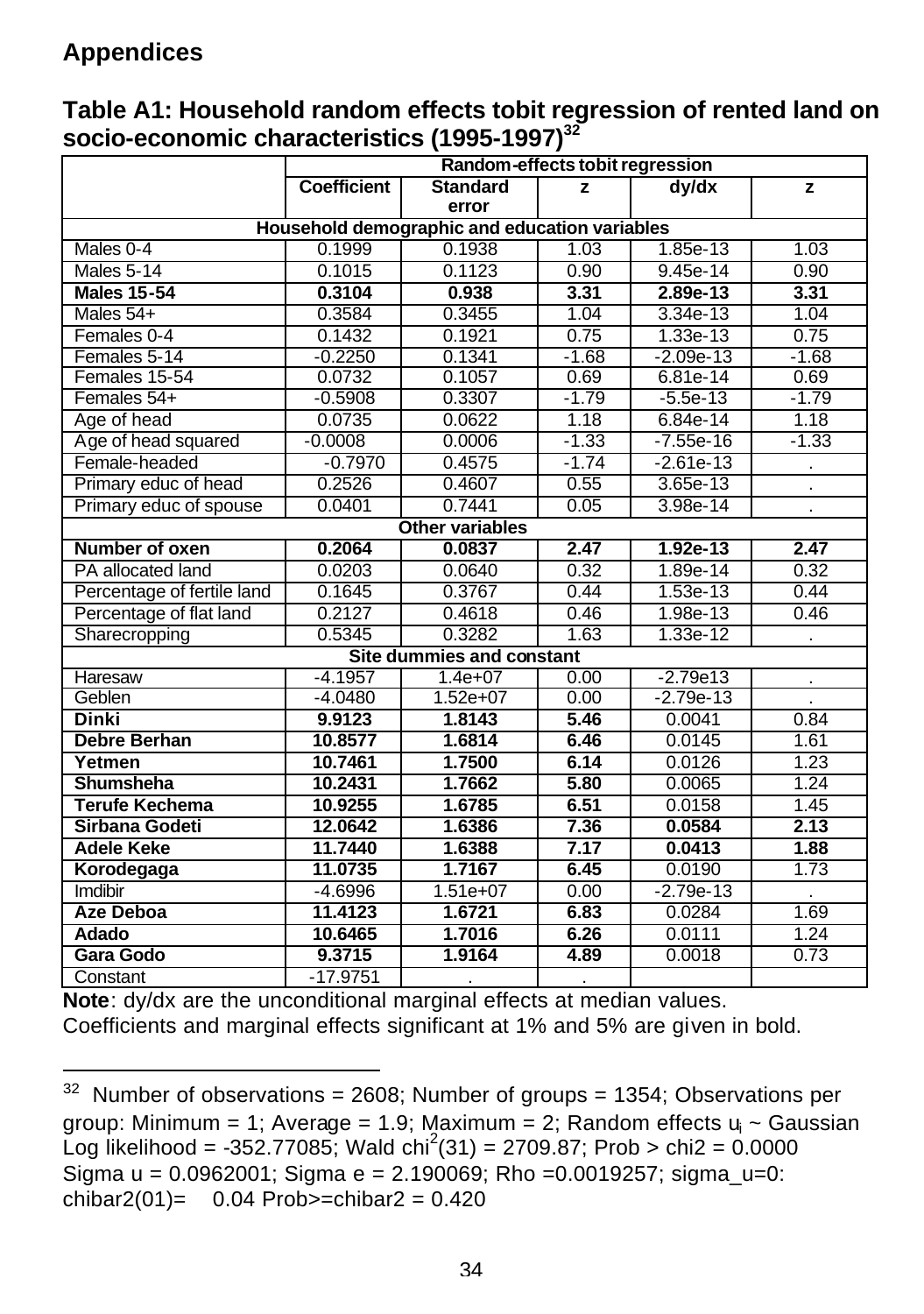**Table A2: Gini coefficients, Theil entropy measures and variance of logarithms of per capita household land (including sharecropped and rented) by survey villages (1995-1997)**

| <b>Village</b> | Gini   |                    |              | <b>Theil entropy</b> | Variance of |         |
|----------------|--------|--------------------|--------------|----------------------|-------------|---------|
|                |        | <b>Coefficient</b> |              | measure              | logarithms  |         |
|                | Gini   | Std.               | <b>Theil</b> | Std.                 | Var of      | Std.    |
|                |        | error              |              | error                | logs        | error   |
| Haresaw        | 0.5961 | 0.1172             | 1.2732       | 0.4717               | 20.0362     | 7.5643  |
| Geblen         | 0.4557 | 0.0712             | 0.5475       | 0.2186               | 29.7720     | 9.3186  |
| Shumsheha      | 0.4505 | 0.0213             | 0.3720       | 0.0359               | 62.5107     | 9.0881  |
| Debre Berhan   | 0.3652 | 0.0154             | 0.2320       | 0.0205               | 14.4348     | 4.9250  |
| Dinki          | 0.4852 | 0.0371             | 0.4731       | 0.0888               | 86.5129     | 11.0744 |
| Sirbana        | 0.3807 | 0.0267             | 0.2970       | 0.0406               | 70.0717     | 10.5250 |
| Godeti         |        |                    |              |                      |             |         |
| Yetmen         | 0.4690 | 0.0536             | 0.4896       | 0.1178               | 39.2893     | 11.5945 |
| Imdibir        | 0.7607 | 0.1145             | 1.9476       | 0.4641               | 11.3725     | 5.7783  |
| Aze Deboa      | 0.4022 | 0.0473             | 0.3451       | 0.1129               | 3.9575      | 3.4447  |
| Gara Godo      | 0.4770 | 0.0420             | 0.5051       | 0.0919               | 31.2309     | 7.8202  |
| Domaa          | 0.4356 | 0.0246             | 0.3294       | 0.0364               | 22.5071     | 9.0259  |
| Terufe         | 0.3957 | 0.0433             | 0.3542       | 0.1104               | 16.4879     | 6.1624  |
| Kechema        |        |                    |              |                      |             |         |
| Adado          | 0.6617 | 0.0225             | 0.8159       | 0.0741               | 25.3349     | 6.0816  |
| Adele Keke     | 0.3771 | 0.0297             | 0.2815       | 0.0542               | 31.5186     | 8.6375  |
| Korodegaga     | 0.3375 | 0.0323             | 0.2506       | 0.0544               | 27.4533     | 7.7641  |
| All            | 0.5736 | 0.0329             | 0.6025       | 0.0778               | 34.6106     | 6.3222  |

**Note:** The standard errors are bootstrap standard errors with 1000 repetitions.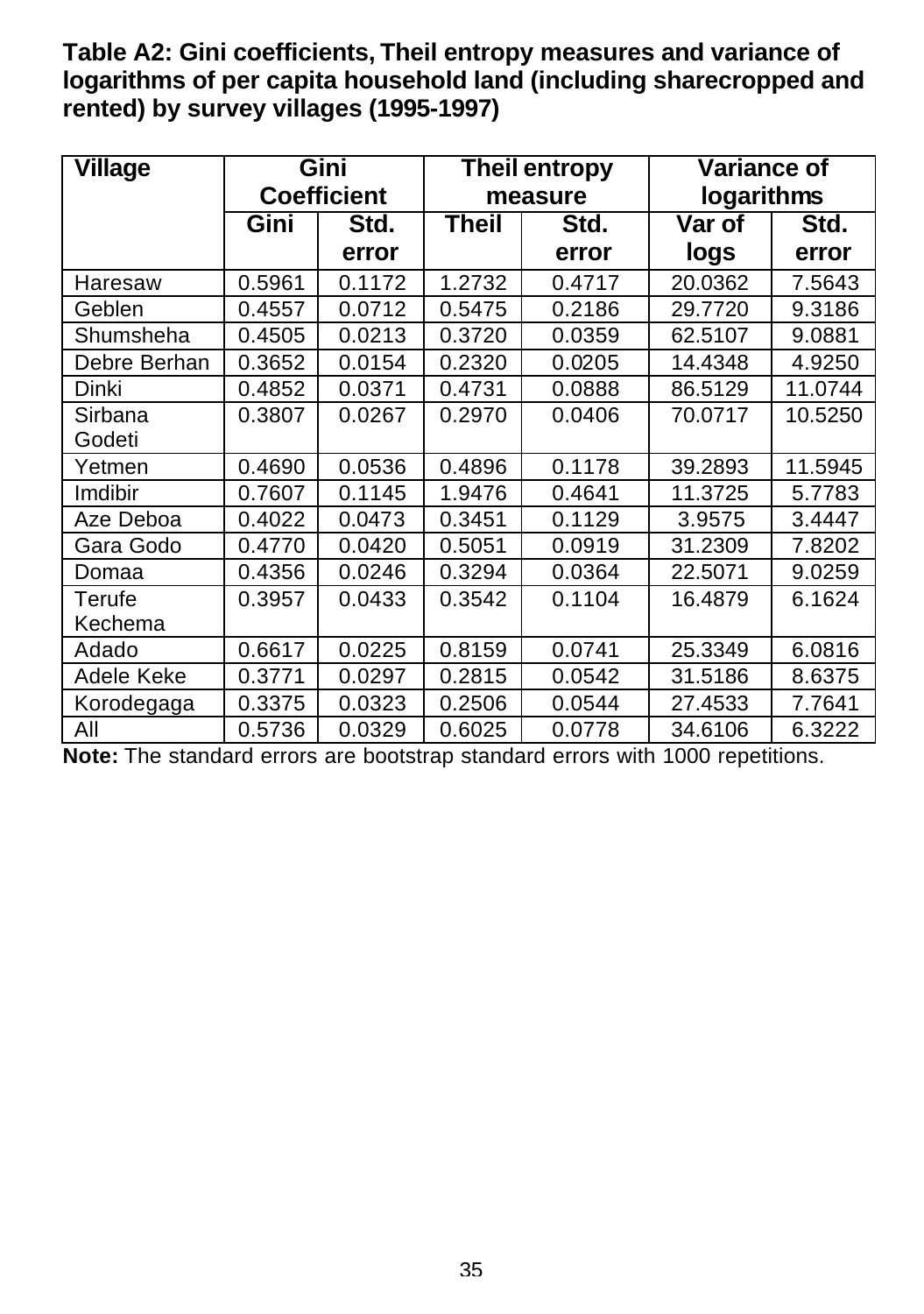**Table A3: Tests for increase s in inequality of per capita land with sharecropped and rented land (2)**

| <b>Village</b> |                    | <b>Gini Coefficient</b> | <b>Theil entropy</b> |         | <b>Variance of</b> |            |
|----------------|--------------------|-------------------------|----------------------|---------|--------------------|------------|
|                |                    |                         |                      | measure | logarithms         |            |
|                | t-stat             | p-value                 | t-stat               | p-value | t-stat             | p-         |
|                |                    |                         |                      |         |                    | value      |
| Haresaw        | 0.0000             | 0.5000                  | 0.0000               | 0.5000  | 0.0000             | 0.500      |
|                |                    |                         |                      |         |                    | 0          |
| Geblen         | $-0.5039$          | 0.3074                  | 0.6486               | 0.7414  | 5.4965             | 1.000      |
|                |                    |                         |                      |         |                    | 0          |
| Shumsheha      | 15.120             | 1.0000                  | 13.9146              | 1.0000  | 14.6444            | 1.000      |
| Debre          | $\Omega$<br>20.405 | 1.0000                  | 23.9706              | 1.0000  | 43.1345            | 0<br>1.000 |
| Berhan         | 8                  |                         |                      |         |                    | 0          |
| Dinki          | 11.008             | 1.0000                  | 9.3536               | 1.0000  | 15.4368            | 1.000      |
|                | 8                  |                         |                      |         |                    | 0          |
| Sirbana        | $-4.2649$          | 0.0000                  | $-1.9082$            | 0.0286  | 5.4199             | 1.000      |
| Godeti         |                    |                         |                      |         |                    | 0          |
| Yetmen         | $-0.8693$          | 0.1928                  | 2.7497               | 0.9968  | 2.2552             | 0.987      |
|                |                    |                         |                      |         |                    | 5          |
| Imdibir        | 0.0000             | 0.5000                  | 0.0000               | 0.5000  | 0.0000             | 0.500      |
| Aze Deboa      | $-4.0388$          | 0.0000                  | $-5.3702$            | 0.0000  | $-0.1056$          | 0<br>0.458 |
|                |                    |                         |                      |         |                    | 0          |
| Gara Godo      | 0.3022             | 0.6187                  | 0.2336               | 0.5923  | $-0.0108$          | 0.495      |
|                |                    |                         |                      |         |                    | 7          |
| Domaa          | 14.251             | 1.0000                  | $-21.7895$           | 0.0000  | $-0.0536$          | 0.478      |
|                | 5                  |                         |                      |         |                    | 7          |
| Terufe         | $-6.4689$          | 0.0000                  | $-4.2475$            | 0.0000  | $-0.4779$          | 0.316      |
| Kechema        |                    |                         |                      |         |                    | 5          |
| Adado          | 4.3343             | 1.0000                  | 4.1757               | 1.0000  | $-0.1932$          | 0.423      |
| Adele Keke     | 4.8768             | 1.0000                  | 3.8727               | 0.9999  | 5.5796             | 4<br>1.000 |
|                |                    |                         |                      |         |                    | 0          |
| Korodegaga     | 1.0990             | 0.8638                  | 1.2860               | 0.9004  | $-0.0868$          | 0.465      |
|                |                    |                         |                      |         |                    | 4          |
| All            | 12.058             | 1.0000                  | 14.2919              | 1.0000  | 32.3091            | 1.000      |
|                | 3                  |                         |                      |         |                    | 0          |

**Note:** The null hypothesis asserts that the indices for PA allocated land and for all land in per capita terms are equal. The alternative hypothesis is indices for the former are lesser than the latter, i.e., inequality in per capita land increases when sharecropping and fixed rent is considered. Those significant at 5% are given in bold.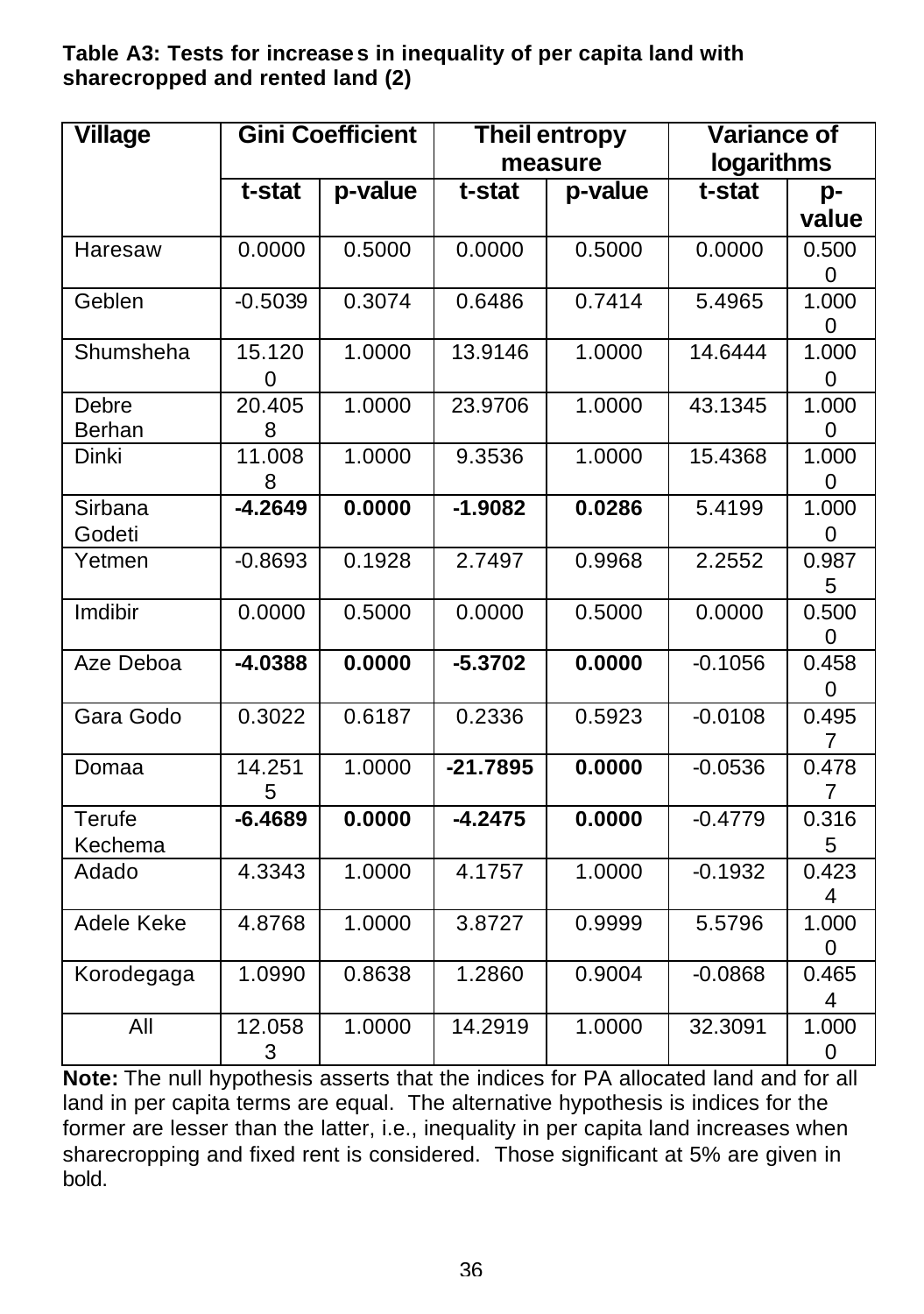## **Figure 1: Generalized Lorenz curves of PA allocated per capita land size for all and each site**



GLC of PA allocated land per capita for all households and Adado



LC of PA allocated land per capita for all households and Adele Kek



LC of PA allocated land per capita for all households and Aze Debo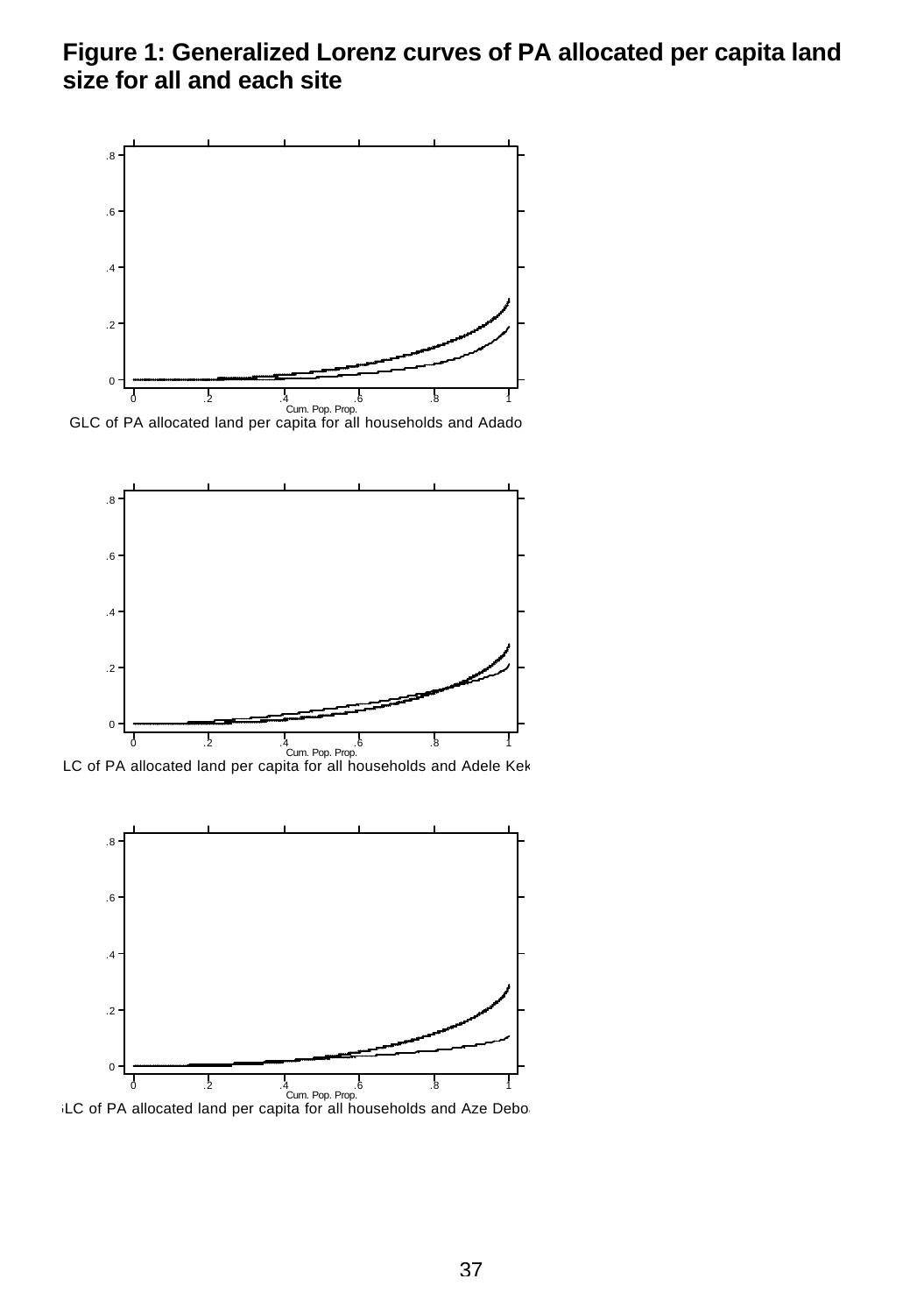



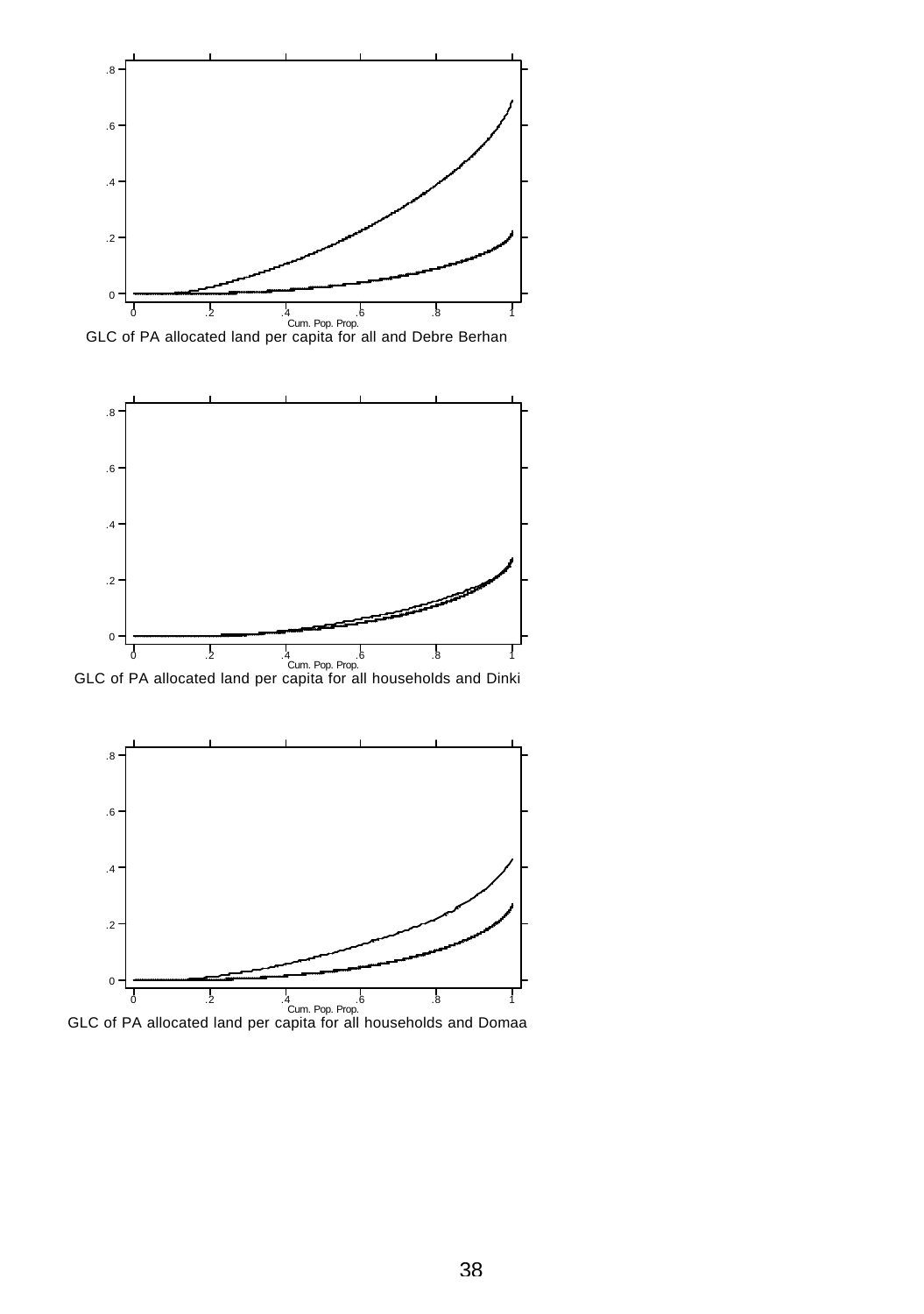

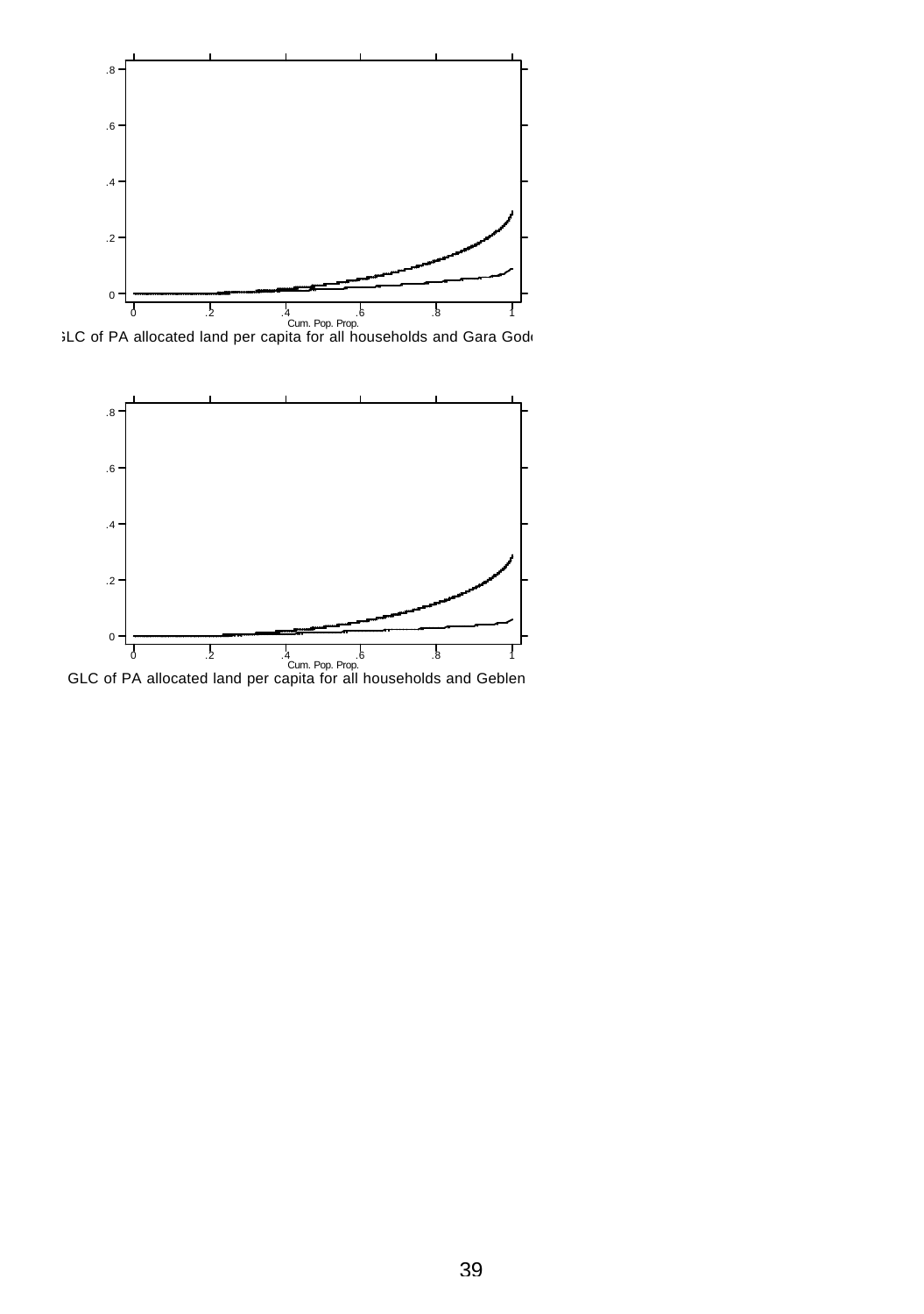### **References**

Amare, Y. (1994), Land Distribution and Socio-economic Change in Ethiopia: the case of Wagda, Northern Shewa, Working Paper No 190. Boston MA: Boston University.

Baland, J.-M., Gaspart, F. P. F. and Platteau, J.-P. (2000), 'The Distributive Impact of Land Markets in Central Uganda', CRED, Belgium: Department of Economics, University of Namur (Mimeographed).

Bigsten, A., Kebede, B., Shimeles, A. and Taddesse, M. (2003), 'Growth and Poverty Reduction in Ethiopia: Evidence from Household Panel Surveys', *World Development* 31 (1), 87-106.

Crummey, D. (2000), *Land and Society in the Christian Kingdom of Ethiopia: From the thirteenth to the twentieth century*, Urbana and Chicago: University of Illinois Press.

CSO/ORC Macro (2001), *Ethiopia: Demographic and Health Survey 2000*, Maryland, USA: ORC Macro.

Fafchamps, M. & Quisumbing, A. (2000), Assets of Marriage in Rural Ethiopia, Working Paper Series WPS/2000.28. Centre for the Study of African Economies (CSAE), Oxford: Oxford University.

Gavian, S. and Amare, T. (1996), 'Land Tenure and Farming Practices: The case of Tiyo Woreda, Arsi, Ethiopia', Annual Conference of the Agricultural Economics Society of Ethiopia.

Gavian, S. and Ehui, S. (1999), 'Measuring the Production Efficiency of Alternative Land Tenure Contracts in a Mixed Crop-Livestock System in Ethiopia', *Agricultual Economics* 20, 37-49.

Hoben, A. (1973), *Land Tenure among the Amhara of Ethiopia: The dynamics of cognatic descent*, Chicago: Chicago Press.

Hoben, A. (1995), Paradigms and Politics: The cultural construction of environmental policy in Ethiopia, Working Paper No. 193. African Studies Centre, Boston MA: Boston University.

Joireman, S. F. (2000), *Property Rights and Political Development in Ethiopia and Eritrea*, Oxford/Ohio: James Currey/Ohio University Press.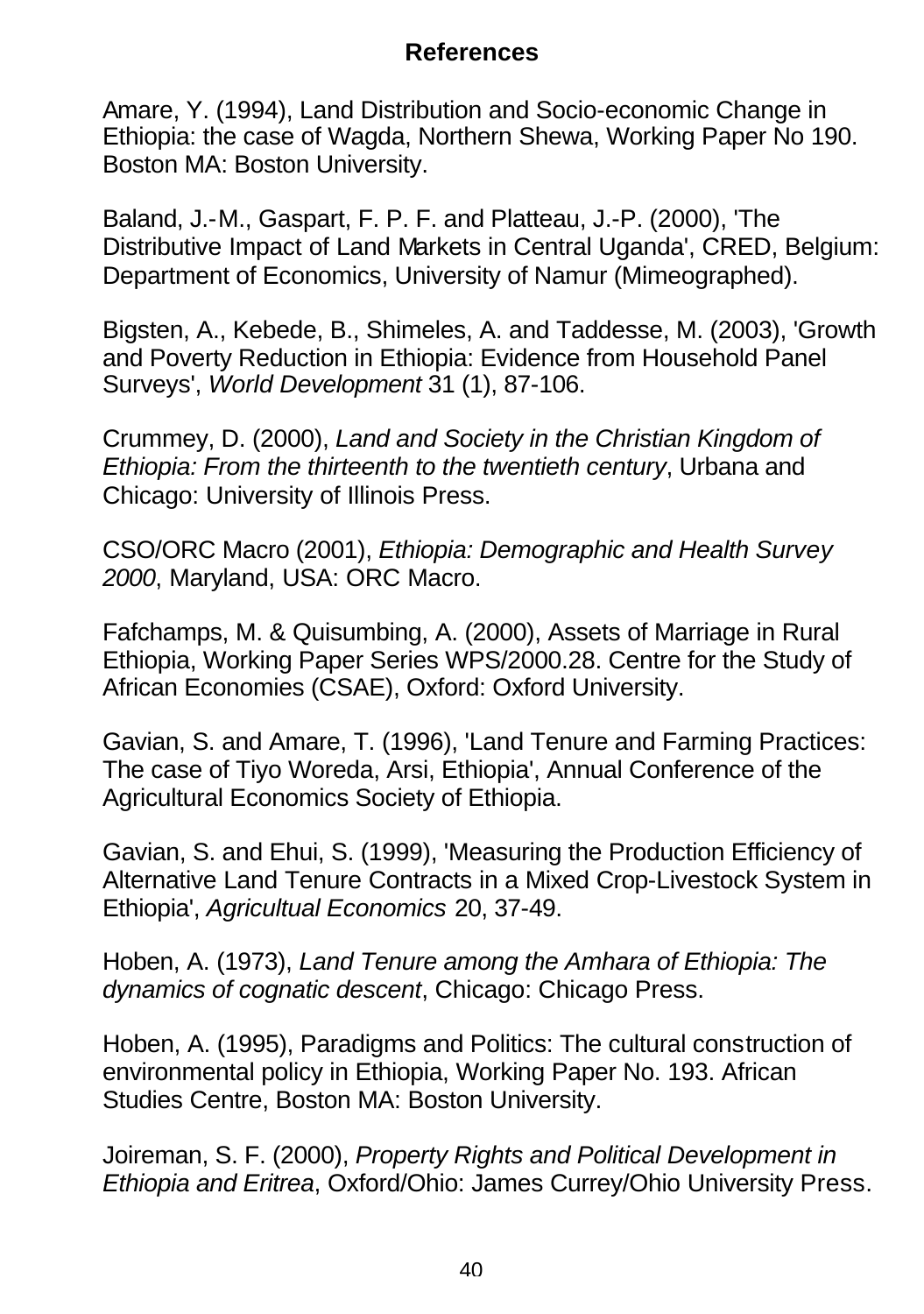Kebede, B. and Croppenstedt, A. (1995) (eds), 'The Nature of Sharecropping in Ethiopia: Some preliminary observations', in Aredo, D. and Demeke, M. *Ethiopian Agriculture: Problems of Transformation* Ethiopia: Department of Economics and the Ethiopian Economic Association.

Kebede, B. (2002), 'Land Tenure and Common Pool Resources in Rural Ethiopia: A study based on fifteen rural sites', *African Development Review* 14 (1), 113-149.

Lirenso, A. (1990), 'Villagisation: Policies and Prospects', in S Pausewang, Cheru, F., Brune, S. and Chole, E.*Ethiopia: Rural Development Options* London: Zed Books Ltd, pp. 135-143.

McCann, J. C. (1995), *People of the Plough: An agricultural history of Ethiopia, 1800-1990*, Madison, Wisconsin: University of Wisconsin Press.

Pender, J. and Fafchamps, M. (2001), 'Land Lease markets and Agricultural Efficiency: Theory and Evidence from Ethiopia', EPTD Discussion Paper No. 81, Washington DC: Environment and Production Technology Division, International Food Policy Research Institute.

Rahmato, D. (1984), *Agrarian Reform in Ethiopia*, Uppsala: Scandinavian Institute of African Studies.

Sen, A. (1997), *On Economic Equality*, Expanded edition with a substantial Annex by James E Foster and Amartya Sen edition, Oxford: Oxford University Press.

Shorrocks, A. F. 'Ranking Income Distributions', *Economica* 50 (197), 3- 17.

Wolde-Mariam, T. (2001), 'Rethinking the Political Economy of an Indigenous Empire: Polity, Community and Property in Southern Ethiopia (Ca 1875-1975)', The Ninth Departmental Seminar, Department of History, Addis Ababa University.